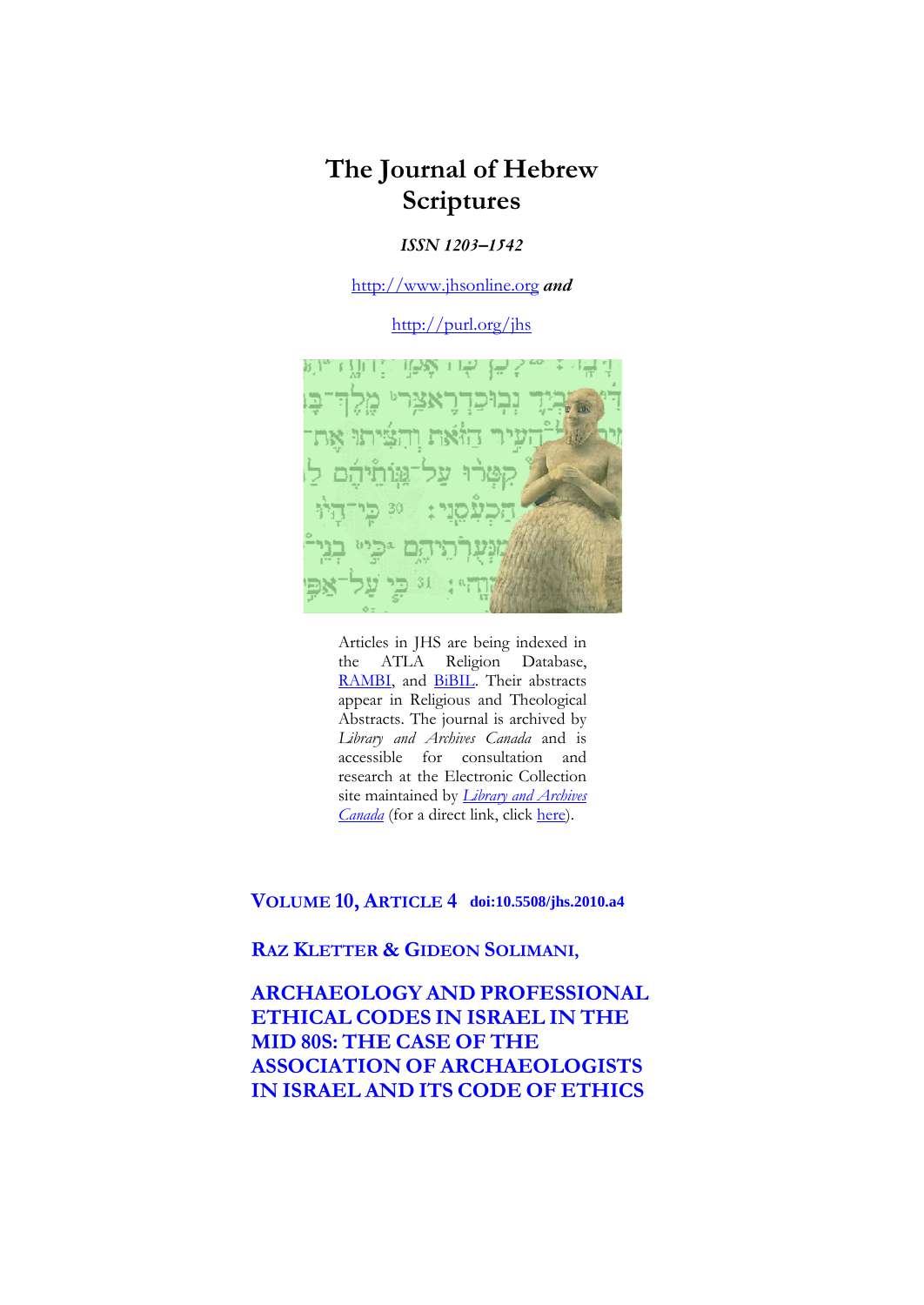# **ARCHAEOLOGY AND PROFESSIONAL ETHICAL CODES IN ISRAEL IN THE MID 80S: THE CASE OF THE ASSOCIATION OF ARCHAEOLOGISTS IN ISRAEL AND ITS CODE OF ETHICS**

# **RAZ KLETTER\* AND GIDEON SOLIMANI\*\***

## \*UNIVERSITY OF HELSINKI

## \*\* EMEK SHAVEH

## **INTRODUCTION**

In this article we discuss a unique chapter in the history of Israeli archaeology—the "Association of Archaeologists in Israel." It is the first research ever published on this body. We will review its establishment, activity and decline, yet focus mainly on its ethical code (fully translated, Appendix 1: Document 1).

The main source for study is the association's archive, which is partial. For example, of approximately fifteen AAI newsletters only seven survive (nos. 3, 5, 8-9, 12-13, 15). Reports of the comptroller exist for only two years (1984–5, 1985–6). Not all activities were documented in writing, and there were periods of inactivity; it seems that some committees did not even exist on paper. Another important source is the AAI journal "Archaeology" (ארכיאולוגיה). We also held interviews with former AAI members.

The Hebrew title אגודת הארכיאולוגים ביש ראל translated either as "The Israel Association of Archaeologists" (Kempinski 1992:2), or as "The Association of Archaeologists in Israel" (thus Dever 1989:143 and the official letterheads, Fig. 1). To prevent confusion with the Israel Antiquities Authority (also abbreviated usually as IAA), we use in this paper the form AAI.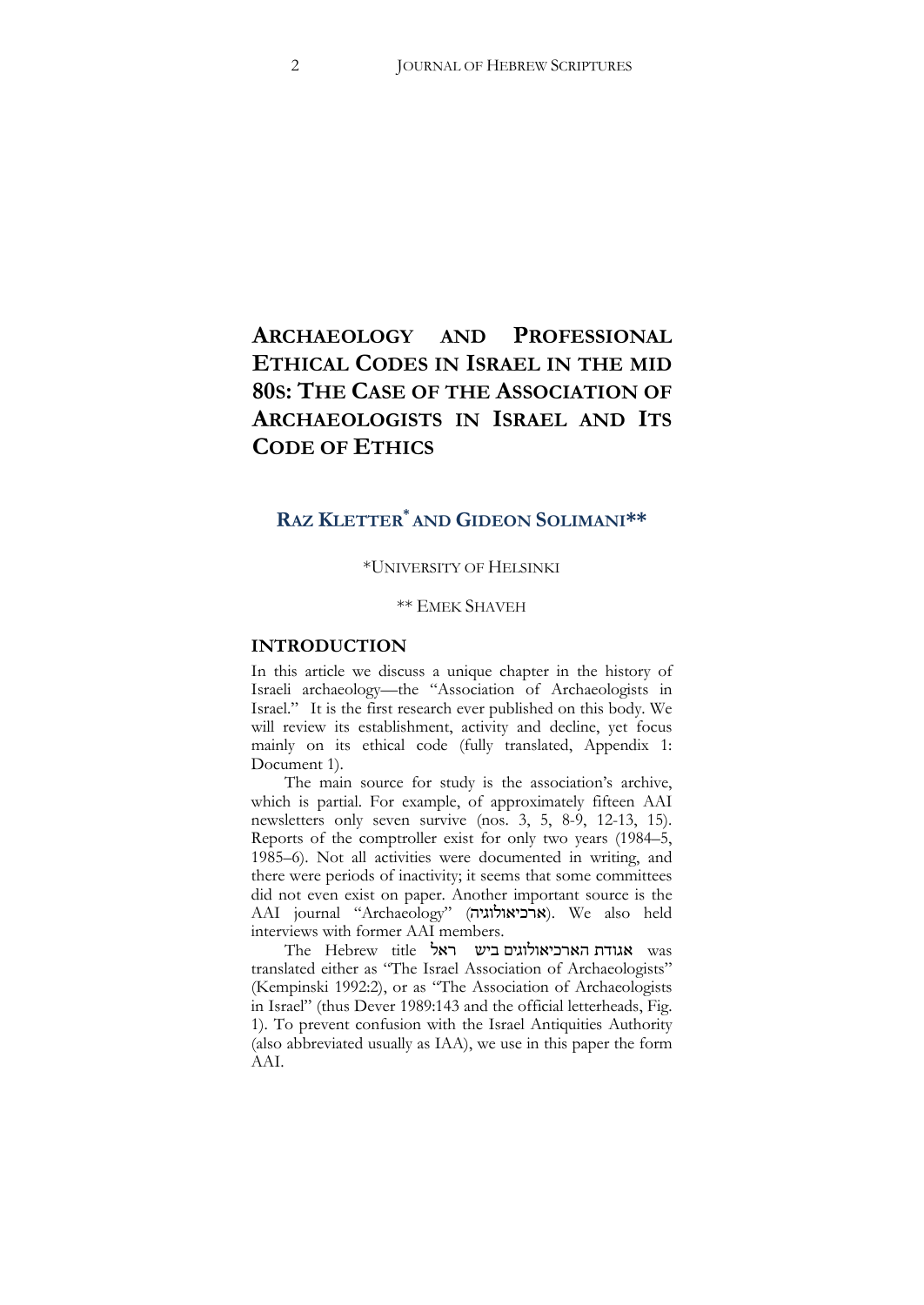Fig. 1.



The importance of our study lies in the fact that the AAI code remains *the only written code of ethics in the entire history of Archaeology in Israel/Palestine*. The AAI is dead; but the ethical issues related to this code remain crucial.

#### **1. THE FIGURE OF AHARON KEMPINSKI**

The AAI was largely the creation of Professor Aharon Kempinski. Kempinski was born in 1939 and grew in Nahariyah in Northern Israel, under "classic" German education. He studied in Jerusalem and Marburg and lectured in Tel-Aviv University beginning in 1975, as well as at Ben-Gurion University in Beer Sheba (between 1972–1985) (Fritz 1995; Meshel 1995; Oren 2002; Ahituv 2002; for a picture of him as a high school student see [http://www.saba](http://www.saba-meir.co.il/vida.doc)[meir.co.il/vida.doc,](http://www.saba-meir.co.il/vida.doc) accessed April 6, 2008). Kempinski died in July 1994, when he was 55 years old. Two volumes were dedicated to him: the final report of Kabri, his major excavation, edited by his students (Scheftelowitz and Oren 2002); and a memorial volume by Ben-Gurion University (Oren and Ahituv 2002).

Kempinski was "profoundly was profoundly antiestablishment, in each and every circle of his life, including the founding of the Association of Archaeologists," as the Tel Aviv University obituary stated (the obituary can be accessed at [http://www.tau.ac.il/humanities/archaeology/info/Kempinski](http://www.tau.ac.il/humanities/archaeology/info/Kempinski.pdf) .pdf; see also Oren 2002: xiv). The same obituary mentions that he "did not build a family of his own and all his energy and time were devoted to his scientific and political interests" and that "[r]ecently, Aharon had become interested in the important topic of the interaction between archaeology and national ideology, specifically, the role archaeology played in the formation of Israeli culture and society." In simple terms, he was a liberal, a fighter for human rights and rights of the homosexual community. He also volunteered in an association helping foreign workers. Hanegbi (1995) wrote that Kempinski staged a constant fight "to emancipate Israeli Archaeology from the yoke of the ruling Zionist Ideology." In creating the AAI, however, he attempted to force the establishment to accept him as an equal player.

Kempinski detested trade in antiquities and the acquisition of the Dayan collection by the Israel Museum and the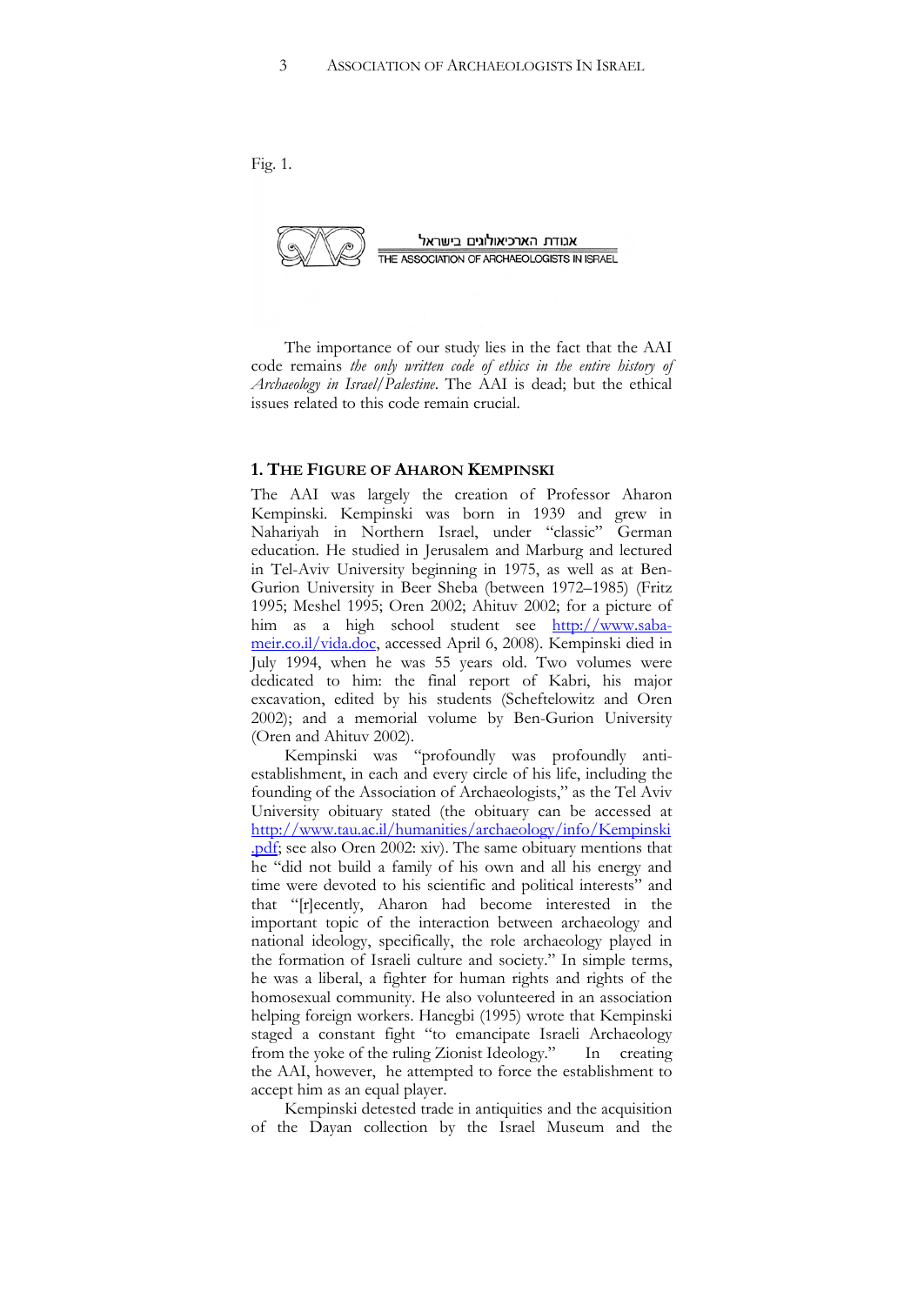exhibition of unprovenanced antiquities by the Bible Lands Museum (Oren 2002:xv; Ahituv 2002:xvii; Scheftelowitz, interview; Hershman, interview). He employed Palestinians in his excavations and took care of giving human remains from Arab tombs for reburial. He took his team to abandoned Arab villages and included in his preliminary reports data on the abandoned village of Kabri (Hanegbi 1995; Scheftelowitz, interview; Kempinski and Niemeier 1994:\*47).

Such activity did not necessarily stem out of frustration from the academic *milieu*; yet it is well known that Kempinski was not liked at Tel Aviv and the feelings were mutual. He never held senior administrative positions there. At Beer-Sheba University he found a warmer environment, even if only as temporary teacher. He considered moving there and donated his library to this University (Ahituv 2002:xvi; Gilead, Interview; Oren and Ahituv 2002: preface).

#### **2. THE FORMATION OF THE ASSOCIATION**

According to Gilead, Hershman and Meshel (interviews), Kempinski came up with the idea of forming the AAI, at first discussing it with friends. A funding meeting was held at Tel-Aviv University on May 24, 1984, with a few dozen participants (mostly younger archaeologists). Kempinski brought written suggestions for rules (חקנון), which are fully translated here (Appendix 1: Document 2). The AAI was officially registered on November 14, 1984. Since Kempinski was a controversial figure, Zeev Meshel was preferred as the first chairman (Meshel, interview; for other positions see Appendix 2).

The social and political background within which the association was established was that of the years immediately following the drastic changes of 1977. Since its establishment to 1977, Israel was governed by a center-left Labor party (and its predecessor, "Mapai" '"6/). On that year, a right-wing coalition of the Likud and religious parties came to power. The archaeological establishment was tightly connected to the former "regime" (with figures like Binyamin Mazar and Yigael Yadin) and faced a crisis, of which the AAI was one consequence.

#### **3. THE CHANGE FROM IDAM TO IAA**

The early 1980s saw a growing dissatisfaction among archaeologists about the Israel Department of Antiquities and Museums (IDAM). It was perceived as being in dire straits. It suffered acute shortages of workers, inadequate budget and lacked independent status (Meshel and Hershman, interviews). A report of the state comptroller in 1986 portrayed a deplorable situation for IDAM and the Department's responses to the report did not seem adequate (Meshel 1989:85). This report, however, was the starting point for a move to change the situation.

The idea of reforming the IDAM into a governmental authority was raised by Zeev Meshel earlier (Meshel 1973). It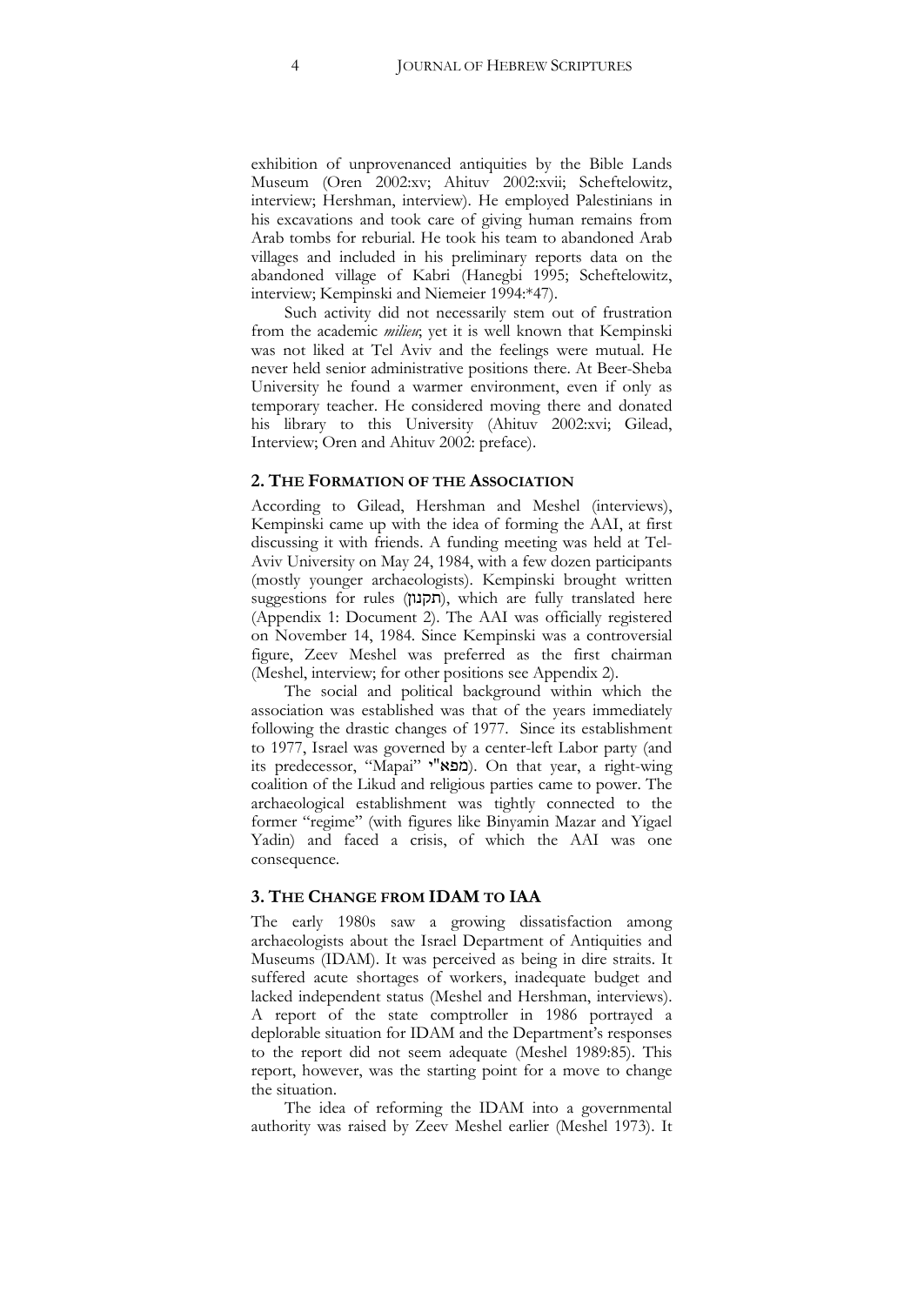was discussed in the Israel Exploration Society (IES) council and led to a lukewarm resolution stating that the Archaeological Council should handle the matter (on this council cf. Kletter 2006:214-249). Therefore, Meshel (interview) resigned from the IES council, feeling that new ideas were being consistently rejected. In 1976, Kempinski wrote to Nahman Avigad, then chair of the Archaeological Council, attaching Meshel's suggestions even though, at that time, he rejected the idea of turning the IDAM into a governmental authority (Kempinski 1976).

When the IAA was established, Meshel (1989:86) presented the change as a major achievement of the AAI. In Gilead's view (interview), Amir Drori, the first IAA director, was the real cause of reform as change depended on politicians, not on wishes of archaeologists. However, there is evidence that the AAI had an important role in this change. The General Manager of the Ministry of Education and Culture from 1976 to 1986 was Eliezer Shmueli. He was replaced by Shimshon Shoshani, who served from 1986 to 1989 (and currently, again, since April 2009). Shoshani was a childhood acquaintance of Kempinski: both learned in the same school at Nahariyah. Thus, Kempinski had "connections" to the Education Ministry (Meshel, interview; AAI newsletter 3). Kempinski arranged two meetings with the Minister of Education (Meshel notes that they told Avi Eitan, IDAM Director, about their initiative beforehand). One meeting took place on January 18, 1985. The AAI was represented by Meshel, Kempinski, Rahel Hachlili and Amihai Mazar. They introduced the AAI and spoke about the Archaeological Council and the IDAM. Then, "a talk developed between us and the Minister, who is now learning the problems of archaeology, and his General Manager, who knows them well. The General Manager invited us to suggest a nominee for chair of the Archaeological Council and suggestions for its structure." This reflects a very high esteem indeed by the establishment; the AAI even became represented (by Meshel) in the Archaeological Council.

In June 1986, the AAI handed the Education Minister a memorandum about reforming the IDAM (attached to AAI Newsletter 3). It called for the appointment of a new IDAM director, who was to be a professional archaeologist and enjoy an independent position as much as feasible, and for the prohibition of trade in antiquities (AAI Archive; Meshel interview; Meshel 1989:85-86). As AAI representative, Meshel spoke about the reform in the Archaeological Council in 1986 (Meshel 1989:86). AAI board members also met with Nahman Raz, chair of the Parliament Education Committee. Thus, the AAI did have an important role in reforming the IDAM into the IAA.

## **4. STRUCTURE AND PROCEDURES**

In the first meeting of May 1984 the AAI board and other bodies were elected. The board included approximately 7–9 archaeologists. According to Gilead, they met three to four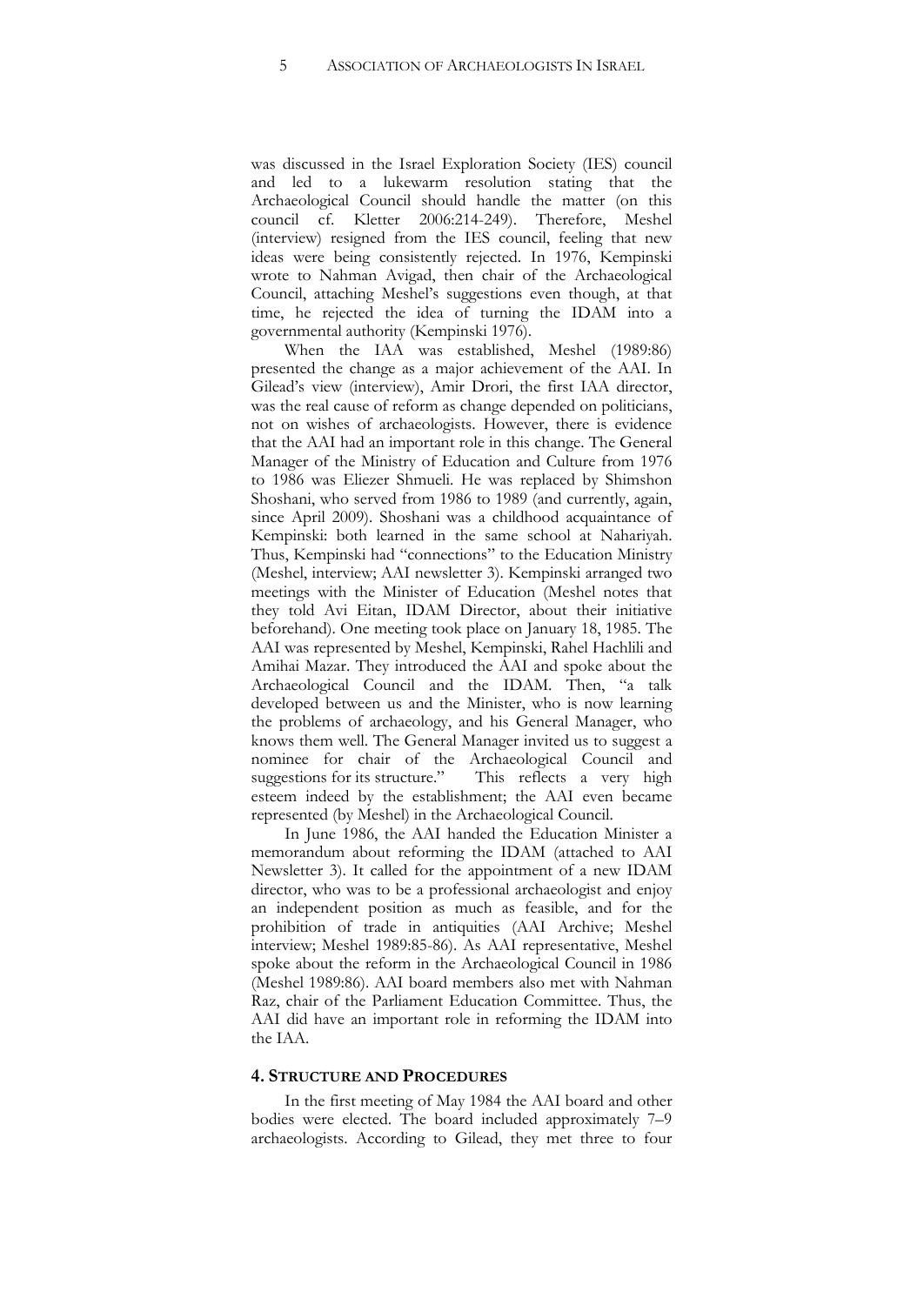times annually. Iris Eldar, the Comptroller, noted that the board met ten times in the first year and three to four times in the second (reports, July 3, 1985; August 13, 1986). The first board included: Kempinski, Ofer Bar-Yosef, Meshel, Roni Reich, A. Mazar, Rachel Hachlili, and Ruth Hestrin. Issues were debated and decided democratically (Meshel, Eldar, and Hershman, interviews; Eldar, report July 3, 1985). The board actually decided the agenda—and also reached vital decisions, not always by cooperation with the members (Iris Eldar, report August 13, 1986). Eldar (ibid) mentions five AAI committees: professional union, maintaining ethics, public relations, managing cultural assets, publication of excavation reports, and foreign contacts. However, the last three committees left no documents and even the names of committee chairs are partially unknown.

Members met in a general annual meeting (see Appendix 1: Document 2:  $\#10.7$ ; 11.1). The AAI archive holds several lists of members. At first, membership grew fast: 104 in June 1984, 121 in October 1984 and 181 (including potential/past members) in 1985. There were approximately 160 members in 1985, but the number dropped to 83 in 1986. Other lists suggest 88 members in 1987, 146 in 1988, 133 in 1989 and 78 in 1990 (perhaps the 1990 data is partial). However, fee paying members were much fewer. For example, only 45 members paid fees during three consecutive years (1987–1989). Typical to voluntary associations, the entire body was kept alive by a small core—maybe a dozen—of dedicated members (Hershman, interview).

A constant problem for the AAI was financing. While the rules (see Appendix 1: Document 2: #2.6, 9.1-2) envisioned properties, the fiscal basis remained small. Even collecting the modest member fees was difficult. A company for office services was employed for a short while; then all activity was made voluntarily. An idea of generating income from tours abroad did not materialize; only one tour to Turkey took place. The comptroller's reports show a modest income of 1448 shekels in 1985, almost all from a single donation and a total expense of just 77 shekels between December 26, 1985–April 1, 1986.

According to Gilead (interview), an initiative made by Kempinski to join =/% (*Hemdat*, an association against religious coercion) was rejected by the board as too political. However, the archive shows considerable contacts with *Hemdat* and in fact, the AAI joined *Hemdat* in 1985 (see Newsletter 3), probably after Gilead left the association.

The AAI and the Israeli archaeological establishment did not develop a close working relation. The attitude of many established archaeologists was "why do we need it?" (Gilead, interview). When the AAI offered cooperation to the Israel Exploration Society, Yosef Aviram (IES secretary) responded that "the IES does not recognize the AAI." Zeev Meshel tried to introduce the association to the IES council on January 11, 1985 (see Newsletter 3). Many V.I.P.s were present—Yosef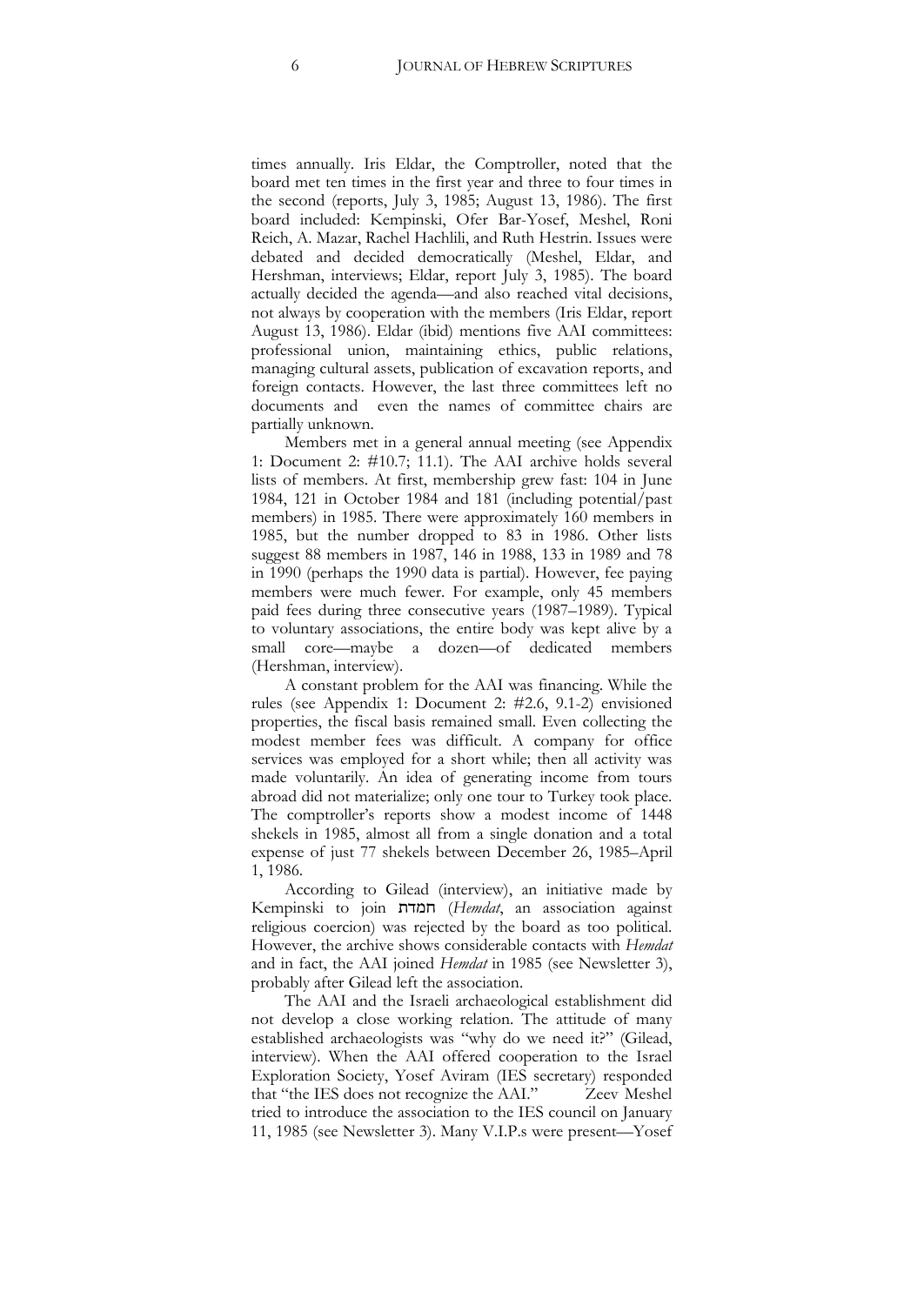Aviram, Avraham Malamat, David Amiran, Moshe Dothan, Moshe Kol, Avraham Biran, Binjamin Mazar, Ephraim Stern, Moshe Kochavi, Nahman Avigad, and David Ussishkin. Ussishkin was the only one in favor of the AAI. Some favored the existence of a professional union, but most IES council members denied that there was any need for an AAI. Avraham Biran summed the meeting by saying: "the AAI is an existing fact and there is nothing to decide about"—but the issue was cooperation with, not the existence of, the AAI.

AAI members, however, were not completely removed from the establishment. Meshel served on the Archaeological Council and the IES council. Many AAI members held senior positions, but usually at a later stage in their careers and never due to their AAI activity.

Amir Drori, IAA Director, was not against the AAI at first (Gilead, interview). Only later did relations deteriorate. One cause was an appeal of the AAI (with universities) to the High Court regarding the transference of ossuaries from Jerusalem, which the IAA gave to religious bodies for burial (see Newsletter 15; Feldstein, interview). Kempinski and Drori disagreed about policy on trade in antiquities. Kempinski (AAI archive, June 12, 1994) resented the fact that the AAI was not invited to attend Parliament discussions on this issue. He also objected to the "Operation Scroll" (a large scale search for DDS and related material) of 1993–94 (Sussmann and Gal 2003; Hershman, interview). In 1995 "contract archaeology" began in Israel when universities started to perform salvage excavations (Feldstein 1995:80; Kletter and De-Groot 2001; Yekutielly 2008; Kletter 2009). We will not discuss this issue here, however, since by then the AAI was marginal.

## **5. THE AAIJOURNAL**

Four volumes of !'#+#'): (*Archaeology*) appeared between 1986 and 1995. The journal was mostly financed by Elli Shiler of the Ariel publishing house (Gilead, interview). Gilead was editor of volumes 1-2. Kempinski edited volume 3 and Shmuel Giveon volume 4 (see Appendix 2). Gilead stated in the first volume that the journal would stress "theoretical principles and practical methods of work"-an echo of the "New Archaeology" of the 1960s–1970s, which finally landed in Israel. A second goal was related to the concept of sites as a limited resource (Gilead 1986:5, Meshel 1986:63). The editor invited other institutions to share views openly (although this never happened). A third aim was to discuss professional matters and work conditions of archaeologists in Israel—"a problem not yet solved" according to Gilead (Gilead 1986:5). volume 2 discussed demography and antiquities looting. volume 3 was dedicated to the history of archaeology in Palestine. The theme of the fourth volume was the archaeology of nomads.

The journal fulfilled its role well. It raised new issues and published innovative articles. After the ground-breaking first volume, Gilead (interview) expected that people would rush to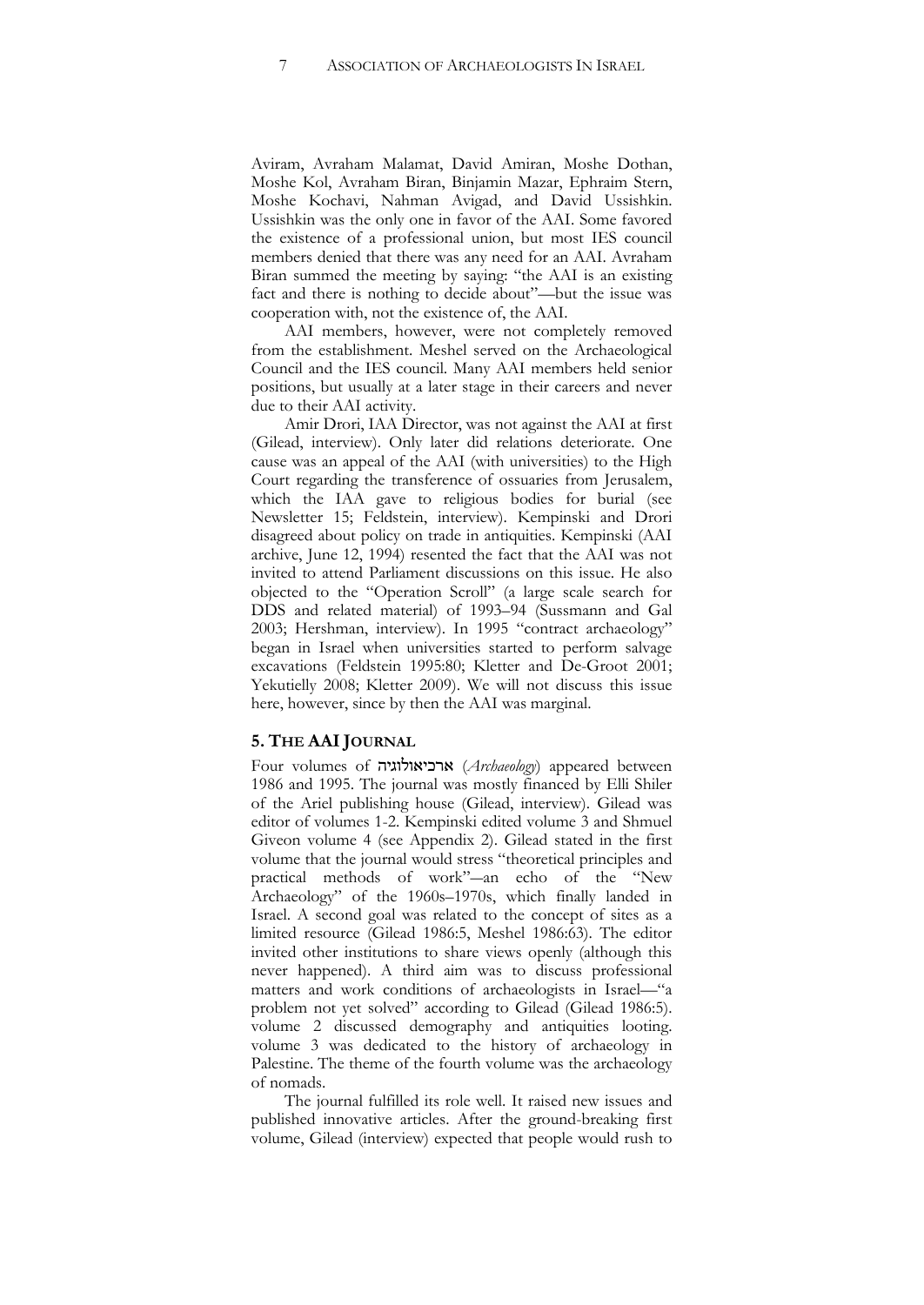offer articles. Yet, articles were slow to come. The volunteer mode of operation (Meshel 1986:63) perhaps explains the long delays of the next volumes. Volume 5 has been contemplated since June 1994. An editorial board was suggested (board reports June 3, 1994; July 28, 1994). The AAI even prepared a letter to one potential editor expressing happiness on his future nomination, but asking him to volunteer. There was no fifth volume.

## **6. THE PROFESSIONAL UNION**

Meshel (interview) explains that the idea of forming the AAI was related to the understanding that a professional union was required. Archaeologists were divided in several workplaces, and were often weak and passive. Even before 1984, there was growing unrest about work conditions, especially in the Israel Survey Association (האגודה לסקר). This body employed about one hundred archaeologists in temporary positions. There was no trade union and workers lacked basic social benefits. On June 30, 1983, fourteen heads of survey teams applied to the board, asking, in very polite terms, to arrange contracts with pensions, insurance against accidents, and the like.

Thus, the creation of the AAI creation was a response to the hopes of many archaeologists for improved conditions. Yet, it seems that the AAI's role as a professional union was not the top priority of its board. From the beginning, these matters were relegated to the lower level of a "professional union *committee.*" In the AAI rules, union matters come near the end of the list of aims (see Appendix 1: Document 2,  $\#2.8$ ; cf. the last item in *Archaeology* I, Gilead 1986:5). In December 1984, the AAI issued a memorandum of ten urgent "Problems in Israeli Archaeology that deserve Discussion in the Archaeological Council," but work conditions were not one of them.

 Motti Haiman (one of the Survey Association petitioners and later head of the professional union committee) lectured in the first AAI meeting about the harsh conditions of temporary archaeologists. The resentment was not so much about salaries, but lack of academic (or academic related) options. Haiman suggested forming a committee with representatives from many workplaces to study conditions and to approach the *Histadrut* (=#:=2!)—the Israeli Federation of Labour. Haiman expected the AAI to pay attention to such problems. For Iris Eldar (report July 3, 1985), they were top priority.

In December 1985, the Survey Association workers formed a union (headed by Haiman, Sari Arad and Gideon Avni) and managed to arrange pensions. Conditions were also improved at the Hebrew University (Haiman 1986:64). In early 1985, the AAI started contacts with the *Histadrut* with the intention of forming a union to represent all archaeologists (see Newsletter 3). Yet nothing was achieved: the AAI was not accepted as a recognized union by the *Histadrut* and "did not act at all as a professional union… achievements were made by union members in workplaces, not by the AAI" (Eldar, reports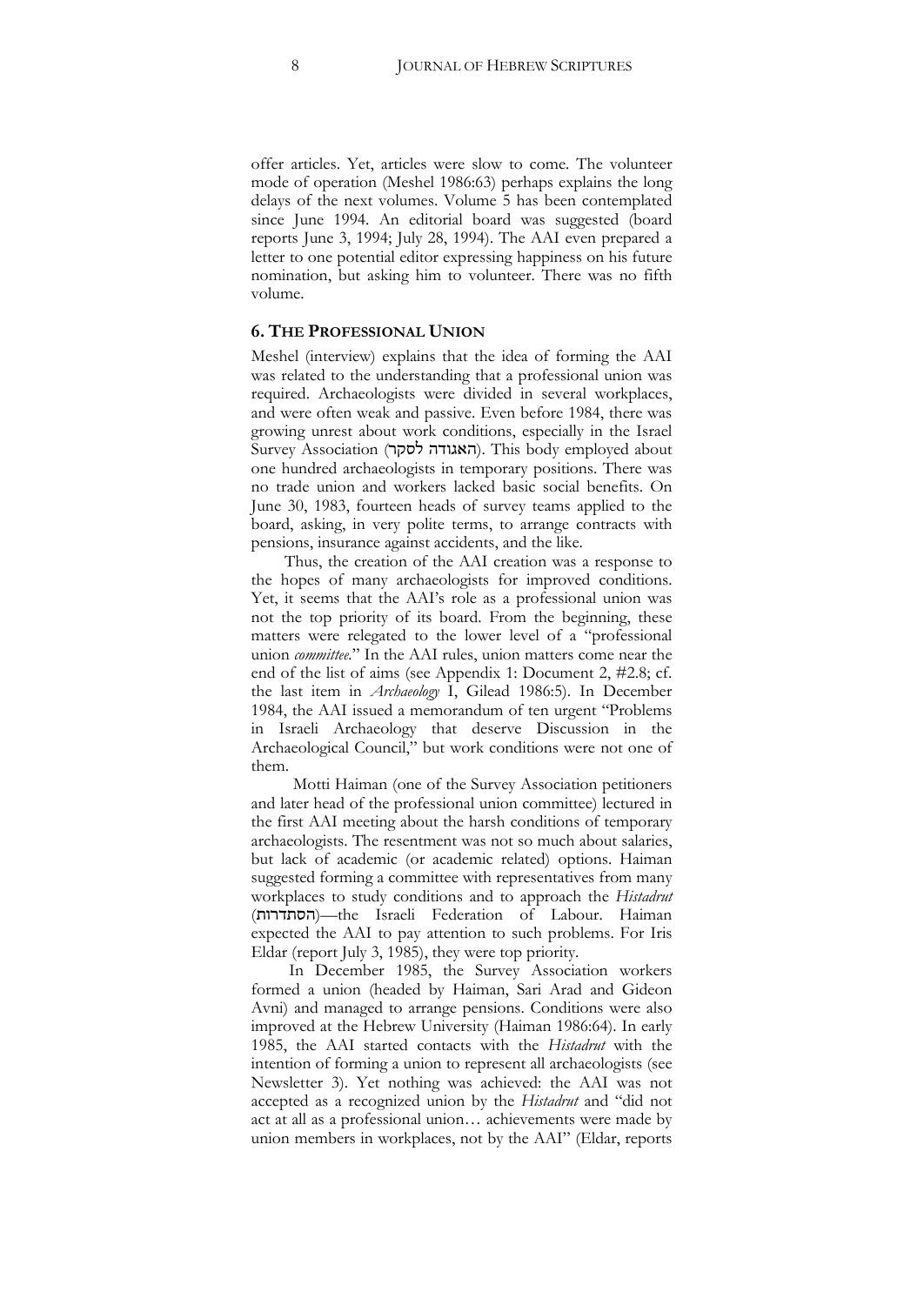1985–86). Feldstein (interview) states that the AAI was recognized and had a representative in the Tel Aviv district of the *Histadrut*, but was this official status? There are no documents to verify this claim.

Heiman explained that forming the union faced "administrative-legal difficulties," because archaeologist worked at different and separate workplaces: "After going aimlessly in circles… we decided to abandon, at this stage, the efforts to create a general professional union and to focus on improving social conditions... but the initiative must come, at least at this stage, from each workplace separately" (Heiman 1986:64).

It seems that senior AAI managers were not truly interested in a professional union, but in "nobler" issues—the Archaeological Council, ethics, religious coercion, and the like. The "professional union" aspect of the association was put to rest. In 1994, when the AAI re-discovered that many archaeologists work in temporary IAA positions, it tried to act, but had no power to change anything. The label "professional union" was still occasionally used (e.g., board reports for 3.6.1994 and 28.7.1994), but it was by name only.

In sum, despite some good intentions, the AAI failed to act as a professional/trade union. Archaeologists remained divided in workplaces with unions taking care only of local work conditions.

#### **7. CONFERENCES AND ACADEMIC DEGREES**

Preliminary data on approved MAs and PhDs was published in *Archaeology* 1 (1986), listing 23 MA works in 1978–1985 and 16 PhD dissertations in 1979–1985. The AAI was quite successful in organizing conferences and workshops. In the most active years the AAI organized two conferences, combining various archaeological lectures (Kobbo 1992; see Appendix 3).

## **8. SITES AS A LIMITED RESOURCE**

The idea that sites are a limited resource was a new concept, which was expressed first by Ofer Bar-Yosef in 1984 (Meshel, interview). It was immediately accepted by the AAI board (see Newsletter 3; Meshel 1986:63; Gilead 1986:5). This led to the logical conclusion that a policy must be formed about sites.

The AAI memorandum on "Problems in Israeli Archaeology that Require Discussion in the Archaeological Council" called for a general policy concerning excavation licenses (including salvage excavations) and the sorting of sites, also defining some as "national sites." The document mentioned a "priority for research by Israelis." Excavations were conceived in terms of two categories: foreign and Israeli, with the latter deserving priority in the allocation of sites. This idea had deep roots. For example, the young and not yet "antiestablishment" Kempinski wrote to Nahman Avigad (chair, Archaeological Council) in 1976:

The IDAM and the Archaeological Council never developed a policy to decide which sites should be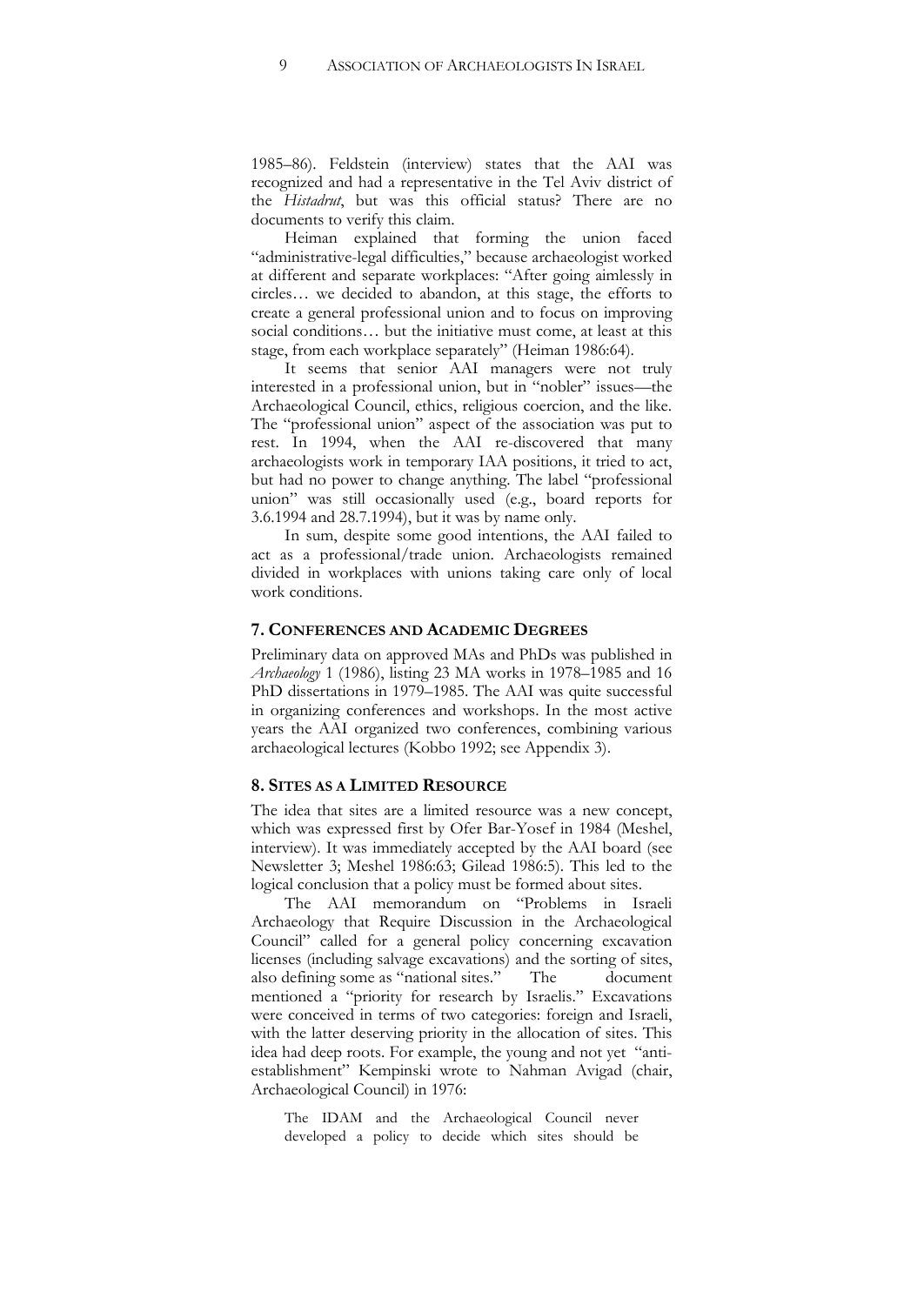preserved for national research and which will be excavated by foreign teams. It seems to me that the interest of national research at present urgently requires a definition of key sites, which will be preserved for Israeli research. Such procedure exists in any cultural state and there is no reason why Israel should ignore it. (Kempinski 1976)

Ofer Bar-Yosef suggested in 1984 to prepare a list of sites. The board approved (Meshel, interview) and a preliminary list of "reserved sites" was published in *Archaeology* 3 (AAI 1992b). The authors of this list wrote that sites "must be allotted first and foremost to local research (as is done in every other country), given cultural associations and that the commitment to preserve a historical-cultural tradition rests, above all, on the citizens of the particular [political] state, in which the sites are located. The authors of the list added,

…reservations about what may seem a nationalistic tint in the present suggestion. Freedom of research for foreign institutions must be kept as well as the freedom of local research, but when it comes to discussing a dwindling resource, one must, of course, take into account national priorities, such as saving sites or excavating sites that are in danger of destruction—things that should be made obligatory for foreign excavation teams. (AAI 1992b:72)

The text is contradictory. There also seems to be a sort of paternalism towards salvage excavations. In fact, the authors of the list tried to force foreign teams to do salvage work, as means of keeping more major sites free for local academics. Presumably, salvage sites are endless. There is even talk about promoting a site from the status of "salvage site" to the (all important) list of "reserved sites"; and of moving a "research site" from an Israeli to a foreign team, but only by full agreement "of the authorized bodies." Another doubtful idea was forcing Israeli partners on foreign teams (AAI 1992b:72). The authors did not suggest that Israeli academics, like foreign colleagues, should join the burden of salvage excavations, however. This was, of course, the era before semiprivate companies were hired for salvage excavations operated by Israeli universities (Kletter and De-Groot 2001; Yekutielli 2008; Kletter 2009).

The authors were aware that defining what is "important" is not an easy task. A list was published of 67 sites from three general periods (Archaeology 3:72-77): prehistoric (20 sites); Bronze, Iron and Persian (28) and later (19). The Bronze– Persian category included additional comments. Some sites were designated to be "used as research sites" (e.g., Gezer, Ashkelon, and Beer-Sheba). The text even stipulates who would excavate Megiddo-it is "intended today for excavation by scholars of Tel-Aviv University and other institutions."

Kempinski was deeply interested in Megiddo (Kempinski 1989), although by the time the document was published, he excavated at Kabri.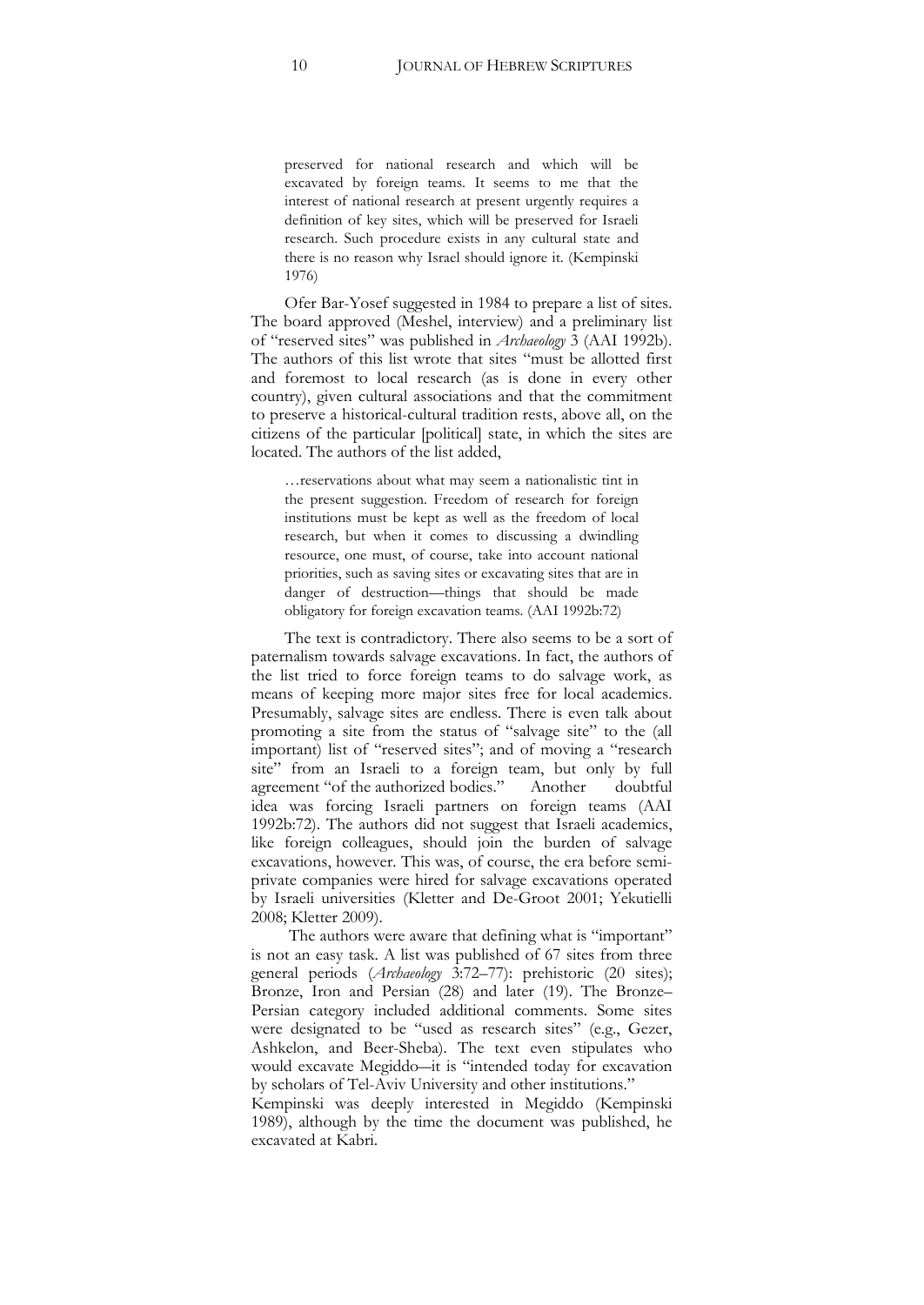The purpose of this list was to convince the IAA to declare these sites as "research sites." There is no discussion of implications. Some sites were under ongoing foreign excavations (Ashkelon, Caesarea). Should these excavations stop? It seems that the noble idea about sites as limited resources fell prey to other interests. Saving sites for future generations was associated with keeping them available to a particular group.

In the late 1990s, the IAA composed a list of approximately 700 "important sites." Archaeological policy concerning them was not fully clear. Perhaps the main idea was that they should be kept safe from development. This list, however, does not separate "salvage" sites and "research" sites. Salvage excavations have the same methodology and must be headed by similarly qualified, academic archaeologists. The research aims are the same—securing maximal knowledge from excavations and saving it by publishing a final excavation report.

## **9. THE DECLINE OF THE AAI**

Kempinsky's illness led to a fast decline in the AAI. His death in 1994 left a vacuum (Gilead, Feldstein and Hershman, interviews). There are no board reports after June 1995 and no more volumes of *Archaeology* appeared. Membership dwindled and acute budget problems continued (Scheftelowitz, interview). Twenty archaeologists could not be found for a demonstration against religious coercion in 1994 (see Board Report, July 28, 1994). Lists of members were not updated. Some board meetings in 1995 included three members even though the minimum legal number required was five (see Appendix 1: Document 1: #11.3).

Finally, the AAI was erased (around 1999) from the State's register of associations (Feldstein, interview). By that time, the rules set in its statues (see Appendix 1: Document 2: #15) were no longer followed. No AAI member ever voted to dismantle it.

## **10. THE ETHICAL CODE (APPENDIX 1: DOCUMENT 1)**

#### *10.1. THE ORIGINS OF THE ETHICAL CODE*

Little is known about the origins of the code. Gilead (interview) testified that archaeological ethics were discussed in early AAI board meetings, but did not recall that a code was written. Meshel (interview) was member in the AAI ethical committee (active since 1984), but was surprised to hear that the code was actually published. When Herschel Shanks enquired him once for a possible article in *BAR*, Meshel thought that the AAI only talked about the matter. It is important to add that the code was written when Meshel and Gilead were no longer members of the board.

Naturally, disputes between archaeologists reached the knowledge of senior AAI members. Such cases could have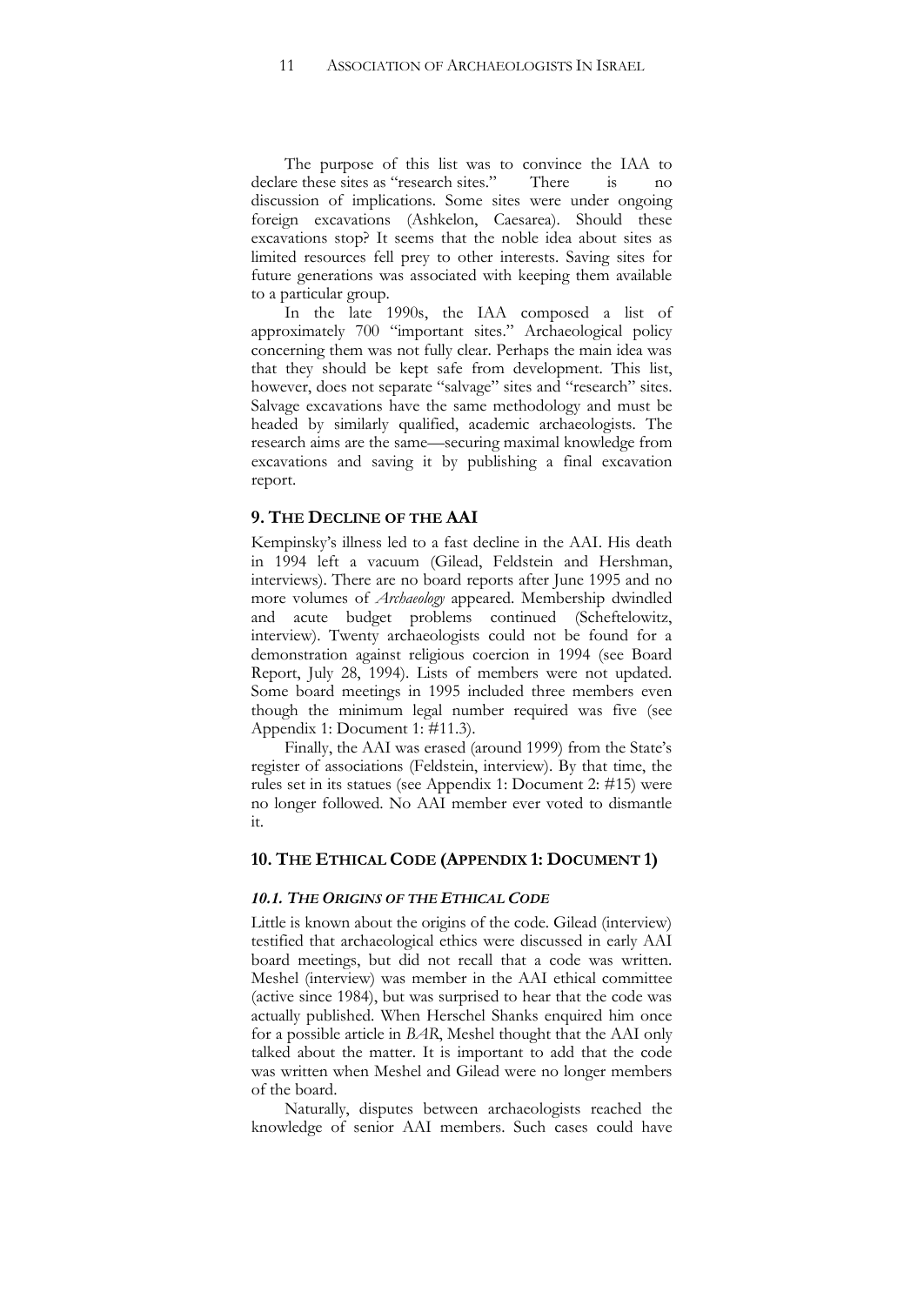heightened awareness to ethical problems. Meshel (interview) mentions a case from the 1980s. Two members of an excavation team became seriously offended by a third. In response, they locked the finds and refused the third access to them, who, in turn, hired a lawyer and threatened to sue them. They applied to Meshel and finally the matter was solved out of court. Meshel acknowledged that the two came to him out of personal trust, rather than because of his official role in the AAI. Few other examples are documented in the AAI archive. The AAI acted as a kind of mediator between conflicted sides.

One case was even published in *Archaeology*. Shmaryahu Gutman and the Gamla excavations team complained against Zvi Maoz, who published an article on the architecture of Gamla (in a book by Elli Shiller with the same publisher as the AAI journal). The final excavation report of Gamla was not yet published. In their view, Maoz should have asked their permission first. They accused him of copying their plans and putting his name as owner of copyrights. They claimed that Maoz broke sections 10, 12b of the Antiquities Law (1978), and demanded from Shiller a published apology, among other things (Gutman et al. 1989:87).

Maoz replied to the accusations. He stated that his plans were original and, that although based on the team's plans (from preliminary reports), they incorporated new reconstructions and therefore, he holds copyrights. According to him, Gutman's complaint derives from either ignorance about publishing ethics or from his view about the right to offer different views on current excavations. Maoz stated that those who signed Gutman's letter are not professional archaeologists and the AAI should "stop this scientific and professional scandal" (that is, the Gamla excavations directed by Gutman). This particular case indicates both the interest of the AAI board in ethical issues and its willingness to bring matters such as this in the open.

It is unlikely, however, that these cases caused the AAI to take an interest in ethics, since such an interest existed from the beginning and seems to stem from individual traits of leading AAI members.

## *10.2. THE ETHICS COMMITTEE*

An Ethics Committee was active from May 1984, but unfortunately, there is little data about it. It seems that Aharon Kempinski and Zeev Meshel were the leading members (Gilead, interview). Iris Eldar mentions this committee in her report of August 13, 1986.

The commitment to ethical issues is apparent in the AAI statues (see Appendix 1: Document 2). Section 2 specifies the aim of "maintaining the norms of professional ethics (Heb. '3#89/:2#/)." These issues dominate other sections in the document (e.g., rules about trade in antiquities [see Appendix 1: Document 2: #2.3] and a definition of norms and standards of fieldwork and publication [#2.9]. All IAA members were required to follow the (ethical) rules (בללים) to be set by the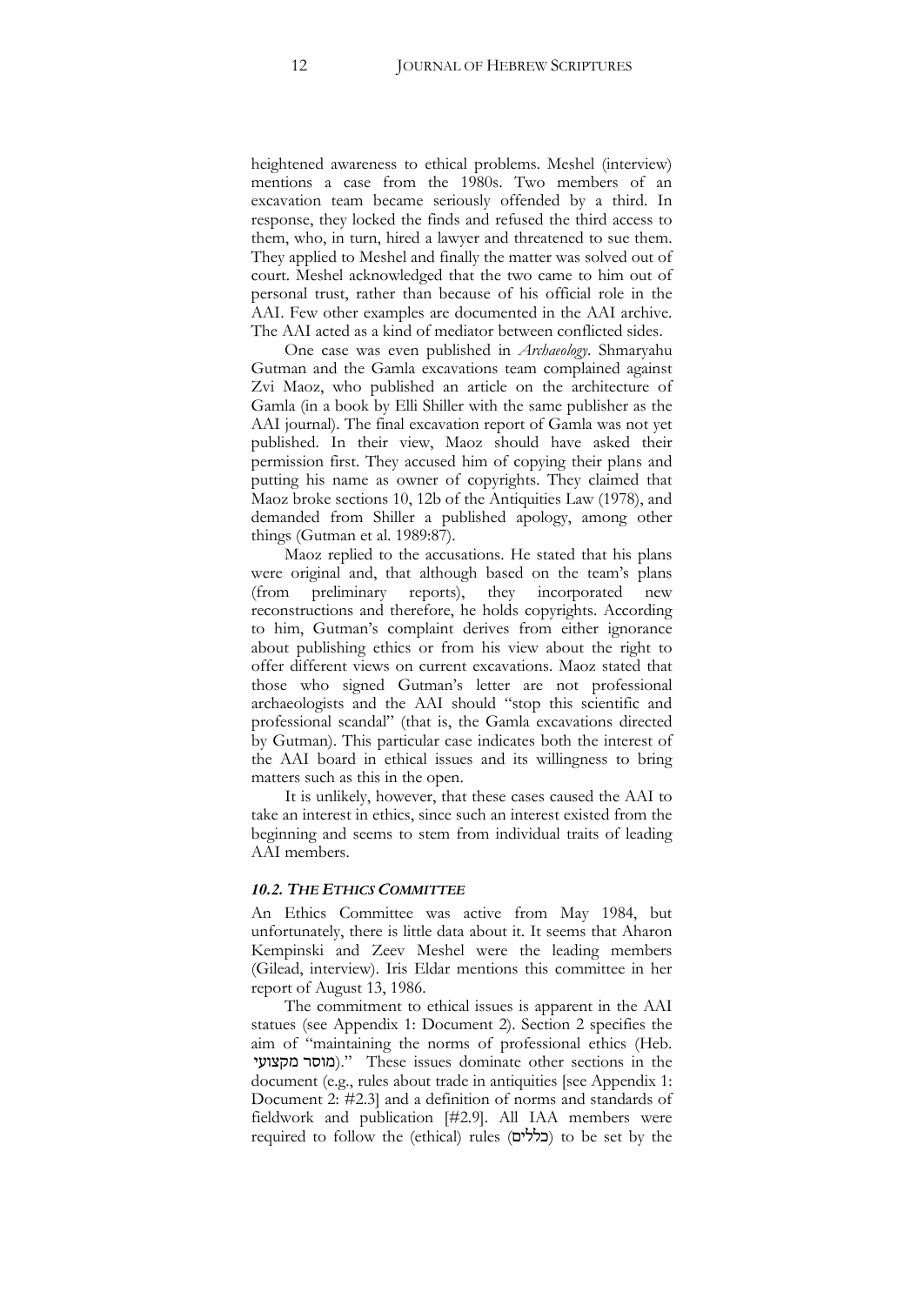AAI, mainly concerning the trade in antiquities (#7.2). These "rules" constitute a code of ethics, explicitly mentioned eight years before its materialization.

This commitment to ethical issues is also evident in the memorandum about the "10 Problems in the Work of the Archaeological Council" (December 1984). The memorandum includes settings norms for excavators' rights, content of final reports, rights of scholars to see finds, and a policy about trade in antiquities. Even the old idea of selling antiquities of the State was mentioned, as a way of fighting looting—and financing activities (cf. Kletter and Kersel 2007).

On June 20, 1986 the board issued a clear cut declaration:

The AAI calls the archaeological community to avoid publishing finds that do not come from legal excavations… The AAI forbids its members to identify, sort, estimate value or authenticity or handle in any other form, whether for payment or free of charge, any finds that derive from illegal excavations, whether for a dealer or for a collector.

On February 5, 1990, the board returned to activity after a long gap and decided to "assemble a team, which will try to continue the forming of a proper document about professional ethics in archaeology. The work is also based on collecting existing materials and on making contacts with similar bodies abroad." Indeed, the archive holds a copy of the "Professional Ethic Law" of the Association of Architects and Academics in Israel (published 1982).

In 1993, the Ethics Committee included Aharon Kempinski, Michal Artzi and Amir Feldstein. A suggestion to add a lawyer was accepted (see Newsletter 15), and a search began—this already *after* the code of ethics was published. In 1994 the Ethics Committee was mentioned for the last time in the archive. Its members were Aharon Kempinski, Yuval Goren and Yuval Yekutielli. Yuval Goren, however, remarked (through email correspondence) that he was invited in 1994 to join the committee, but it never met.

## *10.3 WRITING THE CODE*

The code was prepared in 1990–1992. According to Feldstein (interview), it was created by small groups of 2–3 members each with Kempinski supervising the work and editing the code. An undated document in the archive is entitled "Guidelines for the Ethical Code (תקנון אתי)." It includes the following nine guidelines:

- 1. The status of the code for AAI members and for others, and the AAI Disciplinary Court (בית-דין משמעתי).
- 2. Maintaining professional level.
- 3.Maintaining professional ethics (A. in relation to robbed finds; B. duty of reporting transgressions to the Antiquities Act).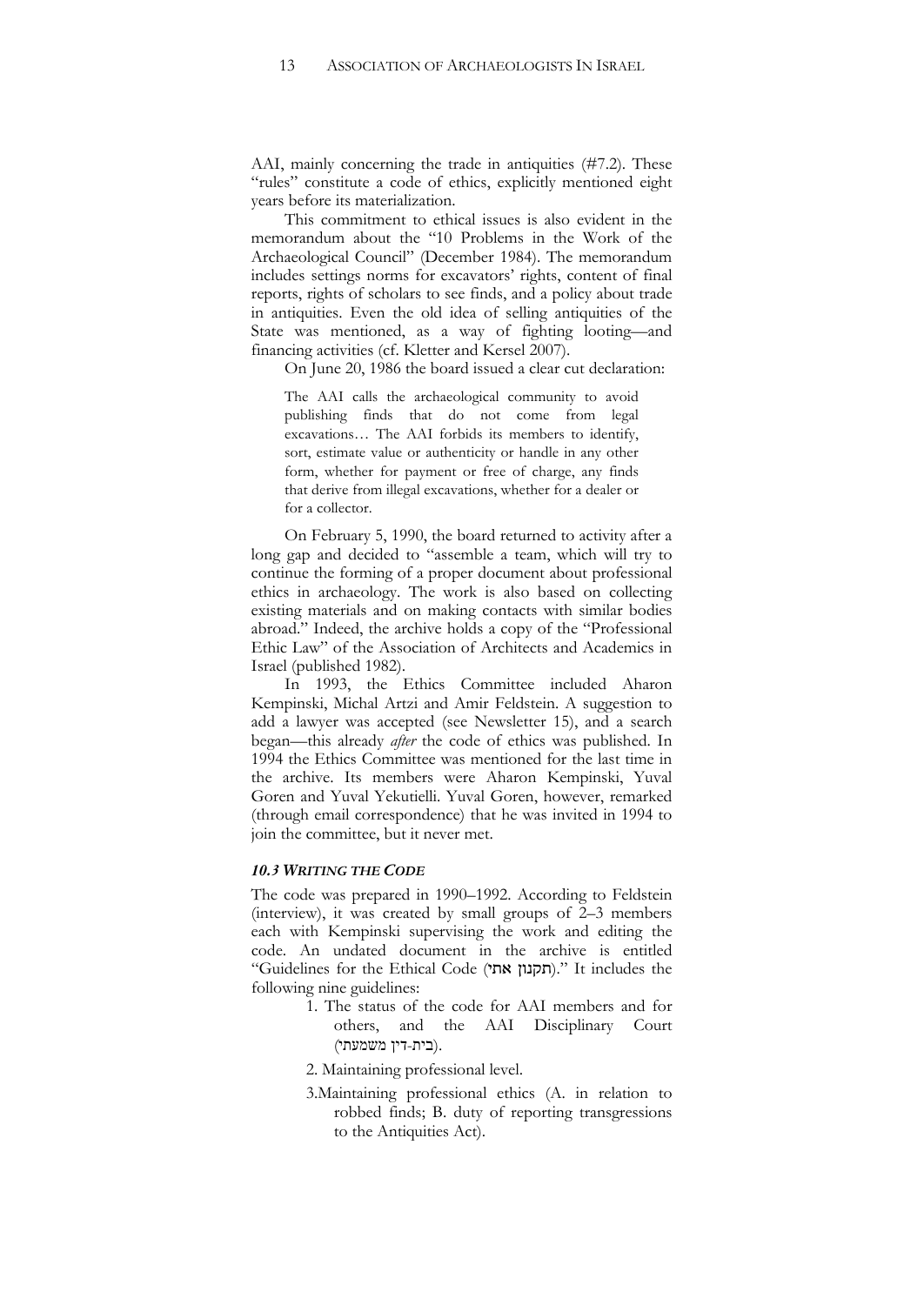- 4. Improper (ʬʥʱʴ) means for getting job offers.
- 5. Accepting job offers and limits to accepting offers (with sub-sections, not translated fully here).
- 6. Relations among archaeologists.
- 7. Relations between archaeologists and institutions.
- 8. Salary (according to experience, rank, etc.).
- 9. Status of the Disciplinary Court.

We can see some influence of the 1982 (Israeli) Architects and Academics Code; see, for instance, the titles of Sections 4– 5. They were omitted later, since archaeologists—especially at that period—were not businessmen, but employees of not-forprofit institutions; corruption through job offers was negligible. The guidelines were very preliminary. Only section 5 was further detailed into 4 sub-sections, but they dealt not with job offers, but with ethical issues concerning antiquities, sites and colleagues. They focused on the individual archaeologist and on personal conduct, such as: rights and duties in a team, personal accountability in terms of research/antiquities, personal responsibility for public conservation, restoration, publication, and for keeping sites for future generations, as well as personal responsibility to colleagues, including cooperation; and providing or showing them data.

Another document is entitled "Maintaining Professional Ethics" (Appendix 1: Document 3) and is an elaboration on Section 3 of the "Guidelines." The first part (A) is directed against robbery and forbids involvement in it. The second part (B) discusses rights and duties concerning research findings, with seven sub-sections. Some sections address all archaeologists (3AI, 3AII); others only AAI members (e.g., 3AIII). The wording is not successful and ambiguous terms add uncertainties. Since this is only a working draft, we will not review it here in detail.

Another handwritten page (see Appendix 1: Document 4, undated, not signed) is titled "Defining Rights and Duties in a Team." It includes seven sections that mostly cover the same ground as part 3B of Appendix 1: Document 3. A new clause states that permit holders must set a time-table for publication *before* excavation starts. This is not practical, since archaeologists are not able to predict the length of time required for excavation and reporting. Serious publication plans require knowing what there is to publish. There is also discussion of the case of a deputy, who has no written contract, and comes into dispute with the holder of a permit. The deputy should receive half of the finds for publication, but his point was later crossed out and replaced by "two thirds."

Apparently, Document 4 precedes Document 3.

An important letter from January 20, 1990 (see Appendix 1: Document 6 by Yuval Goren, then AAI chair) states that after prolonged discussion and anticipation, a preliminary draft of a Code of Ethics was ready. To speed the process leading to the adoption of a Code of Ethics, members were asked to read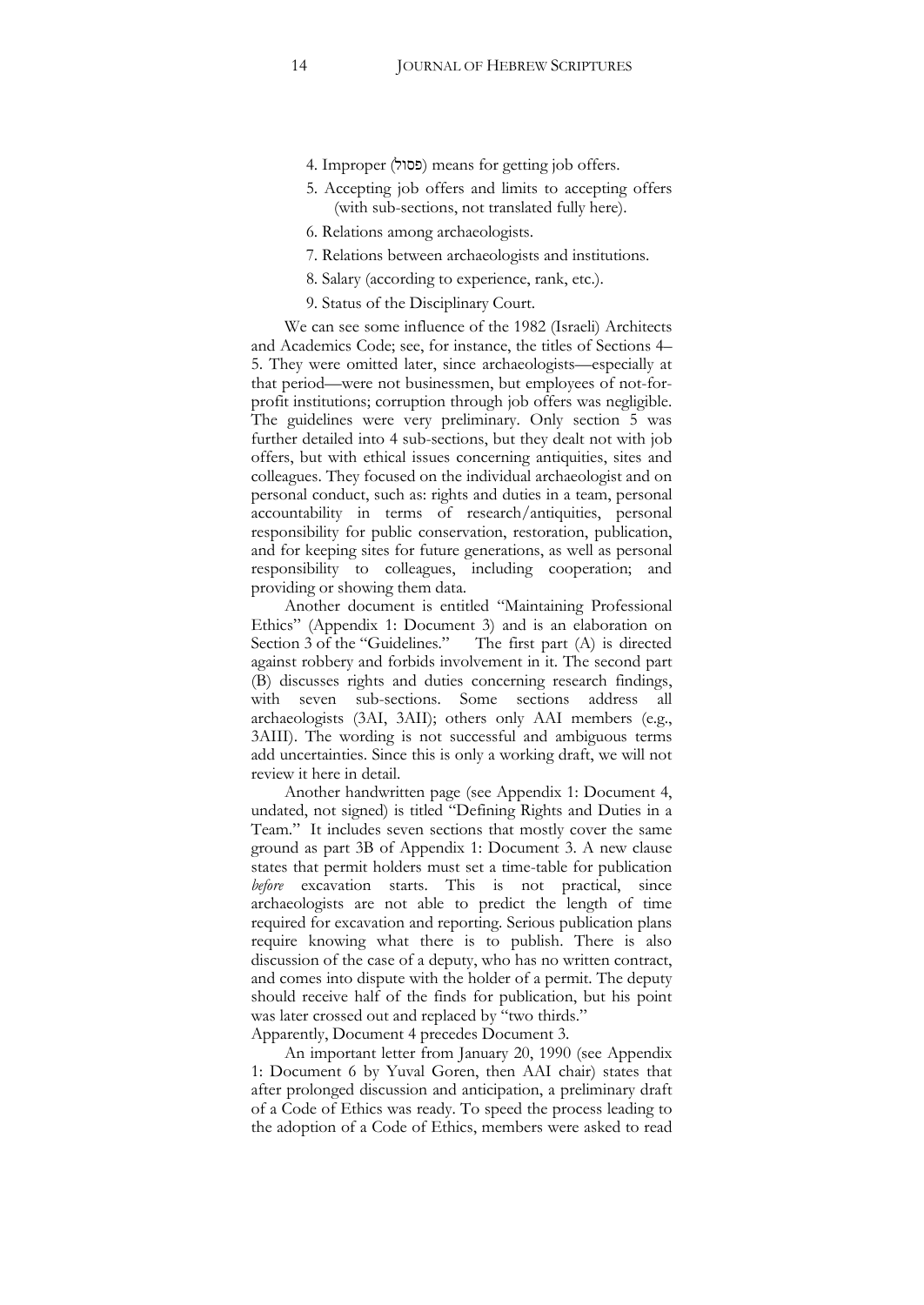the draft and return their comments until January 30, 1991. Then, the board would prepare the final version of the code and bring it to approval in the following spring conference (meaning Spring 1991).

The AAI archive holds a copy of the draft of code with annotations in red by Zeev Meshel (Fig. 2).

Fig. 2



Meshel mentions the date December 25, 1990, so his comments are later. This is almost a year after the "preliminary draft" (see Appendix 1: Document 6) was sent to members. However, the text annotated by Meshel is practically identical to the final version of the published code (except seven additional sections, translated in Document 5). Apparently, Meshel was not asked to comment on the published code, but on the preliminary version (see Appendix 1: Document 6). If so, Meshel's quite justified comments were rejected. It also means that there were likely few other members who bothered to comment on the draft. But if anyone else besides Meshel returned comments, their notes are not in the archive.

On December 6, 1991, the board decided that the Code be published in *Archaeology* Vol. 3 and that Roni Reich will show it beforehand to Amir Drori (IAA Director) "in order to prevent bloodshed." This remark indicates that the AAI expected troubles. Perhaps this explains the omission of seven sections (see Appendix 1: Document 5) from the published code. They specifically discuss work conditions and salaries. According to one section (Appendix 1: Document 5: #21), salaries would follow a tariff set by Tel Aviv University and the IAA. Yet, they would also apply to temporary workers (#22) and according to another section, would be decided by the AAI and the worker's union (Appendix 1: Document 5: #23). The omission of this part expresses the AAI lack of status in matters of work relations.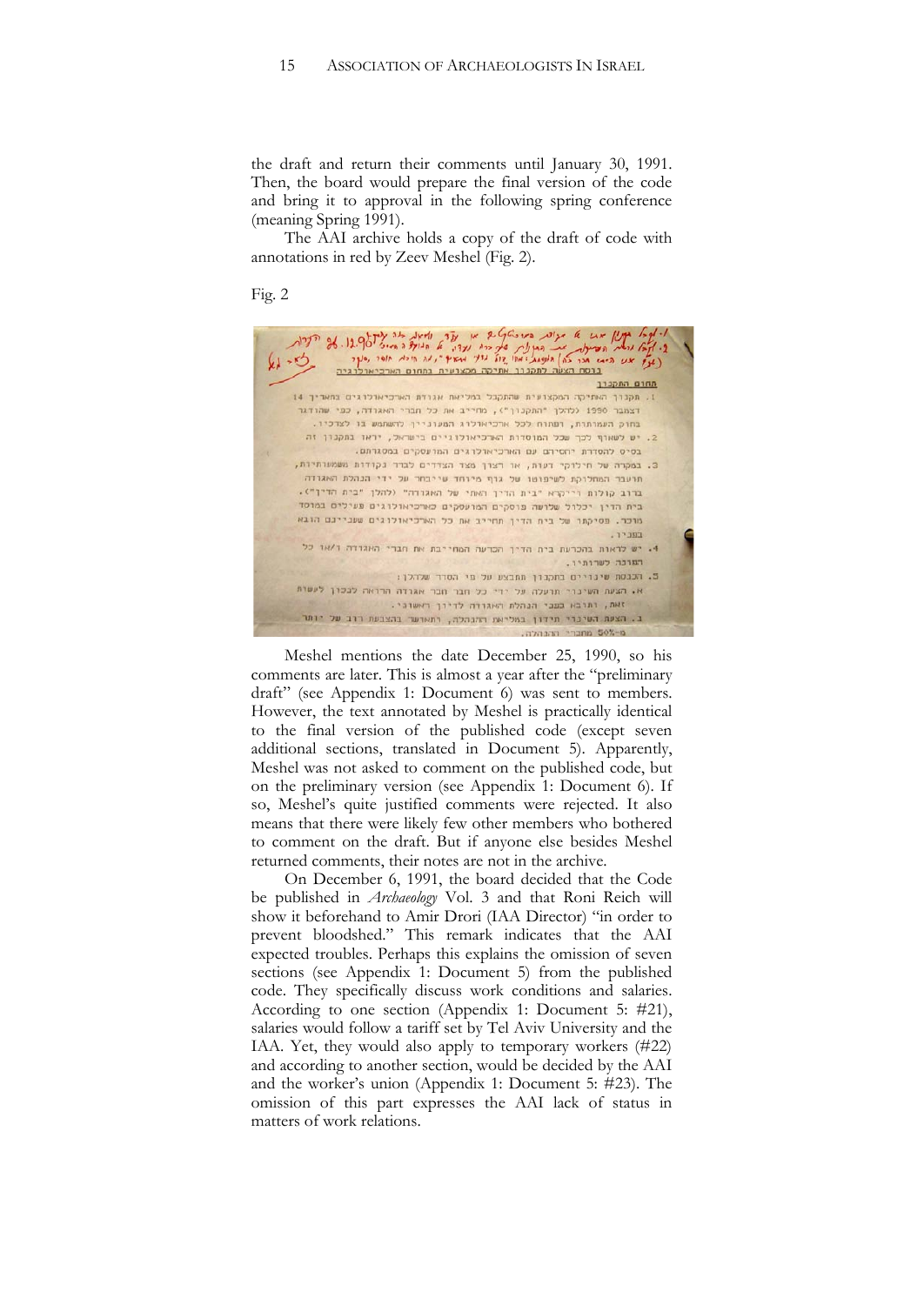In January 1992, the board reported the publication of the Code—somewhat preliminarily as it was still unpublished and the journal was long delayed. In May 1992, the board decided to attach the final code to Newsletter 13, since "distributing the Code of Ethics is highly important." It was in this manner that the code reached all AAI members. Perhaps this was the version annotated by Meshel (but it does not significantly change our conclusions).

The code was published in *Archaeology* 3—August 1992 (see Appendix 1: Document 1). Section 1 stipulates that it was accepted in a "full meeting of the AAI on December 14, 1990" and hence, obliges all AAI members. The same date appears at the end of the code. The code read by Meshel (sometimes after December 25, 1991) also included the same words. However, the letter of January 21, 1990 (see Appendix 1: Document 6—a year before December 14, 1990) mentions approval only by the board, not by the entire AAI. We have no conclusive evidence that the code was ever approved in a general AAI meeting. There was no winter conference in 1991 (see Appendix 3). The May 1991 conference occurred after December 14,1990, when allegedly the "full AAI meeting" (see Appendix 1: Document 1: #1) approved the code. The discrepancy suggests that the "full meeting" of approval was only an AAI board meeting. It is true that the code was sent to all members for comments. Hershman (interview) recalls a year of discussions before its publication—but these were probably board discussions. She remembers that the code was presented and approved in a general AAI conference, but this was *after* publication (perhaps in the winter of 1992).

#### *10.4. THE PUBLISHED CODE*

The published code (see Appendix 1: Document 1) states that its authors are the "AAI Board." In the English content page of *Archaeology* 3, the Code is modestly defined as "ethical guidelines for AAI members." The Hebrew title uses the word "0#19=*,"* roughly translated in English as "rules, regulations" and therefore, communicating that they are more than guidelines but less than law. We use here the term "code" to represent this word. The title of the code addresses the entire "field of archaeology." However, the code binds only AAI members (see Appendix 1: Document 1: #1). We will discuss first the various sections and then offer some general observations.

#### *Sections 1–5: The Scope of the Code*

The first four sections imitate the common custom of a preamble defining the terms, legal status, and scope of a law/code. One finds here the hope that the code will be accepted by the entire community of archaeologists in Israel. Sections 3–4 define legal procedures in cases of debate, by setting a special body—a court for final decisions about ethic disputes.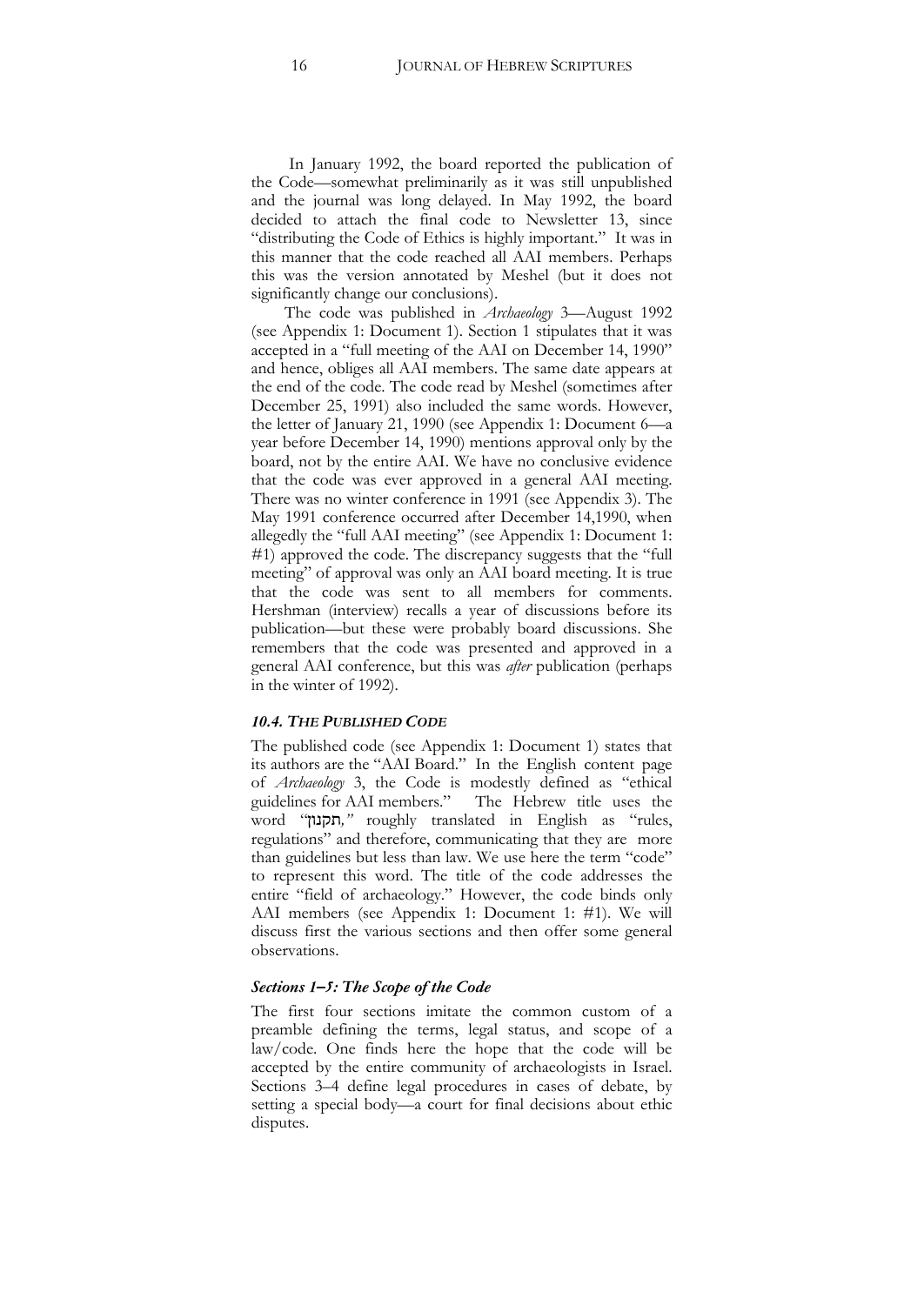Section 1. As we have seen, the code was approved by the board in December 1990, but published only in August 1992 (Kempinski 1992:5).

Section 2. The authors worry about ethical aspects associated with work in archaeology. "Volunteering" was very common at the time (compare the volunteers called "Friends of Antiquities," Kletter 2008). Students and younger scholars were expected to work without proper salary. They were dependent on senior scholars for a future academic career and hence, were often ready to "volunteer" for excavations, surveys, and work on finds. As in many other sections, one feels here a love of legal jargon. The authors adorn the code with legal terms as if signifying that even though it lacks legal status, it at least sounds legal. This effort is not very successful. For example, there is no definition of the terms used in the code, as one expects in legal preambles. Terms like "sides" or "material" (section 7) appear without qualification, often being ambiguous.

Section 3. This section is not well worded. Who are the debating "sides"? Apparently, any two archaeologists; but must they be AAI members? If the code is meant for all archaeologists, the Court of Ethics should include representation of other institutions. It should be elected by all members, not by the board—an undemocratic procedure. Actually, there never was a court. It did not exist (Feldstein, interview). Ethics issues were discussed in the AAI board, or the Ethics Committee, but never by a defined "court."

Section 4. This section is redundant; it repeats the end of Section 3. The assertiveness that the court's decisions bind everyone is shattered by the following indecisive words "one should see.'

Section 5. According to this section, suggestions for changes to the code should be discussed by the board. The wording of about "more than 50% of board members" is worth noting. The minimal legal number of board meeting was five, but sometimes only three were present. Hence, 2–3 persons may decide the issue. This is not a highly democratic procedure. The board treats the code as private matter, to be defended from—rather than shared by—the members.

#### *Sections 6-8: Professional Ethics*

Matters of professional ethics are the declared subject of Sections 6-8, but in fact, they only deal with avoiding trade/robbery and involvement of AAI members in these offenses.

Section 7. Note again the legal varnish. Instead of writing simply "IAA," we find "the body authorized by the State, that is, the IAA."

Section 8. The "authorized bodies" here include only one—the IAA, responsible over the Antiquities Law (1978).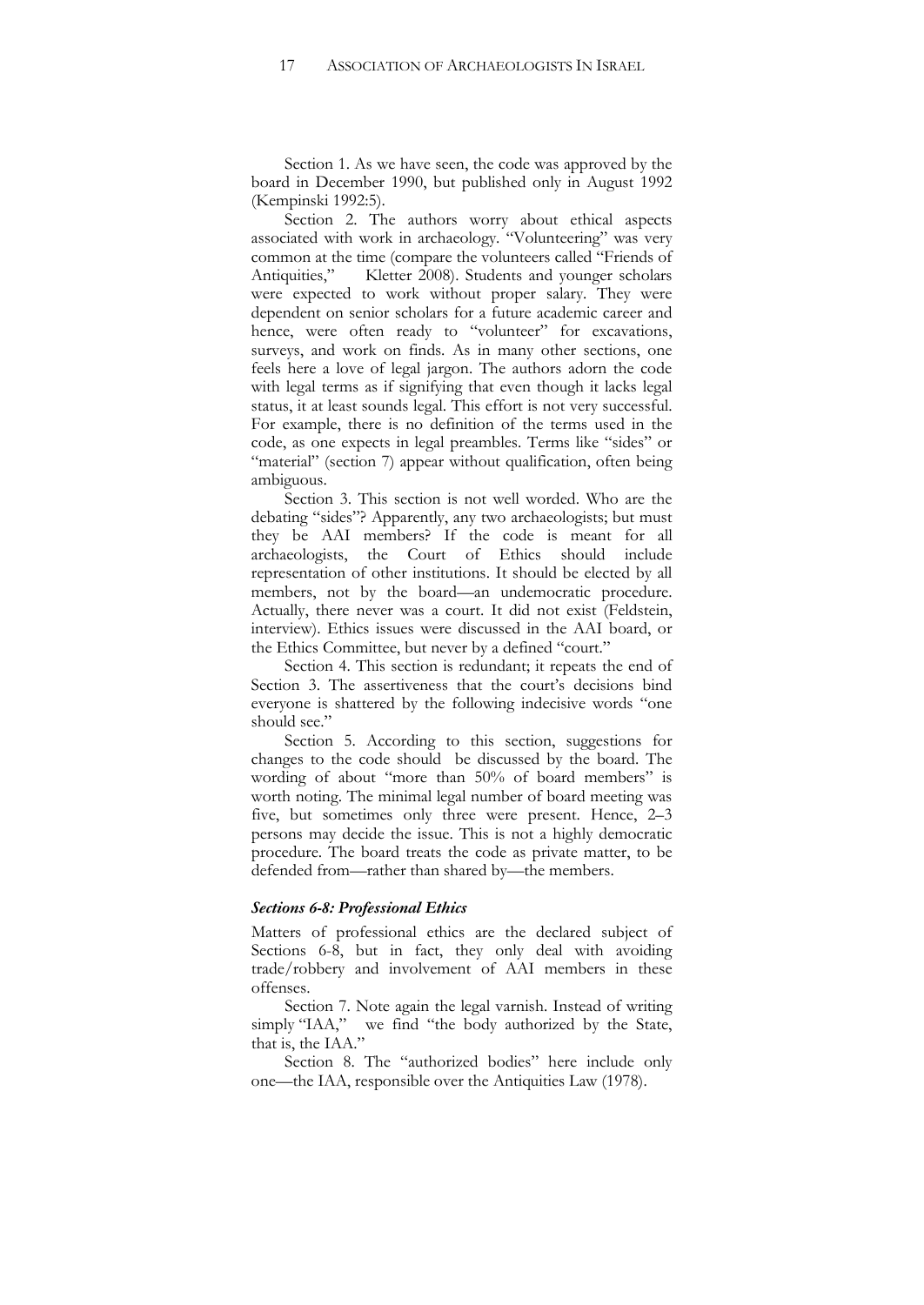#### *Sections 9-15: Handling Research Findings*

Section 9. The time limit for publication derives from the 1978 Antiquities Act: ten years from the end of the excavation (the last season in prolonged excavations). The Act also mentions a less clear term of five years, which is not employed. The term "IAA regulations" (cf. Sections 9, 18) applies to the 1989 legislation (Antiquities Regulations 1989), which were needed because of the replacement of the IDAM by the IAA. These regulations changed nothing in regards to the matters discussed the present article.

Kempinski's commitment to publishing was not empty words. He was aware of the problem of the lack of final publications (Kempinski 1987:5). At Kabri, he took special care to publish quickly large preliminary reports for each season (Kempinski and Niemeier 1994:3). He knew that much would have to be edited later, but did not perceive it as a threat, since a scholar should openly admit and correct mistakes (Kempinski 1987:5-6; Scheftelowitz, interview).

Section 10 is a cumbersome section. Note that under subsections 10A, 10B, an AAI member may fulfill his duty by distributing, for example, three copies of a report in Hebrew, or by publishing only one copy abroad. By what criteria is a minimum number of copies or acceptable academic publishers defined?

Sections 11-12. There is no need to paraphrase the 1978 Antiquities Act, which is what is being done here. "Publication of Final Reports" would have been more precise and economic than "to bring the data detailed in Sections 10-11 to the knowledge of the archaeological community and the wider public."

Section 13 relates to the maintenance of sites after excavation. Here again, the only "authorized bodies" is the IAA and the section repeats things that exist in the Antiquities Act—a reference would have sufficed. Archaeologists appear as owners of entire sites, and 'transfer' them to the IAA. This reflects the ethics of that period, before the arrival of contract or "private" archaeology and the growth of the IAA.

Sections 14-15 can be labeled "no more voluntary work!" Section 14 may seem noble, but the style is poor. Its aim is to put an end to the situation of "volunteers". Yet, there is no reason to separate "experts" from other archaeologists that work on finds. Since the section does not explicitly mention a "full" or a "fitting" salary, it lacks teeth. However, codes of ethics do not solve all the problems; they only raise awareness of them.

Sections 14-15 do not define the "deputy" as someone with publication rights. Legally, only owners of excavation licenses hold publication rights. It might have been a good idea to secure publication rights for "deputies," for example, by stipulating that written agreements must exist between them and holders of permits. Yet, Section 14 is about salary, not about publication rights. Section 15 refers back to 14, and avoids the core of the issue by speaking about "conclusions."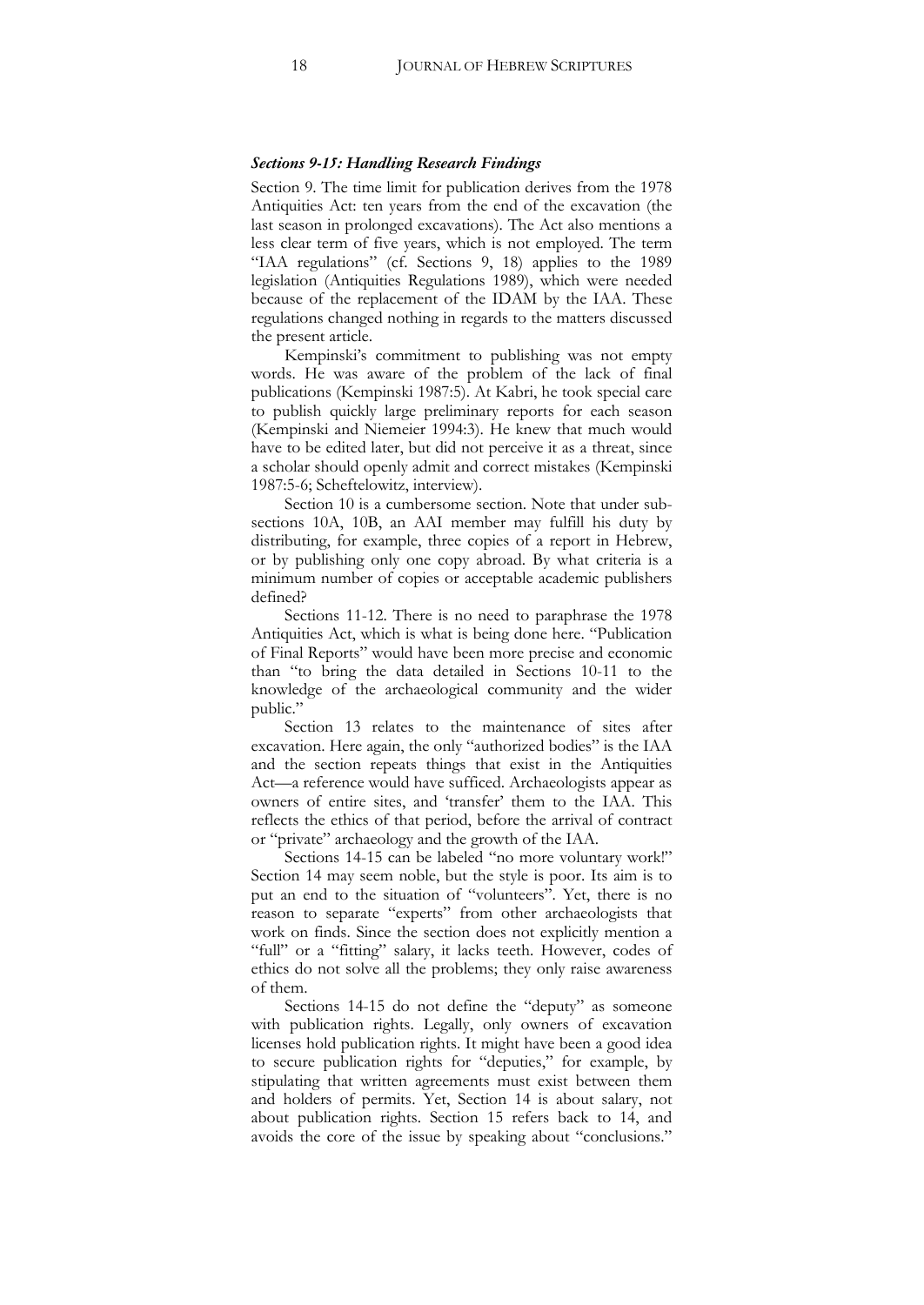Conclusions are ideas; nobody disputed that a person holds rights on her/his own ideas. The issue was rather about who holds publication rights over *finds* of an excavation (including antiquities, plans and sections, drawings, photos, lists of baskets and loci, loci cards…). "Deputies" cannot publish their conclusions in detachment from excavation data—but legally, only owners of excavation permits hold rights over this data.

## *Sections 16-19: Professional Relationships among Archaeologists*

These sections discuss mainly conflicts about publication and rights of publication, while Section 19 discusses surveys.

Section 18 is a long, twisted section. It focuses on handlings of an excavation permit between the owner and others. Legally, owners of permits hold rights of publication for ten years. Transgressions can be prosecuted. Hence, much of the present section is redundant. Excavation files (in the IAA archive) are open to the public only after the ten years period. If this section is accepted, nobody would ever have access to them, even two hundred years after the death of the excavator. We note also that since excavation files are not publications, they need not be mentioned here.

What, then, is the purpose of this section? Perhaps in the 1980s,excavation files were not kept well, leading to abuse of data. The vague "mentioning" in Section 18 surely means publication (adding the word "academic" here is meaningless, the question is about publication, not about its nature, whether scientific or not). Perhaps some students used unpublished material in dissertation works, which are not considered publications. Thus, they are immune from legal prosecution. However, if students later want to publish their dissertations, they need permissions from holders of rights. Furthermore, how do students get access to materials without permission in the first place? It is all more theoretical than real.

Section 19 is an important section, but badly worded, becoming almost unintelligible. One must understand the exceptional status of surveys. Surveys were not mentioned in the 1978 Act, which recognized only excavation permits. For many years, therefore, surveys were not licensed. In practice,  $\sigma$  since the 1960s the "Association for Survey" (האגודה לסקר) handled archaeological surveys in Israel. It was created in relation to "evacuation" of ruins of Arab villages (see Shai 2002). The Survey Association was later merged into the IAA. Since the 1990s, the IAA issues survey permits as well, although their legal validity remains a moot point. In Section 19, the AAI tries to put surveys on an equal basis with excavations. This creates tensions. According to Section 13 above, areas/sites "belong" to archaeologists for ten years. However, over ten years, in a densely populated country like Israel, development would be necessary in large survey areas. They are not at all similar to relatively small excavation areas, which can be left out of development plans.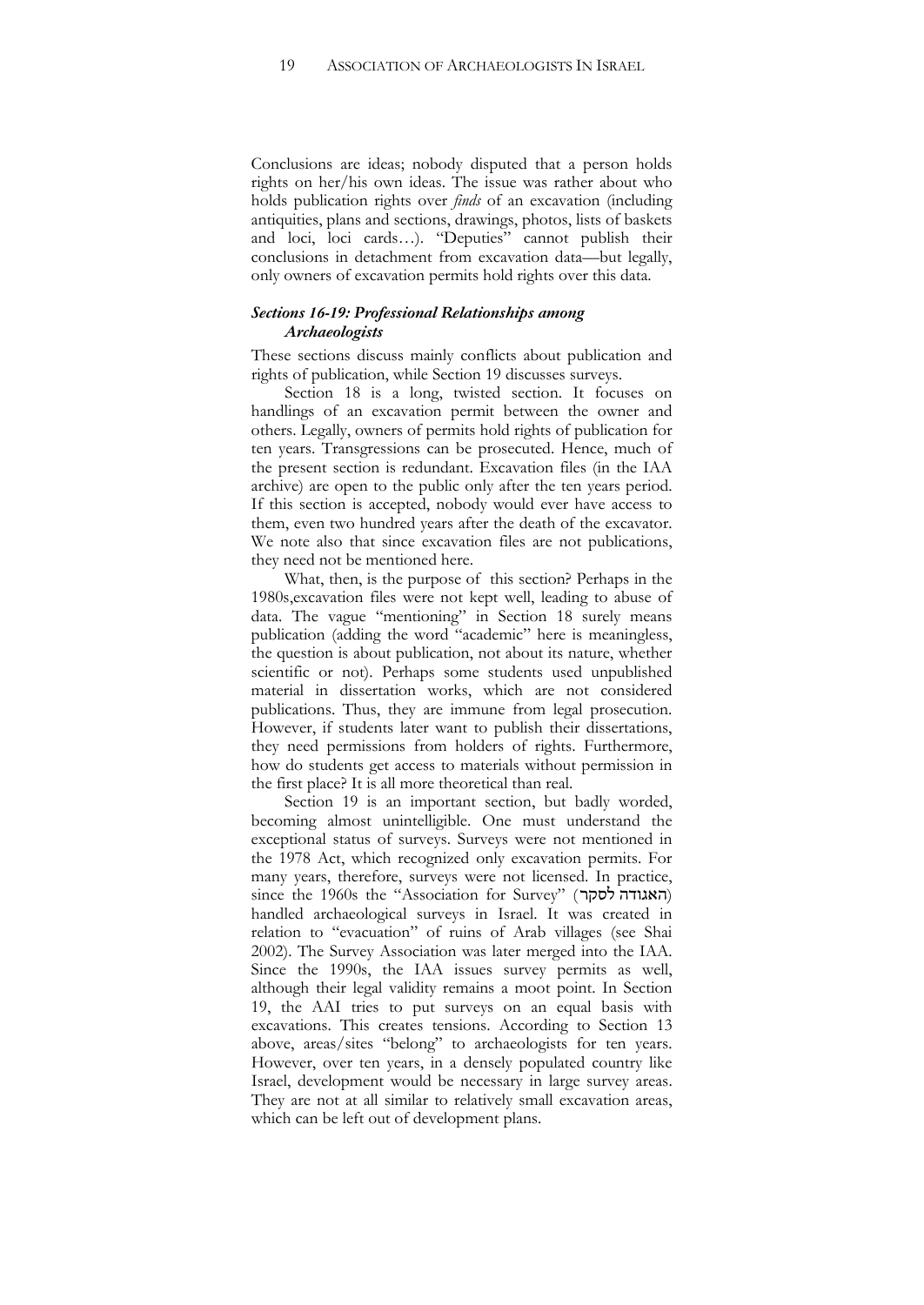#### *Section 20: Institutional Responsibility*

Only one section deals with this subject. For some reason, the owner of a permit is replaced here by !1#// or "overseer, person in charge". The section puts responsibility onto the institutes, but only regarding budget and limited to the ten year period. What happens later with excavations that remain unpublished is not discussed.

## **11. CONCLUSIONS**

The only ethical archaeological code ever published in the State of Israel has a fascinating history and implications. Though the code was never implemented and the association does not exist anymore, it is important to study and to publish it. Codes of ethics reflect their period and portray the general "beliefs" of a scholarly community and, particularly, matters that it considers to be vital to its existence as such. The absence of reference to some issues in these codes may indicate a lack of awareness in the community or point at cases of "amnesia" (see below).

The authors of the code hoped that it would give "practical and ethical guidelines" to all archaeologists in Israel (Kempinski 1992:5; AAI archive, see Newsletter 12). The code failed to achieve this. One reason for the failure was the code itself. As we have seen (above), it has weaknesses in style and in content. It is not an accomplished, professional creation. A few archaeologists wrote it. Other institutions were not invited to contribute. Even within the AAI, the code did not undergo a rigorous process of repeated discussions within membership. Another reason for failure was the marginal position of the AAI in the 1990s. It could not persuade the archaeological community as a whole that the code was useful. It also lacked material means to advance it. External circumstances contributed also to its failure. The code appeared in a period that saw the creation and fast expansion of the IAA. A thriving economy coupled with the arrival of a million newcomers from the former USSR meant that significant financial resources were being poured into archaeology. Many young archaeologists started careers in the IAA and were content there, under the leadership of Amir Drori. In such circumstances, they did not reflect on the benefits of a code of ethics. It would be wrong to say that the IAA "drained" the crowds that would have otherwise filled the halls in AAI meetings. The failure was self-prescribed. One did not need the AAI for conferences or tours to sites; it could not give salaries, excavation permits and academic titles. What settled the fate of the AAI, although not understood at the time, was the failure to create a professional association. The archaeologists remained dividing according to their different workplaces.

The stress of the AAI code of ethics lies on major, wellprotected sites, excavated by senior academics. One may say that this is a Professor's Code. The archaeologist in this code is a traditional, "processual" one-an excavator/surveyor who publishes excavations and antiquities from excavations. There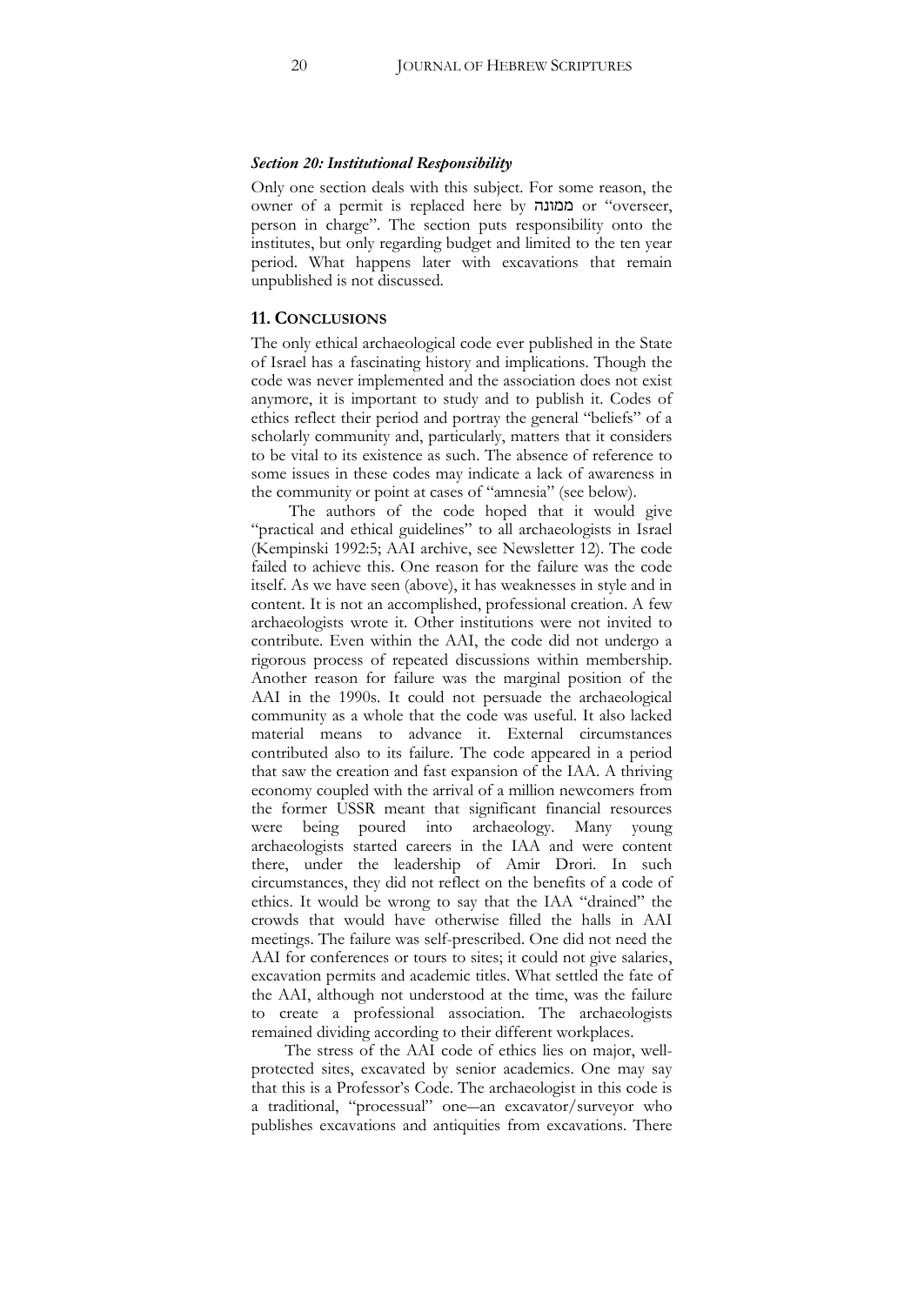is no mention of other types of archaeological work, even traditional, such as curators in museums, restorers (except in sites, Appendix 1: Document 1: #13), and supervisors of antiquities.

The AAI code is a local creation. Some influence of the code of the Israeli Association of Architects and Academics may be discerned the code. The influence of the Antiquities Law (1978) was stronger, both in wording (the "legal varnish" of the code) and in themes (publication, publication rights, excavations and permits, etc.). However, the idea of writing a code came from the scholarly community in North-America and Western Europe and in particular from that in the USA. Archaeological codes of ethics emerged as a significant phenomenon in the 1960s–1970s in the USA (Baker 1991). Several factors played a role in this development. "New Archaeology" with its interest in things theoretical and new, and in self awareness, was an indirect influence. A more direct incentive came through the UNESCO ratification, in 1970, of the convention on cultural property (Vitelli and Colwell-Chanthaphon 2006:5-6). The most important factor was the beginning of public archaeology in the USA, following federal legislation. The term "public archaeology" was coined in 1972. King describes the change:

Archaeologists moved into jobs with federal, state and local agents, regulated industries and consulting firms. These new worlds were strange ones, peopled by lawyers, contract officers, auditors, and bureaucrats… and special interest groups ranging from coal miners to radical American Indian groups and house museum buffs. The new environment was one of legal fine points, competing public and private interests, expectations of loyalty to agency or firm*,* overt and covert political action, and the heady but worrisome power, whether by law or bureaucratic fiat, to hold up multimillion dollar projects, determine the flow of contract money, and decide the fate of archaeological sites, historic buildings, and places of cultural importance to communities. Small wonder that questions of professional responsibility have arisen (King 1983:144; cf. Wildesen 1984; Lyonet 2003:20-21; Meskell and Pels  $2005:1-3$  $2005:1-3$  $2005:1-3$ .

The first code in public archaeology—of the Society of Professional Archaeologists (SOPA)—appeared in 1976 (King 19083:145; Davis 1982; Lyonet 1997:589-590; Lyonet 2003:21-22). [2](#page-20-1) By 1983, there was academic literature on the subject,

<span id="page-20-0"></span> <sup>1</sup> Archaeology was not alone, for instance, see the appearance of applied Anthropology at about the same time, Frankel and Trend 1991.<br><sup>2</sup> Dever (1989:143) once mentioned the AAI as "a group of young

<span id="page-20-1"></span>archaeologists," which "has now formed a new professional society." He compared it with SOPA and predicted that it "will certainly provide a lively and healthy challenge to the establishment." We thank one of the JHS readers for this reference.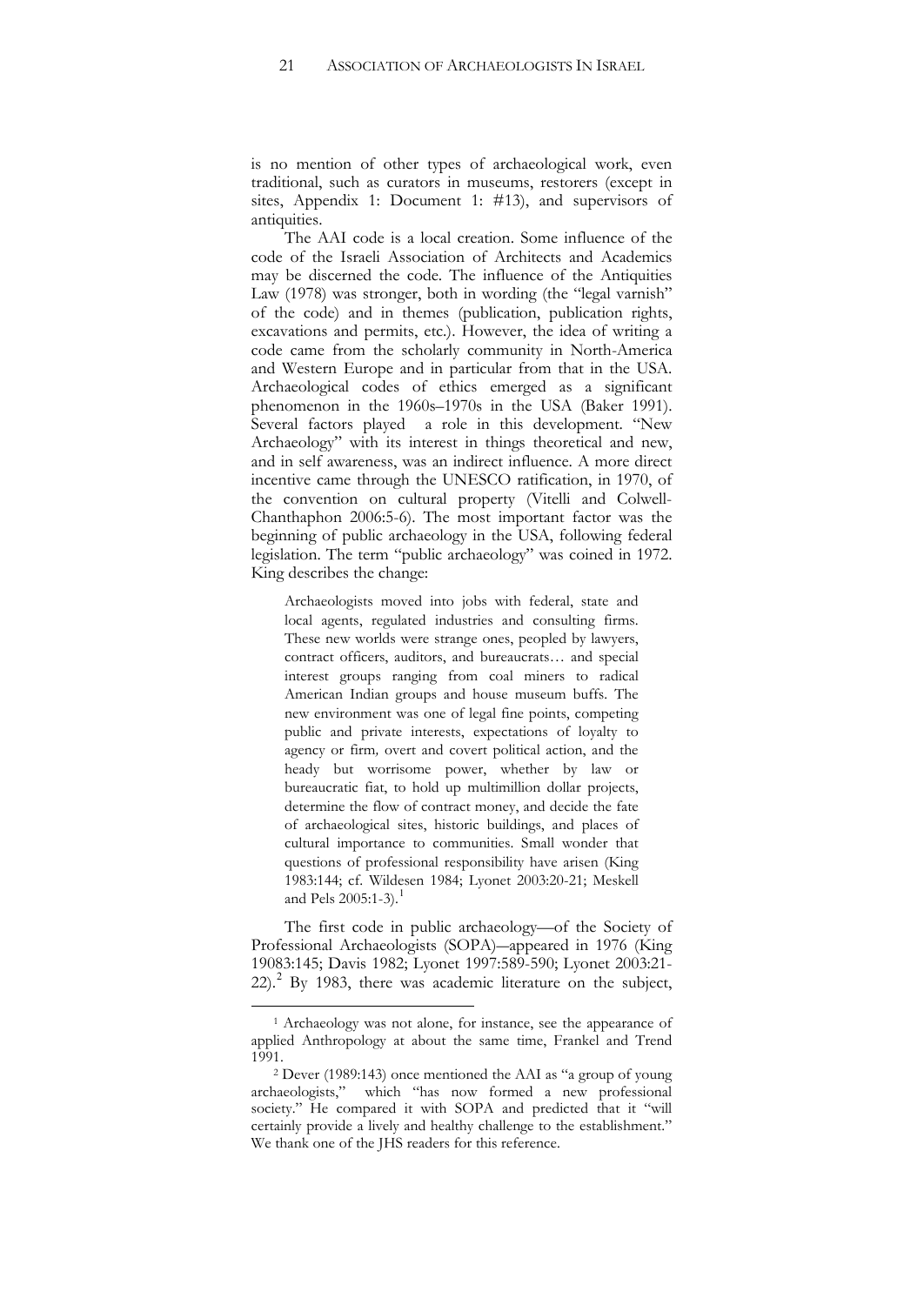even if it was thin (King 1983:143). In 1984, a book titled "Ethics and Values in Archaeology" was published (Green 1984), and articles were available earlier (Lipe 1974; Smith 1974; Davis 1982; King 1983; Jorgensen 1971:321). Presumably, the AAI code authors became aware about codes of ethics through contacts with North-American or Western European colleagues.

Today, the situation is very different—"A formal code of ethics is the hallmark of professionalism for professionals everywhere" (thus Baker 1991). There is a rich and varied literature (Pluciennik 2001; Edson 1997; Luke, C. 2008; Robson 2008; Vitelli and Colwell-Chanthaphon 2006; Scarre and Scarre 2006; Webmoor 2007) and in the 2000s ethics also entered the archaeological curriculum (Lyonet 2003:25). There is also awareness that ethical codes cannot solve all problems and require constant evaluation and implementation (e.g., Davis 2003:254-9; Smith and Burke 2003:191-193).

The AAI code was written by a few archaeologists without legal or philosophic/ethical advice. They believed that writing a code of ethics was a simple matter, involving mainly "understanding of human behavior in many situations" (Jorgensen 1971:322). It was later that more structured ways of code writing developed, as well as literature on writing them (e.g., Davis 2003; Wylie 2002).

The AAI code passes in silence over some issues, which feature heavily in other archaeological codes: reburial/repatriation of human remains, rights of various stakeholders including indigenous groups over sites/finds, and responsibilities of archaeologists in service of employers/the state (e.g., Goldstein, L. and Kintigh 1991; Watkins 2000; Powell, Garza and Hendricks 1993; Vitelli and Colwell-Chanthaphon 2006; Scarre and Scarre 2006). Based on what we know about the political views of Kempinski, this cannot be attributed to conservatism.

The issue of human remains was a thorny problem for Israeli Archaeology in the 1980s–1990s. There were many conflicts with religious groups over these matters. To some extent, the archaeologists lost the struggle when the Government Legal Attorney decided in 1994 that human bones are not an antiquity (Weingrod 1995; Einhorn 1997; Nagar 2002). The authors of the code stood in the frontline of the public campaign against religious coercion. They were representing one side in a conflict. From their trenches, soldiers can rarely consider calmly the general ethics of battle.

The discourse about rights of stakeholders, other than religious claims about bones, was not yet apparent in Israel of the 1980s. Questions about "indigenous groups" and rights of certain groups over antiquities/sites are necessarily bound to fall into the abyss of the Israeli-Palestinian conflict. Both sides claim ancient historical rights and indigenous origins in the land. It is easier to come to terms with small minority groups, which for many years no longer pose a threat to the establishment. Americans can discuss openly rights of Indian-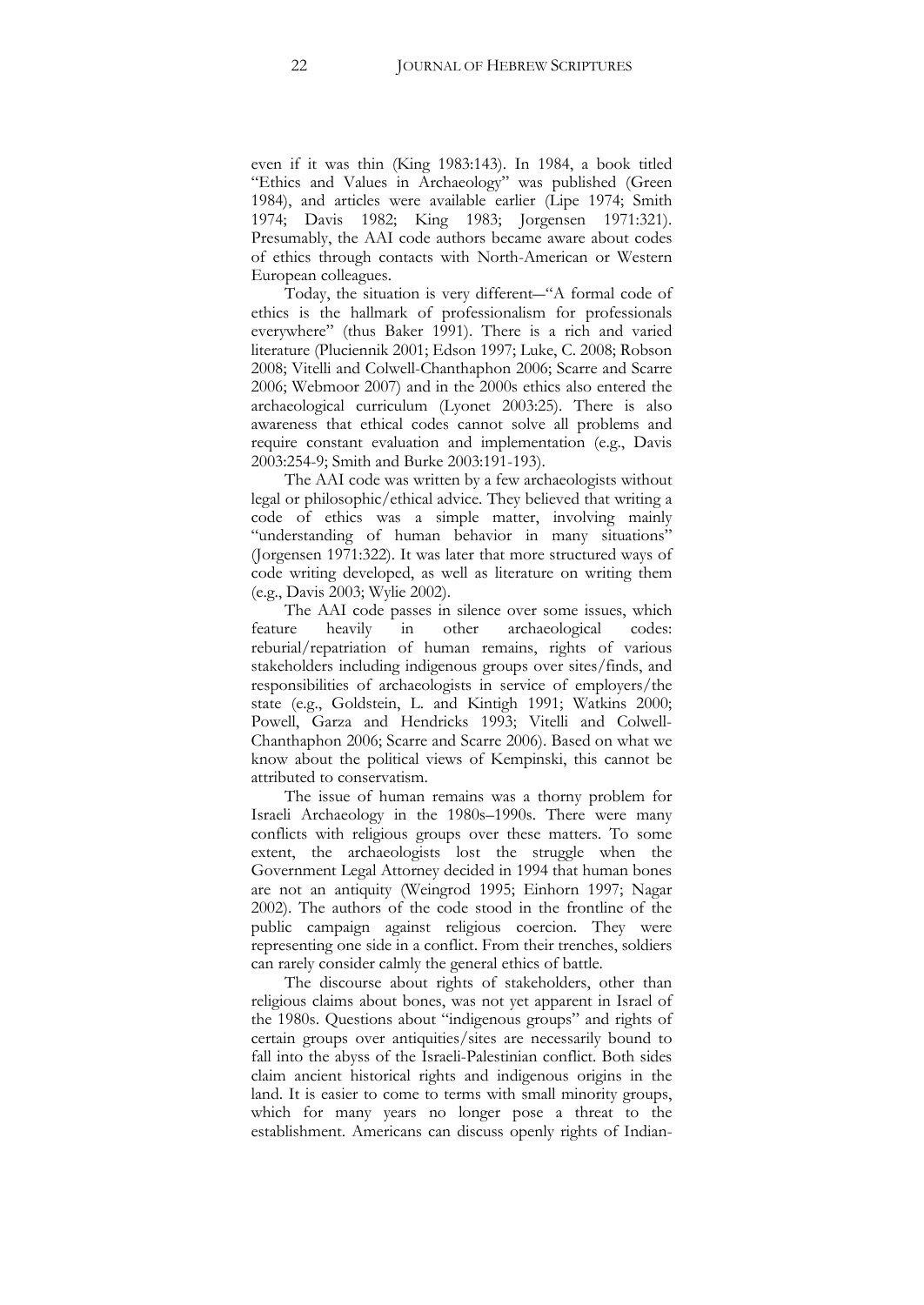Americans. In Israel, open discourse is more likely to follow, rather than precede peace agreements (cf. the return of archaeological finds from Sinai to Egypt after the 1982 agreement; Einhorn 1996; for trade in antiquities and various legislation in Israel/Palestine see Kersel 2008).

The matter of archaeologists' duties and responsibilities towards employers and clients already surfaced in the 1970s (Davis 1982:161; Fowler 1984; Raab 1984; Lyonet 2003:21-22). The AAI code passes over it in silence. The reason is simple— "contract/private archaeology" was unknown in Israel till around 1995. The issue of relations between archaeologists and the State also entered the archaeological discourse at a later stage. It relates to Postcolonial/Postmodern archaeology. Anderson (1983) may be seen as a crucial contribution here (cf. Kohl and Fawcett 1995; Kletter 2006:314-319). The so-called "New Historians" and "Post Zionists"—both negative and actually vague labels—express the arrival of postmodernism to Israel. "New Historians" started in 1987–8, but became focus of public interest after being attacked by Shabtai Teveth (1989). Post Zionism appeared later, in the early 1990s. The AAI code was probably written too early to reflect these trends.

Why is there no other written code of ethics in Israeli Archaeology, despite the current high esteem and popularity of codes in the world? The answer is complex. To be sure, the lack of a code does not mean lack of ethics. There are unwritten etiquettes, customs and traditions governing the life of archaeologists in Israel. Moreover, the situation in Israel is not unique, many archaeological institutions in the world do not have a written code of ethics. [3](#page-22-0) In addition, the AAI code had some impact, even if not explicitly acknowledged (the impact is often hard to measure). For example, the IAA changed its procedure by deciding not to give licenses for excavation to those who do not publish (Hershman, interview). State bodies, academic societies and universities have laws, regulations and statutes. The IAA, for example, has a huge "book" of regulations, specifying how each department and unit must work. Such regulations touch (often implicitly) upon ethical issues, but they are not codes of ethics. They come to ensure work efficiency, rather than ethical ideals.[4](#page-22-1)

<span id="page-22-1"></span>but very few are archaeological (http//ethics.iit.edu). 4 In our view, the lack of a written code of ethics for archaeologists in Israel relates to the lack of an independent body regulating their profession. There is no association comparable to the Israel Bar Association (for lawyers) or the Association of Engineers

<span id="page-22-0"></span><sup>&</sup>lt;sup>3</sup> The Network of Concerned Historians (www.concernedhistorians.org) lists archaeological codes of ethics by countries, with entries from Argentine, Australia, Canada Ireland, Holland, New Zealand, Peru, the United Kingdom, and the USA. In the US seven codes from four Institutions are listed. Most of the codes are dated to the 1990s–2000s, but they are often renewals of earlier codes. Cf. Zimmerman et al. 2003:261-262. The Centre for the Study of Ethics in the Professions at the Illinois Institute of Technology holds a database of approximately 2000 codes of ethics;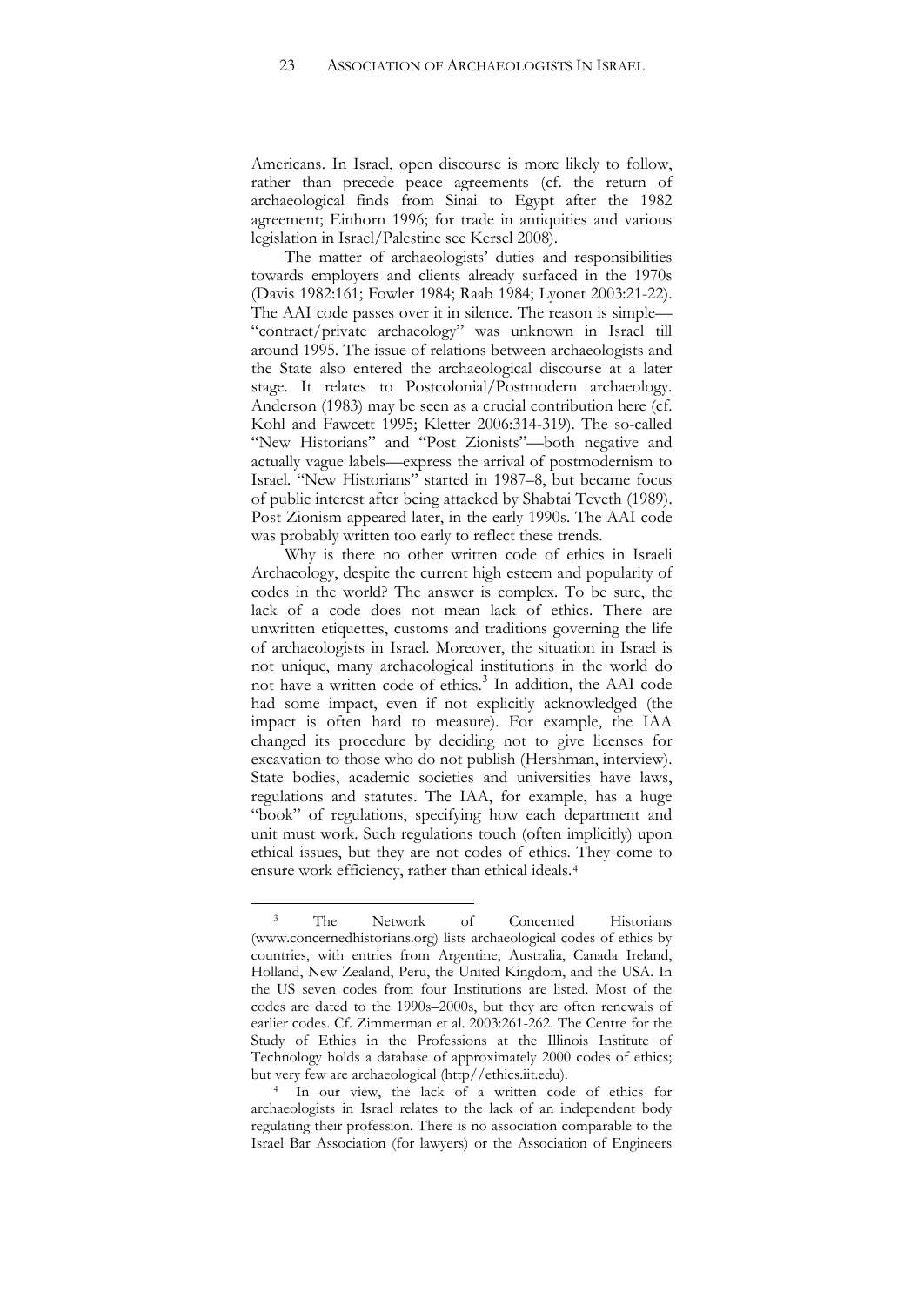A final word, we follow Vitelli's and Colwell-Chanthaphon's (2006:5) understanding of the primary aim of codes of ethics, only without stressing "professionalism": ethical codes are not magical solutions to problems, but they come to encourage archaeologists to think of their work and of their behavior in life as having ethical dimensions. Publishing a forgotten code may contribute towards this aim.

#### **ACKNOWLEDGEMENTS**

We wish to thank Iris Eldar, Amir Feldstein, Itzhak Gilead, Debby Hershman, Zeev Meshel and Na'ama Scheftelowitz for their hospitality and for data given in interviews. Amir Feldstein kindly gave us the AAI archive. At the end of the study we delivered it to the IAA archive for safekeeping. We deeply thank Arieh Rochman-Helperin of the IAA archive. We also thank Rafi Greenberg and Zvi Gal for reading the manuscript before publication. We are grateful to Yuval Goren for correspondence by email. He told us that he has little to add, since his role in the AAI was marginal. The interviews were typed and sent back, so the interviewed could comment and fix mistakes. The interpretations and conclusions are ours.

#### **REFERENCES**

**.** 

- AAI 1992a. Professional Ethical Guidelines for AAI Members. Archaeology (Bulletin of the AAI) 3: 80-82 (Hebrew).
- AAI 1992b. List of Sites Designated for Israeli Research. *Archaeology* (Bulletin of the AAI) 3: 71-77 (Hebrew).
- Ahituv, Sh. 2002. Aharon Kempinski. In: Oren, E.D., and Ahituv, Sh. eds. 2002. *Aharon Kempinski Memorial Volume*. *Beer Sheba* XV. Beer Sheba University: xv-xvii.
- Anderson, B. 1983. *Imagined Communities*. London: Verso.
- Antiquities Act. 1978. *Antiquities Law 5738-1978* (Israel).
- Antiquities Regulations. 1989. *Antiquities Regulations 5749- 1989* (Israel).
- Baker, R. 1999. Codes of Ethics. Some History. *Perspectives on the Professions* (Centre for the Study of Ethics in the Professions, http//ethics.iit.edu/perspectives) 19/1.
- Davis, H.A. 1982. Professionalism in Archaeology. *American Antiquity* 47/1: 158-163.
- Davis, H.A. 2003. Creating and Implementing a Code of Standards. In: Zimmerman et al. eds. *Ethical Issues in Archaeology.* Walnut Creek: Altamira: 251-260.
- Dever, W.G. 1989. Archaeology in Israel Today: A Summation and Critique. In: S. Gitin and W.G. Dever (eds.) *Recent Excavations in Israel. Studies in Iron Age Archaeology* (AASOR 49): 143-152.

and Architects for archaeologists. The recent shift towards "contract archaeology," we would argue, has turned the need for a written code of ethics for archaeologists into a more pressing matter than it has been in the past.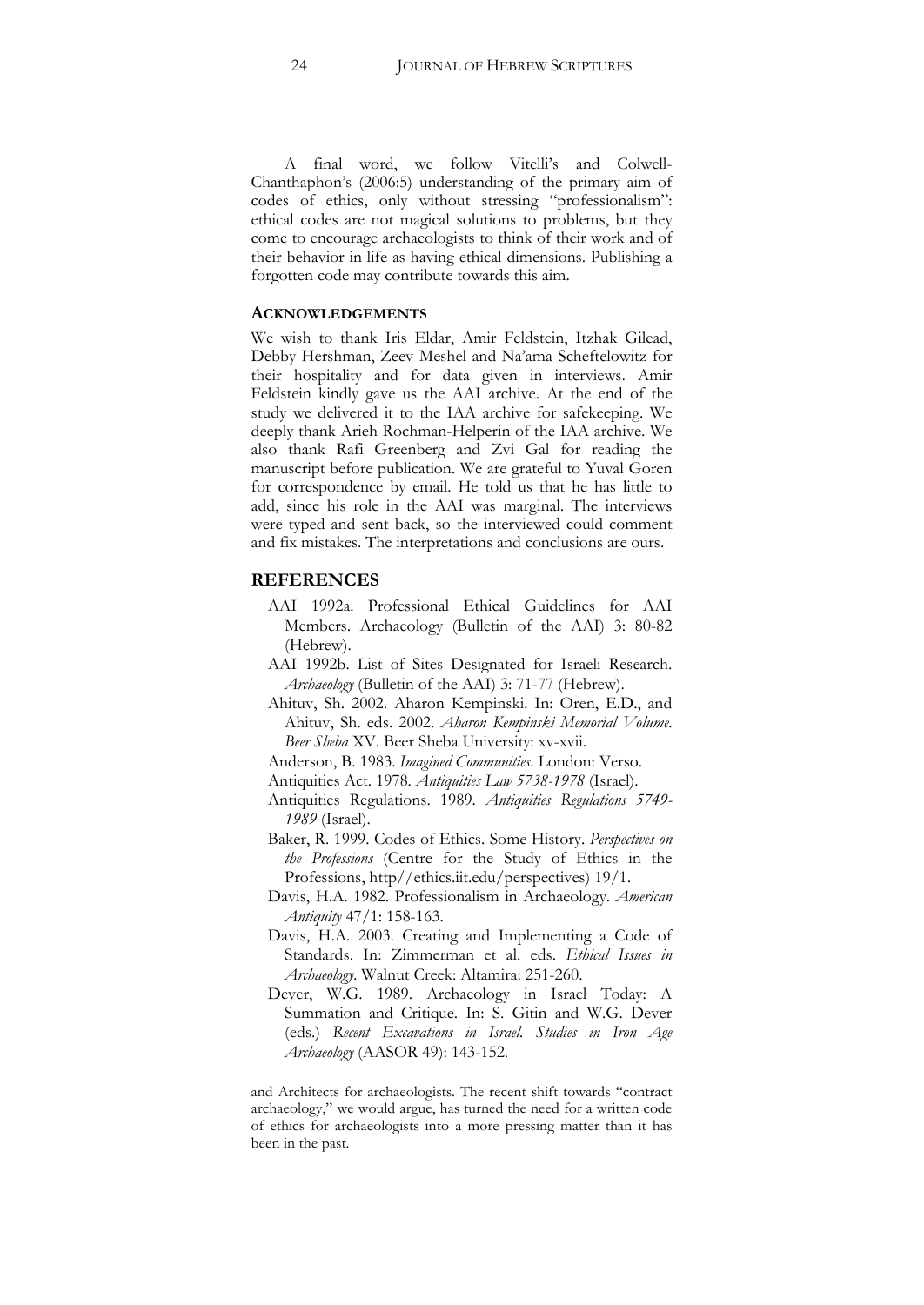Edson, G. 1997. *Museum Ethics. Theory and Practice*. Routledge.

- Einhorn, T. 1996. Restitution of archaeological artifacts: the Arab-Israeli aspect. *International Journal of Cultural Property* 5/1: 133-153.
- Einhorn, T. 1997. Israeli Law, Jewish Law and the Archaeological Excavation of Tombs. *International Journal of Cultural Property* 6: 47-80.
- Feldstein, A. 1995. Principles Governing Cooperation between the Antiquities Authority and the Universities. *Archaeology* (Bulletin of the AAI) 4: 80 (Hebrew).
- Fowler, D.D. 1984. Ethics in Contract Archaeology. In: Green, E.L. ed. *Ethics and values in Archaeology.* New York: Free Press: 108-116.
- Gilead, I. 1986. Editorial. *Archeology* 1 (Bulletin of the AAI): 5 (Hebrew).
- Gilead, I. Interview 2008. An Interview with Itzhak Gilead. Held on 9.11.2008.
- Goldstein, L. and Kintigh, K. 1991. Ethics and the Reburial Controversy. *American Antiquity* 55/3:585-591.
- Green, E.L. 1984. *Ethics and Values in Archaeology*. New York: Free Press.
- Gutman, Sh. et al. 1989. Letter to the Editorial Board. *Archaeology* (Bulletin of the AAI) 2: 87 (Hebrew).
- Feldstein, A. 1995. Principles Governing Cooperation between the Antiquities Authority and the Universities. *Archaeology* (Bulletin of the AAI) 4: 80 (Hebrew).
- Frankel, B. and Trend, M.G. Principles, Pressures and Paychecks. The Anthropologist as Employee. In: Fluehr-Lobban, C. ed. 1991. *Ethics and the Profession of Anthropology. Dialogue for a New Era.* Philadeplhia: University of Pennsylvania: 175-197.
- Fritz, V. 1995. Aharon Kempinski zum Gedenken. *ZDPV* 111: 94-96.
- Haiman, M. 1986. The Activity of the Professional Association of Archaeologists in Israel. *Archaeology* (Bulletin of the AAI) 1: 64 (Hebrew).
- Hanegbi, H. 1995. Aharon Kempinski—In Memoriam. *Archaeology* (Bulletin of the AAI) 4: preface (not numbered).
- Jorgensen, J.C. 1971. On Ethics and Anthropology. *Current Anthropology* 12/3: 321-334.
- Kempinski, A. 1976. Letter to Nahman Avigad 18.11.1976. With Copies to A. Eitan and to Zeev Meshel. Unpublished. IAA File, Rockefeller Museum.
- Kempinski, A. 1989. *Megiddo. A City-State and Royal Centre in North Israel*. Bonn: Materialen zur Allgemeinen und vergleichenden Archäologie 40.
- Kempinski, A. 1992. Editorial. *Archaeology* (Bulletin of the AAI) 3: 5 (Hebrew).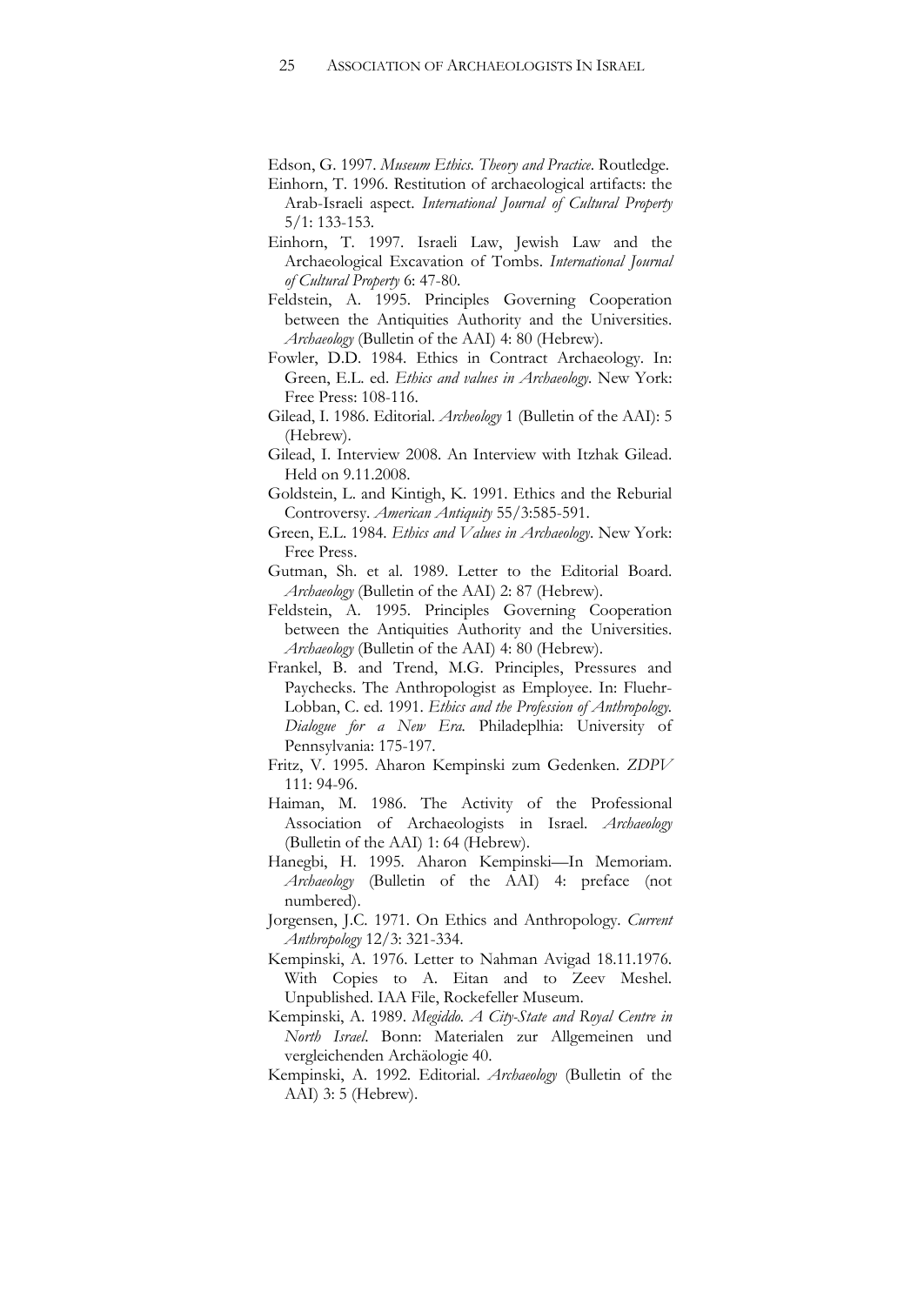- Kempinski, A. and Niemeier, W.D. eds. 1994. *Excavations at Kabri. Preliminary Report of* 1992-1993. Seasons 7-8. Tel Aviv (Hebrew).
- Kersel, M. 2008. The Trade in Palestinian Antiquities. *Jerusalem Quarterly* 33: 21-38.
- King, T.F. 1983. Professional Responsibility in Public Archaeology. *Annual Review of Anthropology* 12: 143-164.
- Kletter, R. 2006. *Just Past? The Making of Israeli Archaeology*. London: Equinox.
- Kletter, R. 2008. The Friends of Antiquities (in Heb. נאמני ʺʥʷʩʺʲ): The Story of an Israeli Volunteer Group and Comparative Remarks. *Journal of Hebrew Scriptures* Vol. 8, Article 2 [\(http://www.arts.ualberta.ca/JHS\)](http://www.arts.ualberta.ca/JHS).
- Kletter, R. 2009. Review of: M. Feige and Z. Shiloni, eds. *Archaeology and Nationalism in Eretz-Israel*. *Levant* 41: 123- 125.
- Kletter, R. and De-Groot, A. 2001. Excavating to Excess. The Last Decade of Archaeology in Israel and its Implications. *Journal of Mediterranean Archaeology* XIV: 76- 86; 105-115.
- Kletter, R. and Kersel, M. 2007. Heritage for Sale? A Case Study from Israel. *Journal of Field Archaeology* 31: 317-327.
- Kobbo, G. 1992. AAI Meetings during 1990-1991. *Archaeology* (Bulletin of the AAI) 3: 78-79 (Hebrew)
- Kohl, P.L. and Fawcett, C. eds. 1995. *Nationalism, Politics and the Practice of Archaeology*. Cambridge: Cambridge University Press.
- Lipe, D. 1974. A Conservation Model for American Archaeology. *The Kiva* 39/3-4:214-245.
- Luke, C. 2008. Archaeological Heritage and Ethics. *Journal of Field Archaeology* 33/4: 461-472.
- Lyonet, M. 2003. The Development of Ethics in Archaeology. In: Zimmerman, L.J., Vitelli, K.D. and Holland-Zimmer, J. Eds. 2003. *Ethical Issues in Archaeology*. Walnut Creek: Altamira: 17-30
- Lyonet, M.J. 1997. Ethical Principles and Archaeological Practice. Development of an Ethics Policy. *American Antiquity* 62/4: 589-599.
- Meshel, Z. 1973. Guidelines for Discussion: Maintaining the Antiquities of Israel and the Activity of the Department of Antiquities. Presented to the Committee of the IES 21.8.1973. IAA Archive, Rockefeller Museum.
- Meshel, Z. 1986. Word of the Chair of the AAI. *Archaeology* 1: 63.
- Meshel, Z. 1995. Aharon Kempinski In Memoriam. *Archaeology* 4: preface pages (Hebrew).
- Meshel, Z. Interview 2008. An interview with Zeev Meshel. Held on 4.12.2008, Givataim.
- Meskell, L. and Pels, P. eds. 2005. *Embedding Ethics*. Oxford: Berg.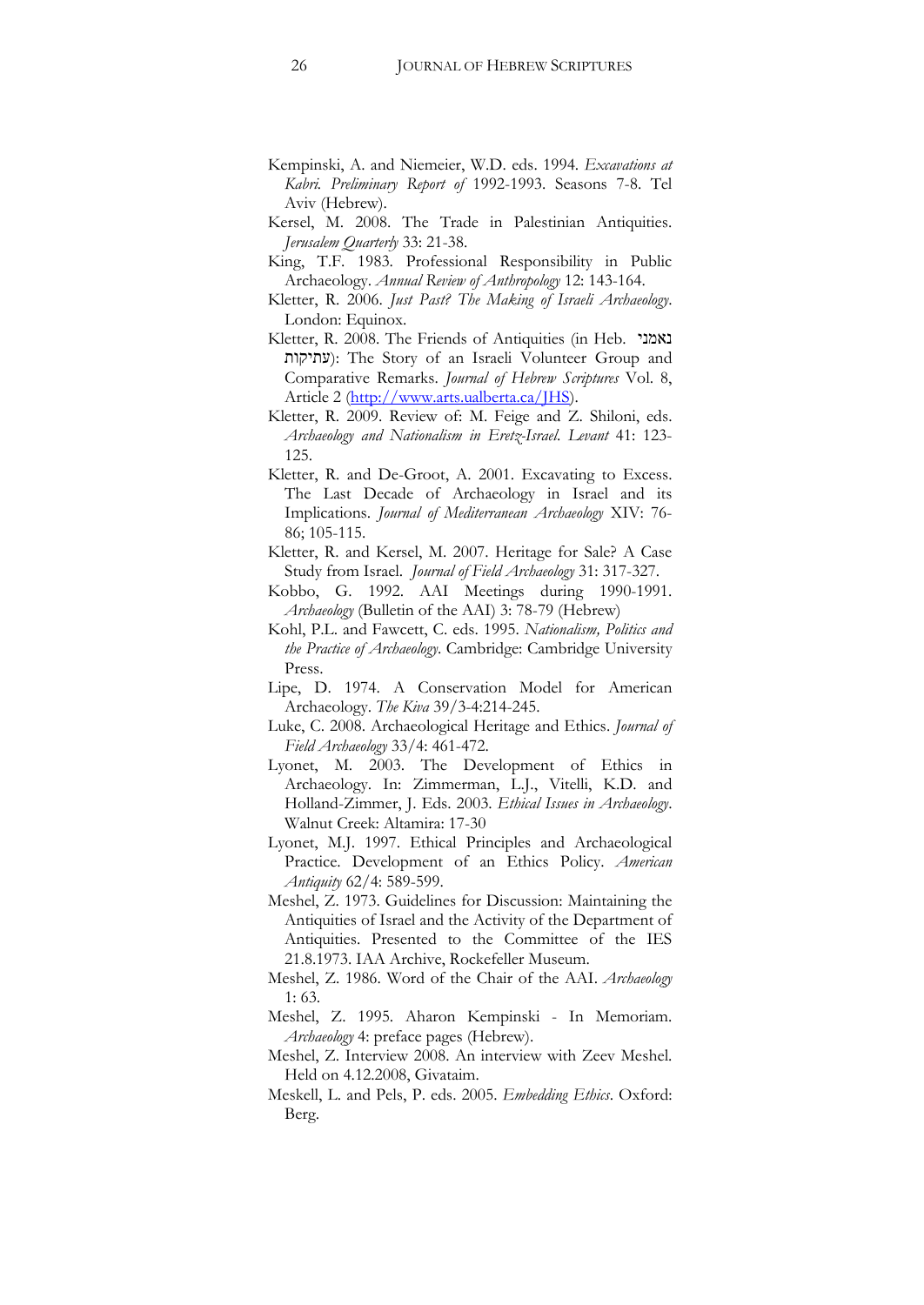- Nagar, Y. 2002. Bone Reburial in Israel: Legal Restrictions and Methodological Implications. In: Fforde, C., Hubert, J. and Turnbull P. Eds. *The Dead and Their Possessions. Repatriations in Principle, Policy and Practice*. London: Routledge: 87-90.
- Oren, E.D. and Ahituv, Sh. Eds. 2002. Aharon Kempinski. In: Oren, E.D., and Ahituv, Sh. eds. 2002. *Aharon Kempinski Memorial Volume*. *Beer Sheba* XV. Beer Sheba University: xi-xv.
- Pluciennik, M. ed. 2001. *The Responsibilities of Archaeologists: Archaeology and Ethics*. BAR International Series 981. Oxford: Archaeopress.
- Raab, L.M. 1984. Achieving Professionalism through Ethical Fragmentation: Warnings from Client-Oriented Archaeology. In: Green, E.L. ed. *Ethics and values in Archaeology.* New York: Free Press: 51-61.
- Powell, S., Garza, G.E. and Hendricks, A. 1993. Ethics and Ownership of the Past: The Reburial and Repatriation Controversy. *Archaeological Method and Theory* 5:1-21.
- Robson, E. 2008. *Who Ows Objects? The Ethics and Politics of Collecting Cultural Artefacts*. Oxford: Oxbow.
- Scarre, Ch. and Scarre, G. Eds. 2006. *The Ethics of Archaeology*. Philosophical Perspectives on Archaeological Practive. Cambridge. Cambridge University.
- Scheftelowitz, N. Interview 2008. Interview with Na'aman Scheftelowitz. Held on 23.10.2008, Tel Aviv.
- Scheftelowitz N. and Oren, R. eds. 2002. *Tel Kabri: The 1986- 1993 Excavations* by Aharon Kempinski (Monograph Series 20). Tel Aviv: Institute of Archaeology, Tel Aviv University.
- Shai, A. 2002. The Fate of the Abandoned Arab Villages in Israel on the Eve of the Six-Days War and its Immediate Aftermath. *Cathedra* 105: 41-81 (Hebrew).
- Smith, R.H. 1974. Ethics in Field Archaeology. *Journal of Field Archaeology* 1/3-4: 375-383.
- Smith, C. and Burke, H. 2003. In the Spirit of the Code. In: Zimmerman, L.J., Vitelli, K.D. and Holland-Zimmer, J. Eds. 2003. *Ethical Issues in Archaeology*. Walnut Creek: Altamira: 177-197.
- Sussmann, A. and Gal, Z. eds. *Surveys and Excavations of Caves in the Northern Judaean Desert* (CNJD)—1993. Two Volumes. *Atiqot* 41/1-2.
- Teveth, S. 1989. The New Historians (originally in Hebrew, Ha'aretz, April 7-21 1989). Later published as "Charging Israel with Original Sin," American-Jewish Monthly Commentary, September 1989 (available at [www.commentarymagazine.com\)](http://www.commentarymagazine.com/).
- Vitelli, K and Colwell-Chanthaphon, C. 2006. *Archaeological Ethics*. 2nd Edition. Walnut Creek: Altamira.
- Watkins, J. 2000. *Indigineous Archaeology. American Indian Values and Scientific Archaeology*. Walnut Creek: Altamira.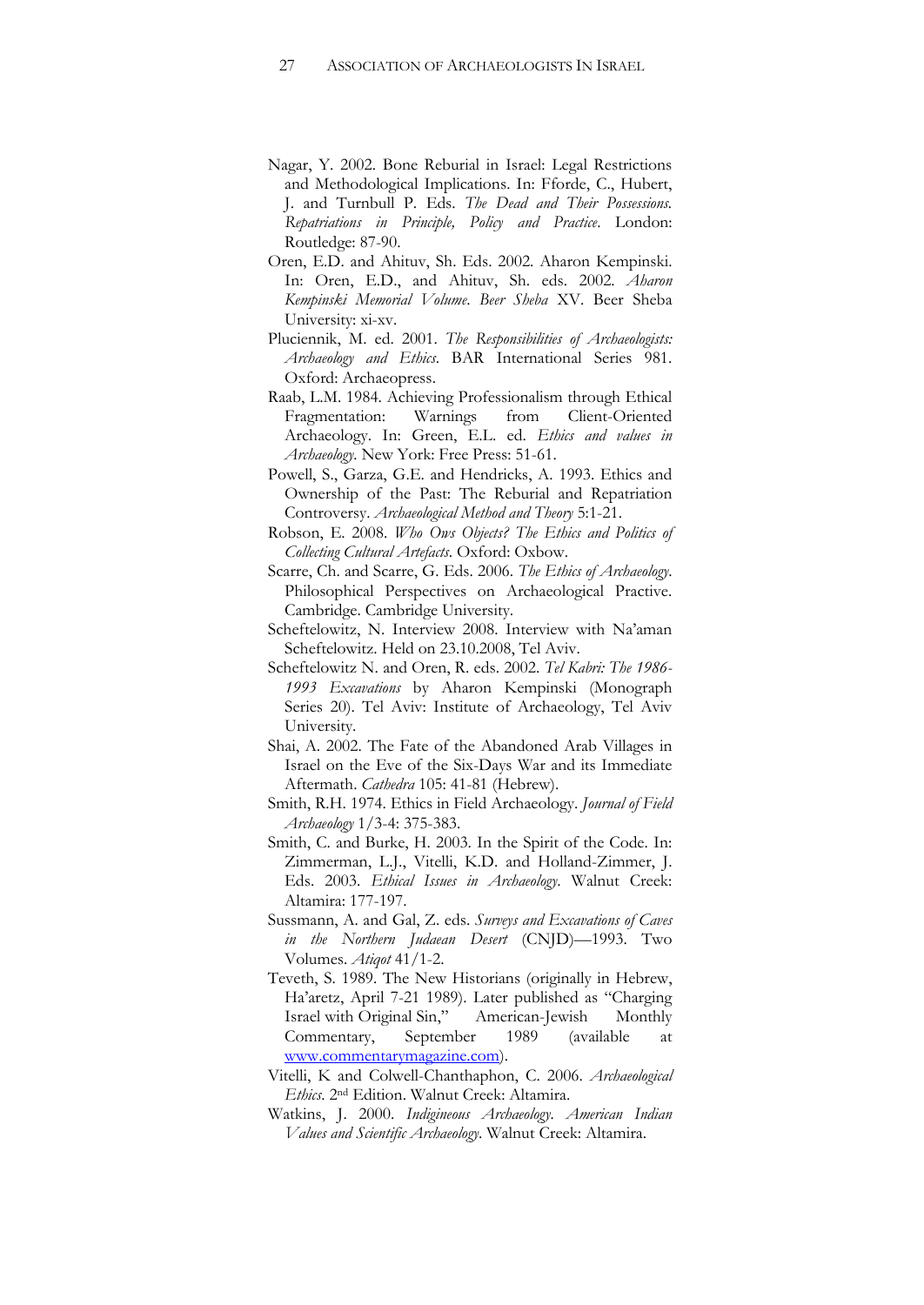- Webmoor, T. 2007. The Dilemma of Contact: Archaeology's Ethic-Epistemology Crisis and the Recovery of the Pragmatic Sensibilities. Stanford Journal of Archaeology 5: 224-246.
- Weingrod, A. 1995. Dry Bones: Nationalism and Symbolism in Contemporary Israel. *Anthropology Today* 11/6: 7-12.
- Wildesen, L.E. 1984. The Search for an Ethic in Archaeology: An Historical Perspective. In: Green, E.L. ed. *Ethics and values in Archaeology.* New York: Free Press: 3-12.
- Wylie, Alisa. 2002. *Thinking from Things: Essays on the Philosophy of Archaeology*. Berkeley: University of California Press.
- Yekutieli, Y. 2008. From the Field of Nationalism to the Field of Capital: Archaeology Today 1989-1998. In: M. Feige and Z. Shiloni, eds. *Archaeology and Nationalism in Eretz-Israel*. The Ben-Gurion Research Institute for the Study of Israel and Zionism. Jerusalem: Art Plus: 221-234 (Hebrew).
- Zimmerman, L.J., Vitelli, K.D. and Holland-Zimmer, J. Eds. 2003. *Ethical Issues in Archaeology*. Walnut Creek: Altamira.

#### **FIGURE CAPTIONS**

- 1. The Official AAI letterhead. The Proto-Aeolic Capital is "decorative and symbolizes the contacts of Israeli Archaeology with general Archaeology" (Newsletter 3).
- 2. Page of the AAI Code with Comments in Handwriting by Zeev Meshel.

## **APPENDIX 1: DOCUMENTS**

Sections marked by  $[ \ ]$  are comments, not part of the originals. All documents are translated from the Hebrew by the authors.

## *DOCUMENT 1: CODE OF PROFESSIONAL ETHICS IN ARCHAEOLOGY*

#### *Scope of the Regulations*

- 1. The professional ethic regulations accepted in the full meeting of the AAI on the date 14<sup>th</sup> December 1990 (henceforward, "regulations") commit all AAI members, as defined by the Act of Associations, and are open to any archaeologist who wishes to use them for his/her needs.
- 2. One should expect that all the archaeological institutions in Israel will see these regulations as a basis for arranging their relationships with the archaeologists employed by them.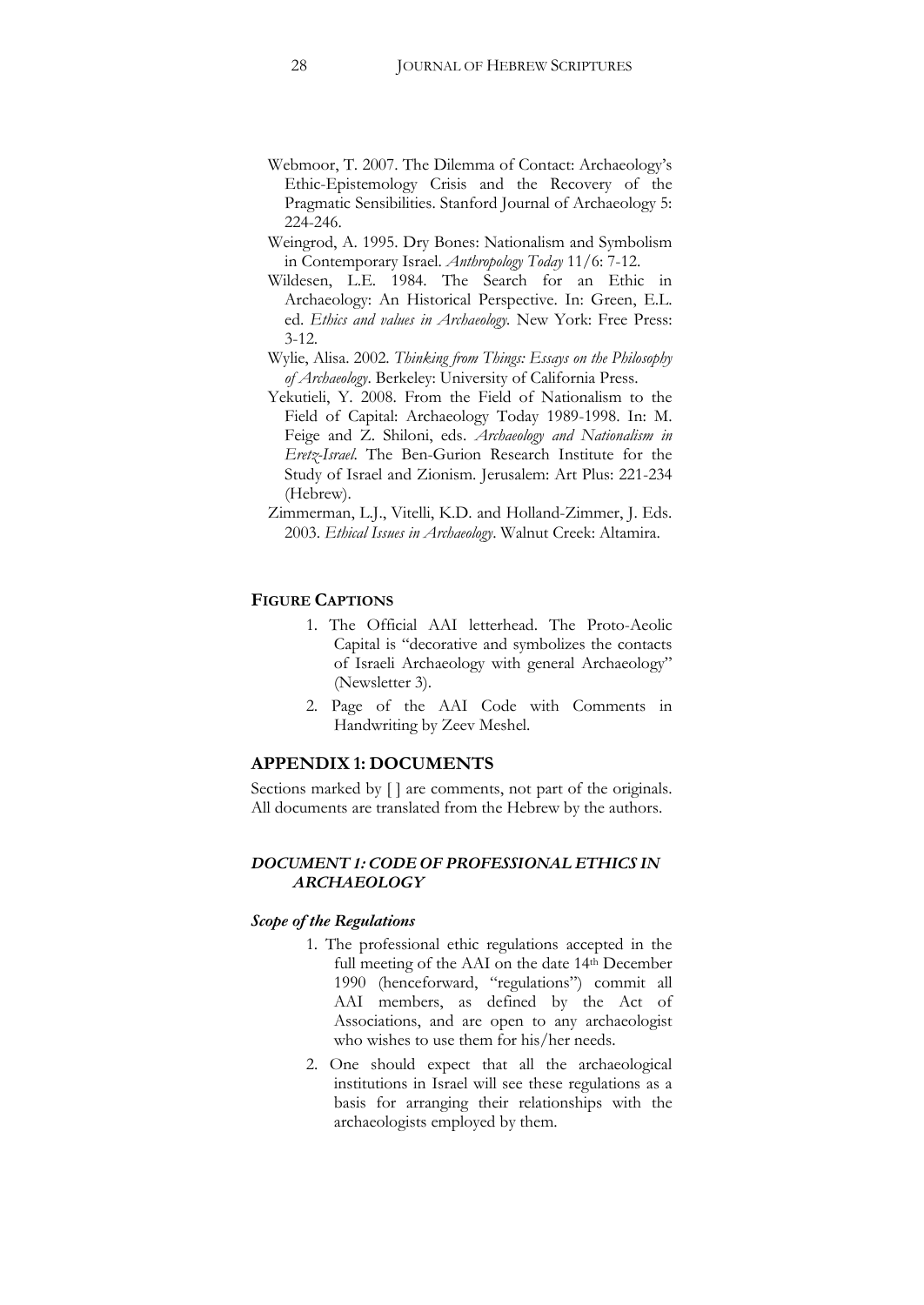- 3. In cases of debate, or when sides wish to clarify major points, the discussion shall be moved to a special body chosen by the AAI board under majority vote, to be called "the ethical court of the AAI" (henceforward, "the court"). The court will include three judges (פוסקים) who are employed as active archaeologists in a recognized institution. The court's ruling shall be decisive for all archaeologists whose matter was taken before the court.
- 4. One should hold the court's ruling as final for all AAI members and those who apply for the court's services.
- 5. Changing the regulations will be performed as follows:
- A. Any member may offer suggestions for changes, which will be brought to the AAI board for a preliminary discussion.
- B. The suggestion will be discussed in the full meeting of the board and approved by a majority vote of more than 50% of the board members.
- C. After approval by the board, the suggestion for changes will be brought to the next AAI meeting and approved by vote of all AAI members. It will be approved only by majority vote of more than 50% of the members present in the meeting.

#### *Maintaining Professional Ethic*

- 6. AAI members shall not trade in any archaeological find.
- 7. AAI members shall not publish or provide professional expert views concerning [archaeological] material, whose origin is unprovenanced; or when there exists a reasonable doubt that it originates from looting; except material purchased or confiscated by the body authorized for that aim by the state, namely, the IAA.
- 8. Members of the association are called to notify about any data relating to robbery digs, which come to their knowledge, to the authorized bodies.

#### *Rights and Duties of Handling Scientific Material*

- 9. Members of the association are called to carefully maintain their personal responsibility of publishing their excavation finds within the limits defined by IAA regulations.
- 10. A full scientific publication of excavations will be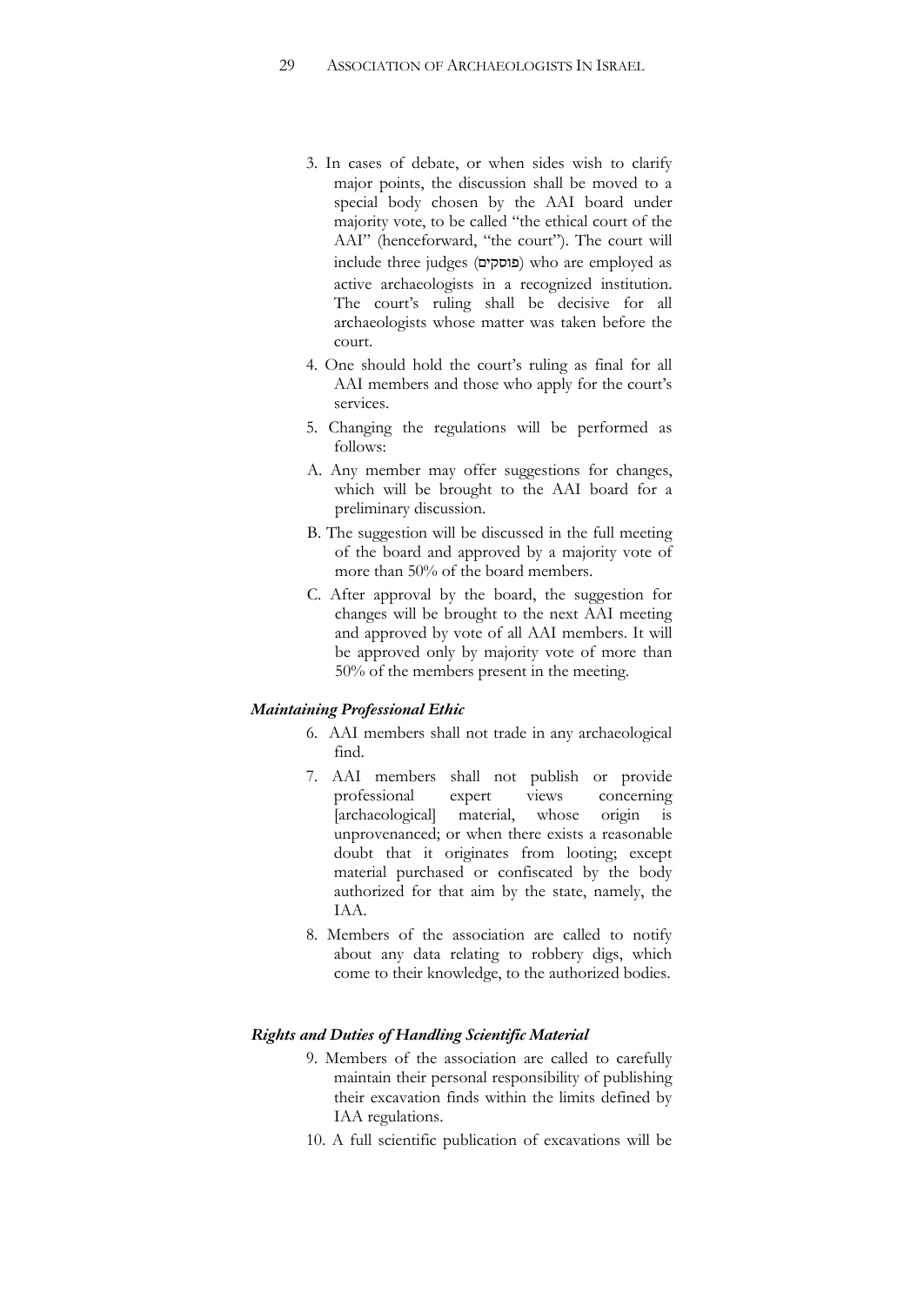defined as any article that includes the full and detailed data listed below that is published in a volume or a collection of articles whose distribution enables full accessibility to any interested person or body, as follows:

- A. Article or a collection [of articles] in a recognized scientific journal.
- B. Volume or a collection [of articles] that arrives to all interested libraries and research institutes in Israel or in the world.
- As final shall be defined only a publication that includes a full report on the excavation process, the stratigraphy, the architecture and the material finds of the site, with attachment of plans, drawings and photos of the described material, including the ceramic, lithic, faunal, botanical and anthropological or any other finds discovered in the excavation.
- 11. Prior to the publication of final report, AAI members are called to provide preliminary reports that include a summary of the data, which is detailed in section 10 above, in order to bring to the archaeological community general information that serves during the time required for the preparation of the final report.
- 12. Responsibility of publishing the material lies in the hands of the person accepting the excavation license and such a person has the first right to bring the data detailed in Sections 10-11 to the knowledge of the archaeological community and the wider public.
- 13. The responsibility of an archaeologist is not only professional. The archaeologist is responsible for safekeeping of cultural assets under his treatment. The archaeologist's most important consideration should be the conservation of the site, restoration (if possible), and transfer to the authorized bodies for the sake of continued safekeeping. An archaeologist must carefully preserve in the site excavation areas for future generations; except cases when a site is going to disappear completely by development, or is found under looting processes that endangers its existence.
- 14. Working on the material for publication will be done under payment of a salary to the deputy of an owner of excavation permit. Owner of an excavation permit must secure financial means for the work over the material. That is, except when the owner of a permit contracts another independent scholar, such as an expert working in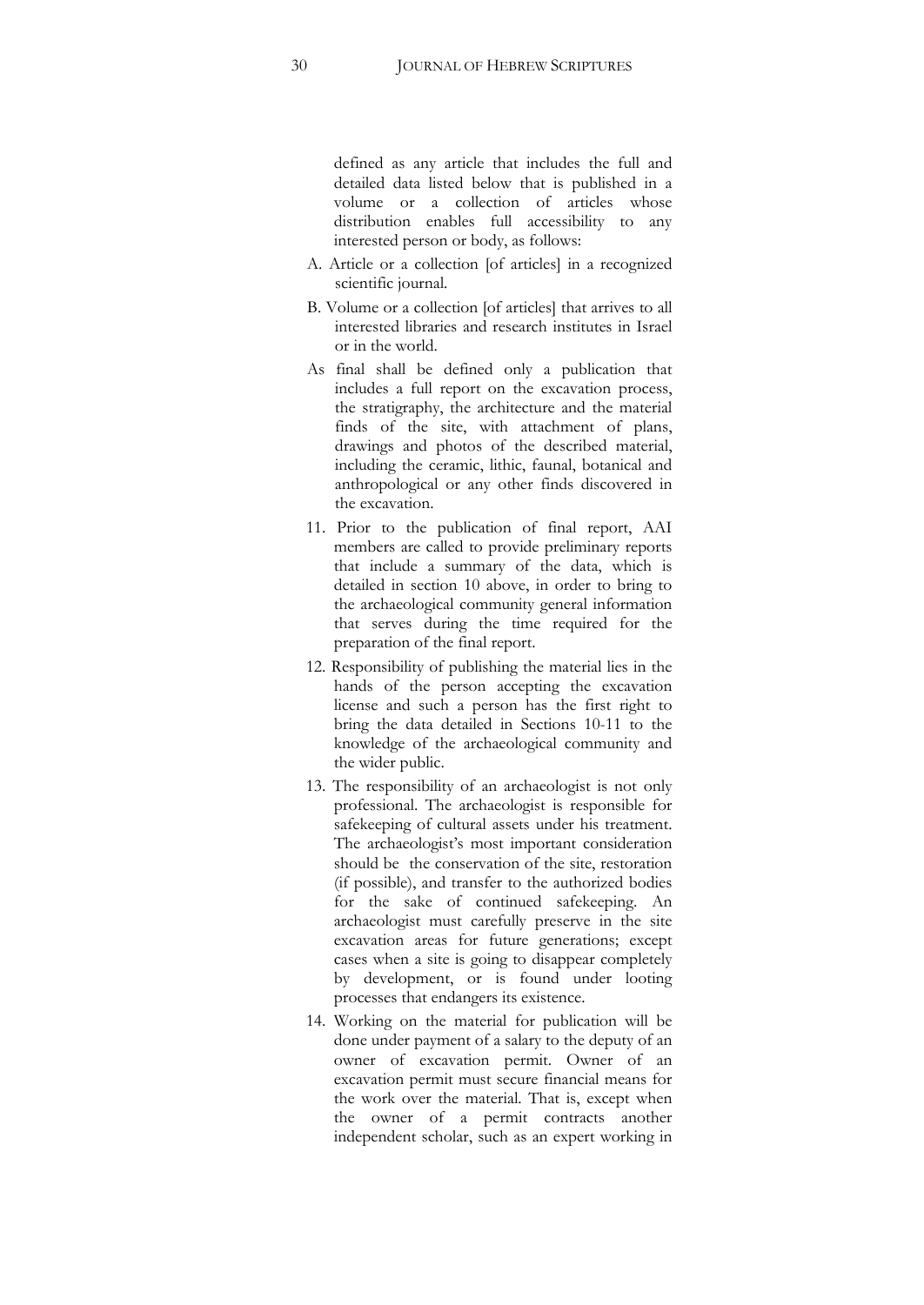an independent field of research, and the owner of a permit needs his services in order to acquire data from his field of expertise. In this case, the relationship will be based on paid work, or the expert may finance his work independently, according to an agreement reached by both sides.

15. If a contract was not written, and an owner of an excavation permit has given up rights [of publication] for the material, the deputy of the owner of excavation permit has rights to work and publish his conclusions from working over the finds of the excavation. In this case, the worker over the material will be placed under the rules detailed in Section 14, which relate to relationships with expert scholars.

#### *Professional Relationships between Archaeologists*

- 16. Owner of excavation permits will enable colleagues in the profession to see scientific data, under the rules and limitations detailed in Sections 18–20 below.
- 17. An archaeologist shall not excavate a site excavated by another archaeologist within the rules set by the [Antiquities] Act, that is, 10 years from the end of the excavation, without receiving written permit from the archaeologist that excavates the site.
- 18. The giving of archaeological materials [to be used] for a reference in a publication, lecture, exhibition, etc., shall be done only by agreement of the excavator. Under "material" in relation to this section will be included finds, drawings, plans, maps, photos, registration, or any relevant data. This regulation holds also for references that are not considered scientific publication of material, including MA and PhD dissertations and reports for the IAA archives, which are open for the public. This regulation is subject to the limitations detailed in the regulations of the IAA, which concern the valid time set by Law, during which the owner of an excavation permit holds rights of publication on finds from his excavations.
- 19. The power (ד $(7)$ ) of a survey permit is as good as an excavation permit. No survey permit shall be given to an archaeologist over an area, which is surveyed contemporaneously by another archaeologist (or that has been surveyed within the time set as valid in the IAA Act [*sic*]), without the permission of the first [should be: the last]. Finds of survey held by another archaeologist [who is not the owner of a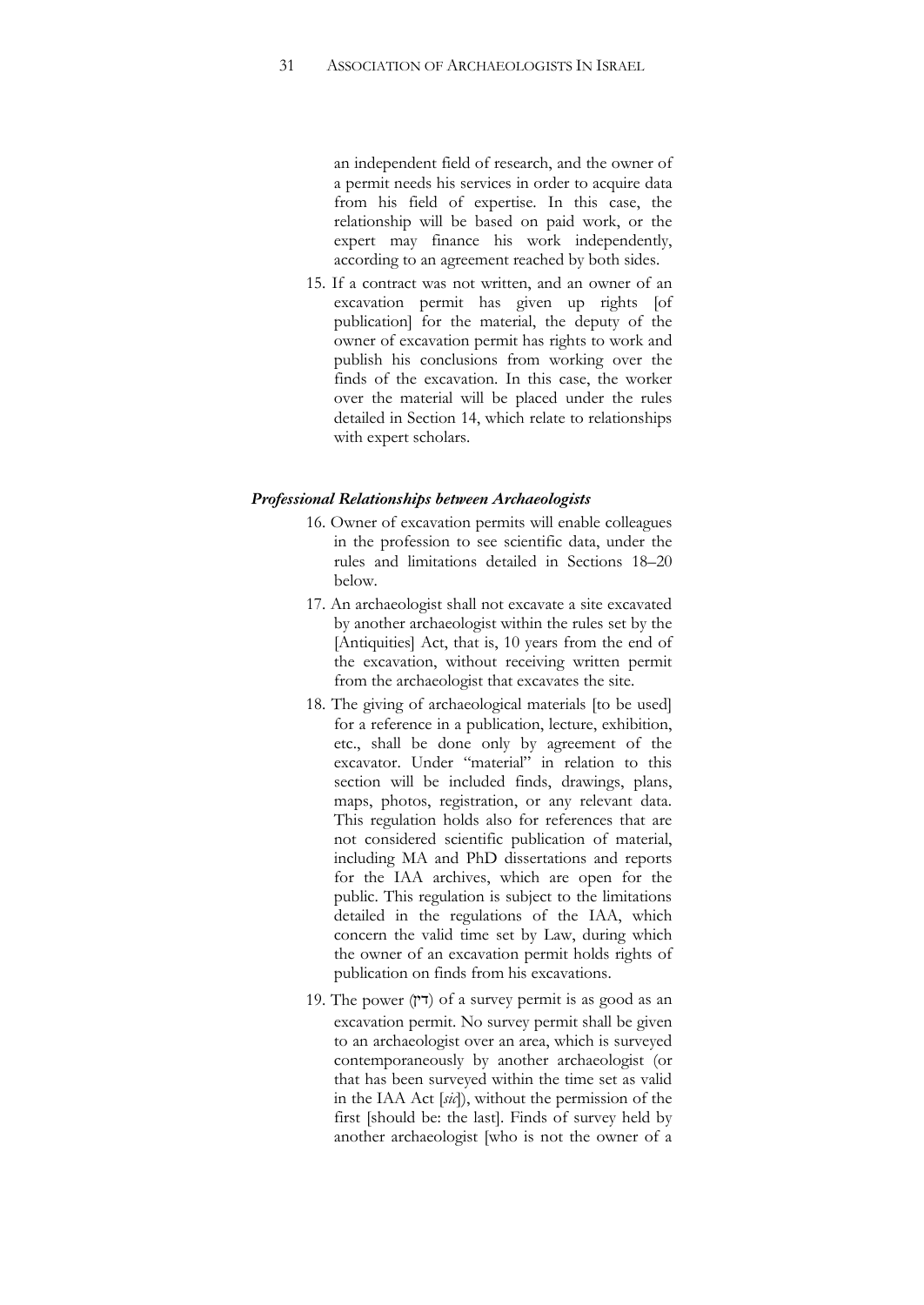permit] shall not be published without his [meaning the surveyor] permission, as is detailed in Section 18.

#### *Institutional Responsibility*

20. Any archaeological excavation and survey are under responsibility of the archaeologist in charge (ממונה) over this activity. Subject to rules of licensing of activity, the institutes where the archaeologist is employed must give him support (חסות).

#### *DOCUMENT 2: AAI STATUES (Heb. TAKANON)*

#### *1. Name of the Association:*

"Association of Archaeologists in Israel" [henceforward, AAI].

#### *2. Aims of the Association*

To organize the archaeological community in Israel, in order to develop the science of archaeology in Israel and to heighten scientific and technological levels. To advance the scientific-professional level of AAI members and to maintain norms of professional ethic (מוסר מקצועי). To foster public interest in archaeology and in safekeeping antiquities of the country and to help the authorized bodies in implementing the Antiquities Law and protecting the antiquities of the country.

To represent AAI members concerning issues of interest to all members and in matters that relate to archaeology as a profession. To protect AAI members and to keep their rights concerning work and publishing according to standards common in the wide world; as well as [to perform] any other activity that the AAI may approve in its general meeting.

- 2.1. Organizing lectures, conferences, tours, symposia and professional study days, which will also be partially open to the wider public.
- 2.2. Publishing a journal, professional collections of articles, and books.
- 2.3. Setting rules that abide AAI members as to safekeeping of antiquities, trade in antiquities, advising to trade in antiquities, etc.
- 2.4. Establishing councils and working groups for handling of professional and scientific problems in the field of archaeology in Israel.
- 2.5. Cooperating with similar associations and institutions in Israel and abroad.
- 2.6. Establishing funds for achieving the material aspects related to these AAI aims.
- 2.7. Setting tariffs for AAI members that work as temporary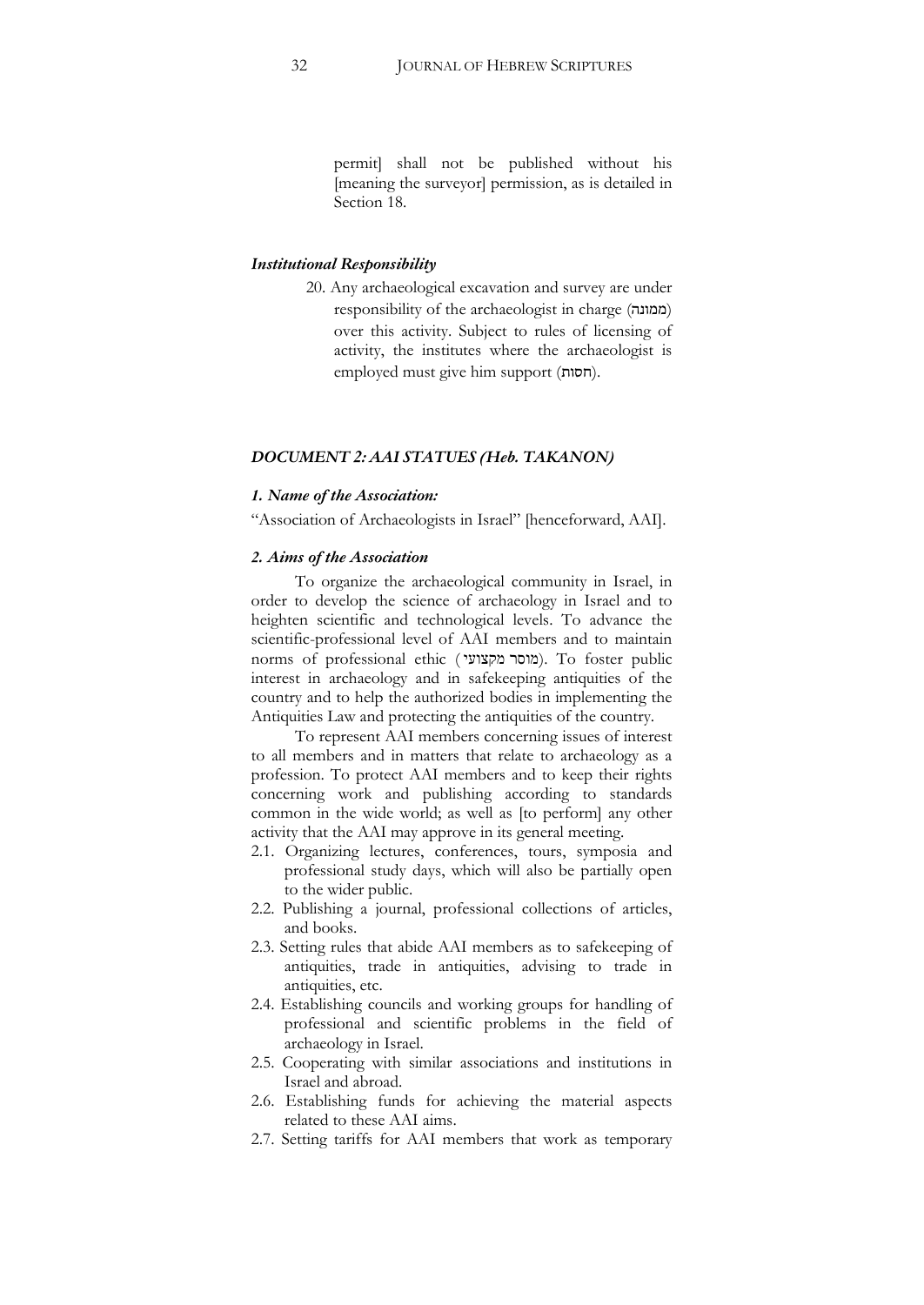$\text{workers}$  (שכירים חופשיים).

- 2.8. The professional union of the AAI will take care of rights of its members in relation to their status in their places of work, in receiving all the rights and benefits common in their profession, as befitting workers in the state of Israel.
- 2.9. The AAI will strive to force norms and standards for fieldwork, registration and publication of archaeological material by its members.

#### *3. The Registered Office*

The AAI board and its offices will be at Tel Aviv, unless if AAI members have decided by major vote to move it to another city in Israel.

#### *4. Membership in the Association*

The AAI has the following types of members: regular members, student members, honorary members.

#### *5. As Regular Members may be accepted*

- 5.1. Anyone holding at least a bachelor degree (B.A.) in archaeology, museology or comparable profession included under the traditional title "archaeology"; or working 5 years in archaeology.
- 5.2. Student members: will be accepted from professions defined in #5.1, in the last year of studies for a bachelor degree. Once the degree was conferred, they can be accepted as regular members.
- 5.3. Honorary members: as honorary members may be accepted people who contributed considerably to archaeology in Israel or abroad, or made valuable contribution to AAI aims.

Process of accepting members:

- 5.4. Regular members will be accepted to the AAI after presenting a copy of the bachelor degree. After a member paid all the association fees due from him, he will be accepted to the AAI.
- 5.5. Student members will be accepted after presenting confirmation from their institute of academic studies; fees for student members will be lower than fees for regular members.
- 5.6. Honorary members will be accepted in voting by 2/3 of the total board members.

## *6. Rights of Members*

- 6.1. Active and passive right of voting: reserved to regular members only. AAI bodies may also include student or honorary members, after acceptance [to the AAI] (but without right of voting).
- 6.2. Members have the right to receive all AAI publications [and] to participate in all its events.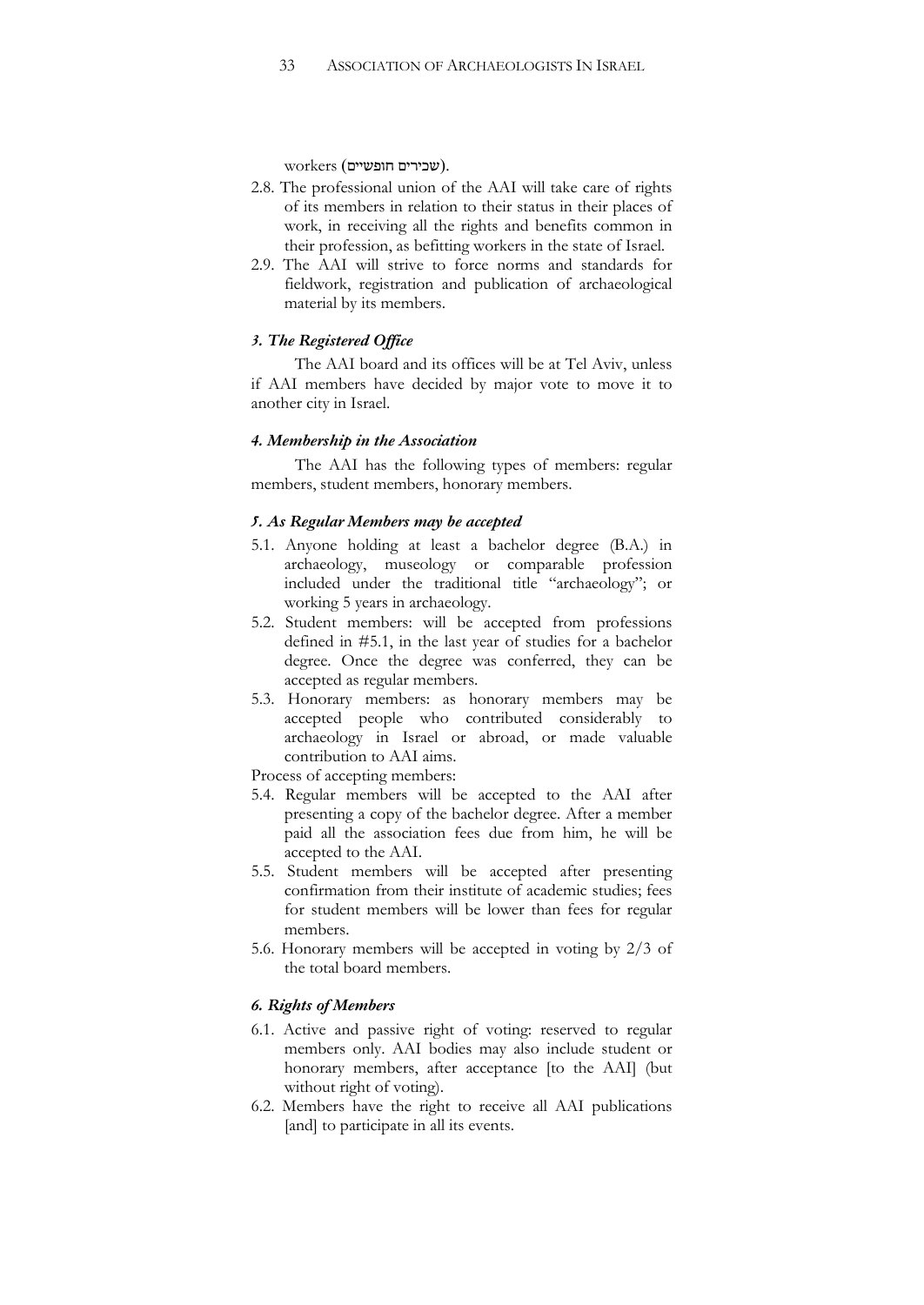#### *7. Duties of Members*

- 7.1. The duty of relation to the AAI: each member has the duty to help the AAI and its bodies in achieving their aims as stated in general AAI meetings, or formed by the board and approved by all members. AAI Member will not belong to any [other] association or union, whose aims do not conform to being an AAI member.
- 7.2. The duty of professional ethic: each member must follow  $\sim$ in professional matters and contacts the ethic rules (בללים) that will be set by the AAI, mainly concerning advice, trade and mediating of antiquities and sites.
- 7.3. The duty of paying fees: every member—excluding honorary members—must pay fees to the AAI at the beginning of each secular year [January 1st]. The annual fee does not have to be uniform and the board may set progressive fees. If a member has not paid his fees for one year, he is seen as one who ceased to be an AAI member out of free will.
- 7.4. Membership in committees (ועדות) and workgroups: member of any institute (2#/) or committee must participate diligently and actively. If a member is absent from three consecutive meetings, the chair of the committee may annul his membership by a written letter.

#### *8. Cancelling Membership in the Association*

8.1. Cancellation of membership is performed thus: 1. By ceasing to pay membership fees for more than one year. 2. By written announcement to the AAI board. 3. By removing a member from the AAI ranks; this by a  $2/3$ majority vote of all members in an anonymous voting.

#### *9. Association Property*

- 9.1. The AAI is permitted to purchase properties and to keep money as it sees fit. An annual report about AAI assets will be delivered to the members not later than 25 of March of each fiscal year.
- 9.2. Unmovable property that belongs to the AAI will be registered under its name in the books.

#### *10. Association Bodies:*

The AAI structure and administrative hierarchy are described in the following graph:

 $Comptroller$  (מבקר) ← Members of the AAI → Treasurer ( $\text{min}$ ) Professional Union / Board  $\downarrow$ Publications and Committees

10.1. Choosing AAI bodies: AAI members will chose the board, comptroller, treasurer and the chair of the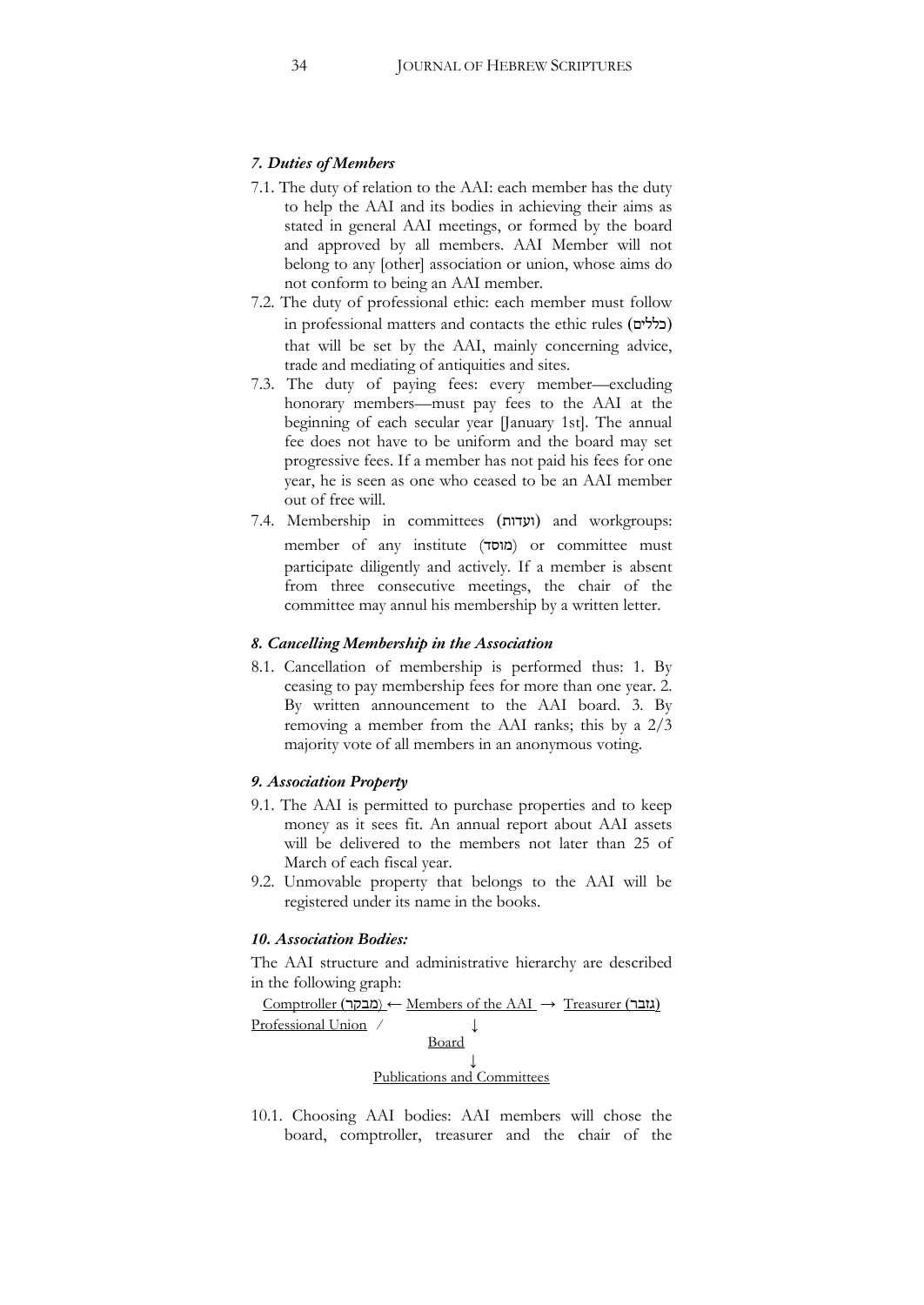professional union (ʩʲʥʶʷʮʣʥʢʩʠ). The board will chose the heads of the committees and the responsible over the association publications. The board will also nominate committee members after they are suggested by AAI members.

- 10.2. The board will include 7 members that can add 2 more to a total of 9 board members. Board members will be chosen for 3 years. Board members can serve two consecutive periods. In order not to change all board members [at the same time], a part (at least a third) will be replaced in voting held every three years. The AAI chair, when elected, will not hold any senior board position in one of the archaeological institutes in Israel.
- 10.3. The Comptroller and the Treasurer: these will be replaced every 3 years and cannot hold consecutive periods in position, unless if they won a majority of 2/3 in the general AAI meeting.
- 10.4. The Professional union: its board will also be chosen for 3 years, but it will not be limited for a further period of service.
- 10.5. Overseer of AAI Publications: will be chosen for 3 years. Under special circumstances the board may replace him by majority vote of  $2/3$ , or choose another in his stead during one year from his entry into position.
- 10.6. Chairs and committee members will be nominated for one year and must hand a written report to the board at the end of this period. The reports will be published in AAI publications.
- 10.7. The board will gather AAI members for a meeting at least once a year, for reporting administrative matters. This meeting can form part in a scientific or professional conference. Committee chairs may ask to gather AAI members on matters relating to their committees. The board, the committee chairs and the head of the professional union can gather part of the AAI members for professional or administrative discussions. Such gatherings will be open to any member who wishes to join them.
- 10.8. A professional-scientific conference will be held at least once a year. If there will be general public interest in this conference, it may be open to the public by decision of the board.
- 10.9. The board will arrange professional tours to AAI members in Israel and abroad. The aim of these tours is professional learning (השתלמות), study and discussion of various aspects of archaeological activity, such as Museology, restoration and conservation, and methods of work and of research. Some of these tours will be open to the public.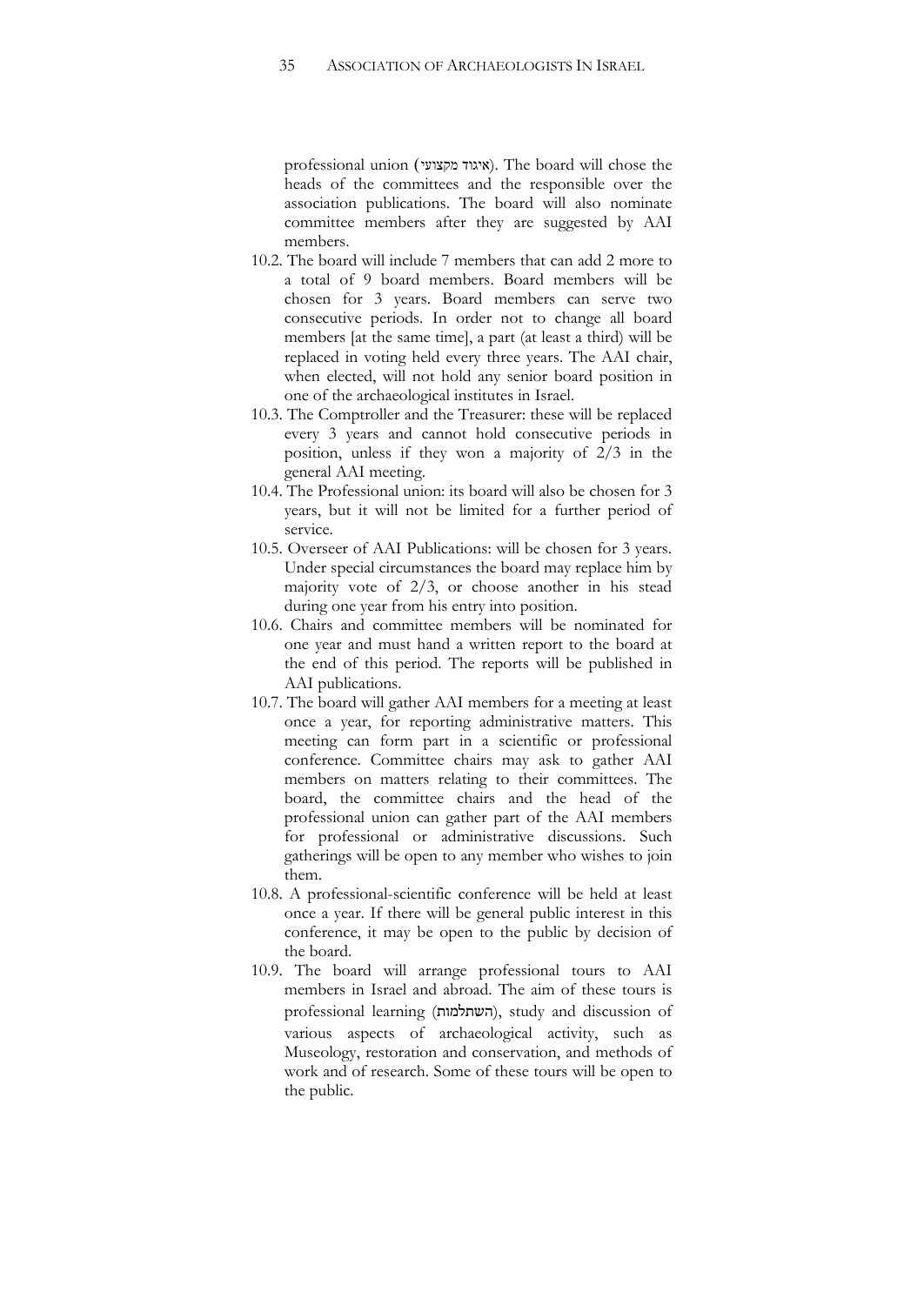#### *11. The Board of the Association*

- 11.1. The AAI will be directed by a board, headed by a chair person chosen by it. The annual general meeting will guide the board about activities for the coming year. Chairs of various committees may also suggest to the board issues for discussion in annual meetings. Discussion will be by a written list of issues, prepared by the board, following recommendations by AAI members. The list will be sent prior to the annual meeting.
- 11.2. Special meetings: special board or general meetings may be arranged by collecting signatures of 25 AAI members. The board will fix the date for special meetings not later than 30 days from the sending of the signatures.
- 11.3. Legal number: the legal number for the board meeting is five members. Organizing meetings: the general meeting will be organized by the AAI chair; in his absence, by someone chosen by the board in a majority vote. Committees meetings will also be directed by of committee chairs or their deputies, chosen by the majority of the committee members.

#### *12. Representing the Association*

- 12.1. The AAI chair, board members or the head of the external relations committee (ועדת קשרי חוץ) will represent the AAI in its dealings with local and foreign matters. Any application to the media concerning the AAI will be made only by consent of the AAI chair, or by board members authorized to do so by the general meeting.
- 12.2. The head of the professional union will represent AAI members only in matters of the union.

#### *13. Official Documents and Financial Commitments*

- 13.1. Official documents will be signed by the AAI chair.
- 13.2. Financial commitments binding the AAI and documents in the [State's official] books require two signatures, one by the AAI chair and the other by the AAI treasurer or by another board member chosen for this aim.

#### *14. Changes in the Rules*

14.1. Changes in the AAI rules will be accepted only in the general annual meeting. Suggestions for such changes will be handed to the AAI chair at least one month prior to the regular annual meeting or two weeks prior to a special meeting. At least 25% of the members must sign any suggestion for changes.

#### *15. Dismantling the Association*

15.1. Suggestion for dismantling the AAI will be brought only if 25% of all AAI members have signed a letter about dismantling it, and submitted it to the board about a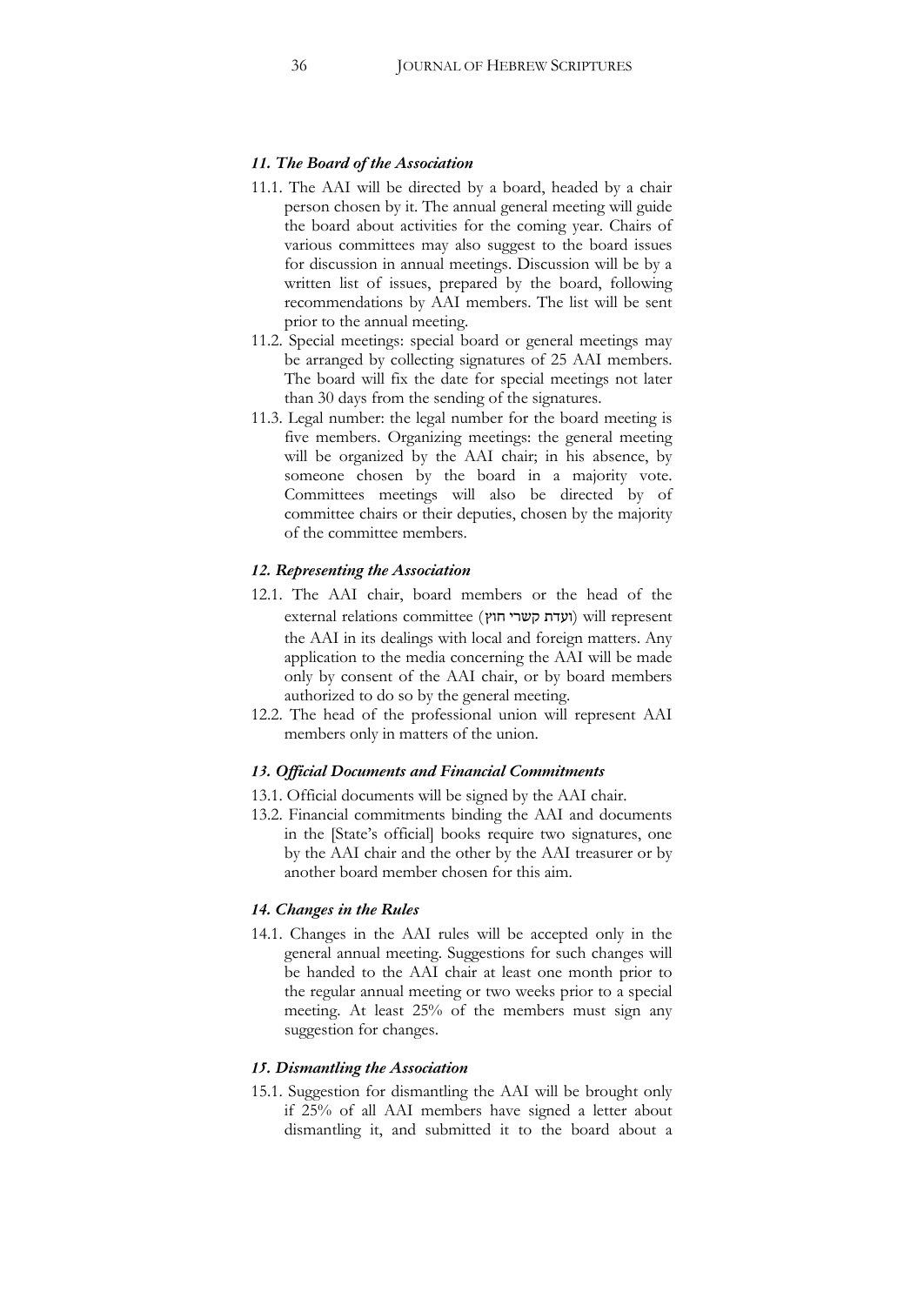month prior to the regular annual meeting. Decision about dismantling the AAI will be valid if voted by 2/3 majority of those holding rights of voting in the annual meeting.

15.2. If it was decided to dismantle the AAI, its properties will be given to someone chosen by 2/3 majority vote of the AAI members; if such a majority was not reached—to the government of Israel. Single members or unions have no rights in AAI assets.

Tel Aviv, 20.5.1984

## *DOCUMENT 3: "SECTION 3—MAINTAINING PROFESSIONAL ETHICS"*

#### *A. Relation to Material from Robbery Digs*

- I. [A member] will not trade, consult and give professional opinion to anything relating with material suspected to originate from antiquities robbery.
- II. [A member] will not work on or publish material suspected of originating in robbery digs, except material acquired/confiscated by the IAA.
- III. AAI members are called to report any data that comes to their knowledge regarding robbery digs to the authorized body.

#### *B. Rights and Duties in Handling Scientific Material*

- I. AAI members should be especially careful about their personal duties for publishing the finds from their excavations, following the Antiquities Act, and to publish them on time.
- II. An archaeologist will not work on, or publish material from an excavation, to which he was not given excavation permit at the site (sic), unless if he received written permission from the permit holder. This section does not hold for excavations, whose time according to the Antiquities Law has passed, and they have been offered for publication by the IAA director.
- III. An archaeologist that receives an excavation permit must stand in all the criteria placed upon him by the Law and by the customs and requirements of the IAA.
- IV. The archaeologists' responsibility is not only professional. An archaeologist is responsible for safekeeping cultural treasures in his handling. In front of an archaeologist's eyes must stand the preservation of the site, its restoration and transfer to the authorized bodies for further treatment.
- V. The archaeologist should take care to leave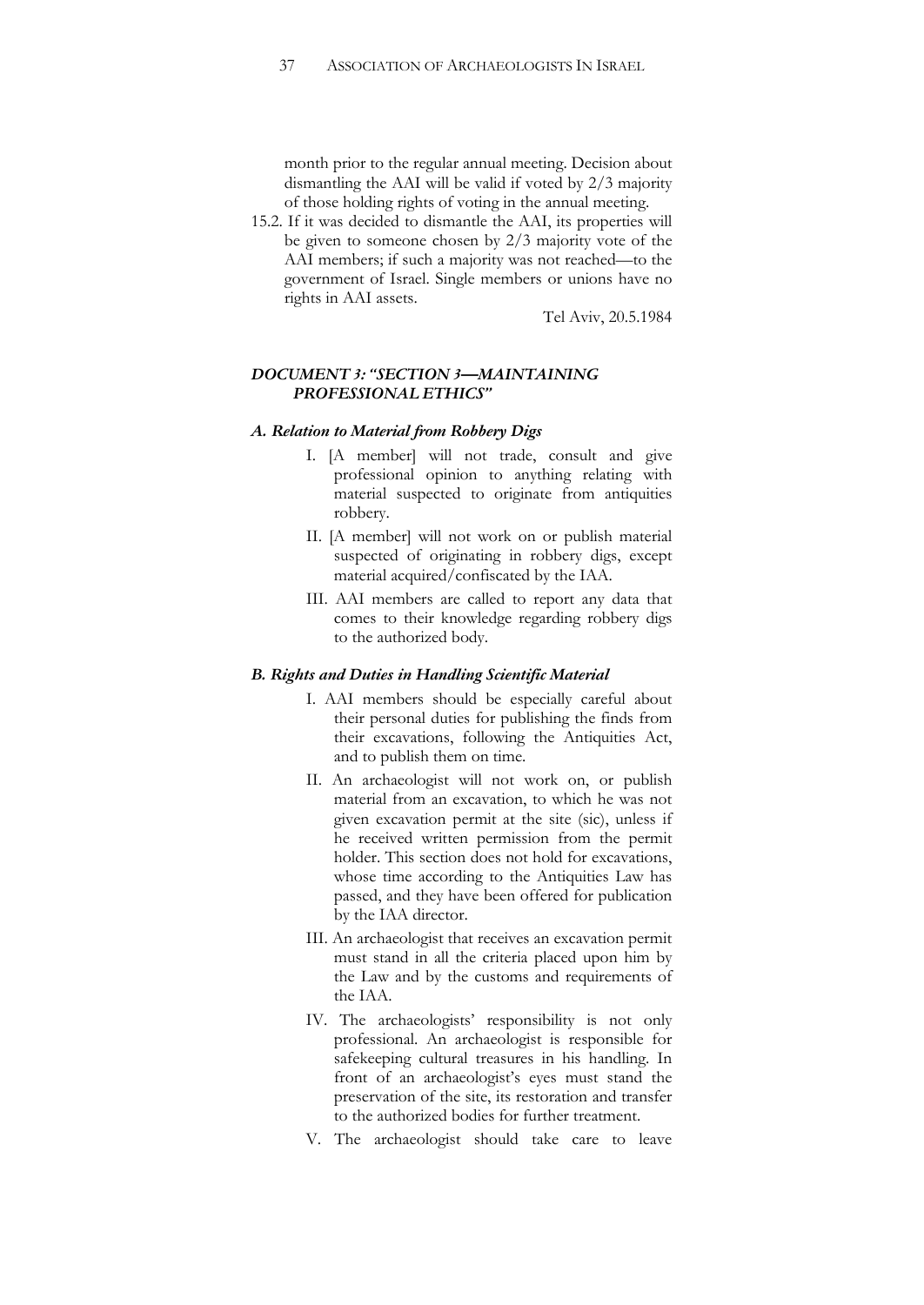excavation areas in the site for future generations.

- 1. In sites under 1 *dunam* [1000 m2]—as he may see fit.
- 2. In sites till 5 *dunams—*it is recommended to leave half of the area of the site.
- 3. In larger sites—to leave an area for future excavations at each excavated area.
- 4. This section does not apply to salvage excavations, which follow IAA orders.
- VI. Owner of an excavation permit is responsible for publication of the material; he has first rights [of publication] of the scientific material.
- 1. Owner of excavation permit may allow his deputies to publish material. Responsibility over publishing the excavation remains with the owner of the permit.
- 2. For clarity, it is recommended that an excavation manager will put in writing the condition of employment and of publication of material of his deputy, prior to the start of the excavation. The owner of the excavation permit will settle with his deputy a time table for publishing the material before the start of the excavation.
- VII. Owners of excavation permit will allow access to scientific material to colleagues in the profession. [The last will have] rights of publishing, quoting, using drawings, plans, etc., only by written permission from the owner of the excavation permit.

## **DOCUMENT 4: "SETTING RIGHTS AND DUTIES IN A TEAM"**

- Holder of excavation permit has the rights of publishing the material (according to the Law).
- Holder of excavation permit can allow publication of material to his deputies; while maintaining the responsibility of the holder of excavation permit on the professional side.
- For the sake of clarity, it is recommended that the holder of an excavation permit will agree [with his deputy] in writing the conditions of employment and publication of material prior to the start of the excavation. This agreement binds the sides as any legal contract.
- Excavation manager (owner of permit) will set a time table for publication of the material prior to the start of the excavation.

#### *Publication:*

Preparing the material for publication will be done under payment of a salary to one who publishes, unless if it was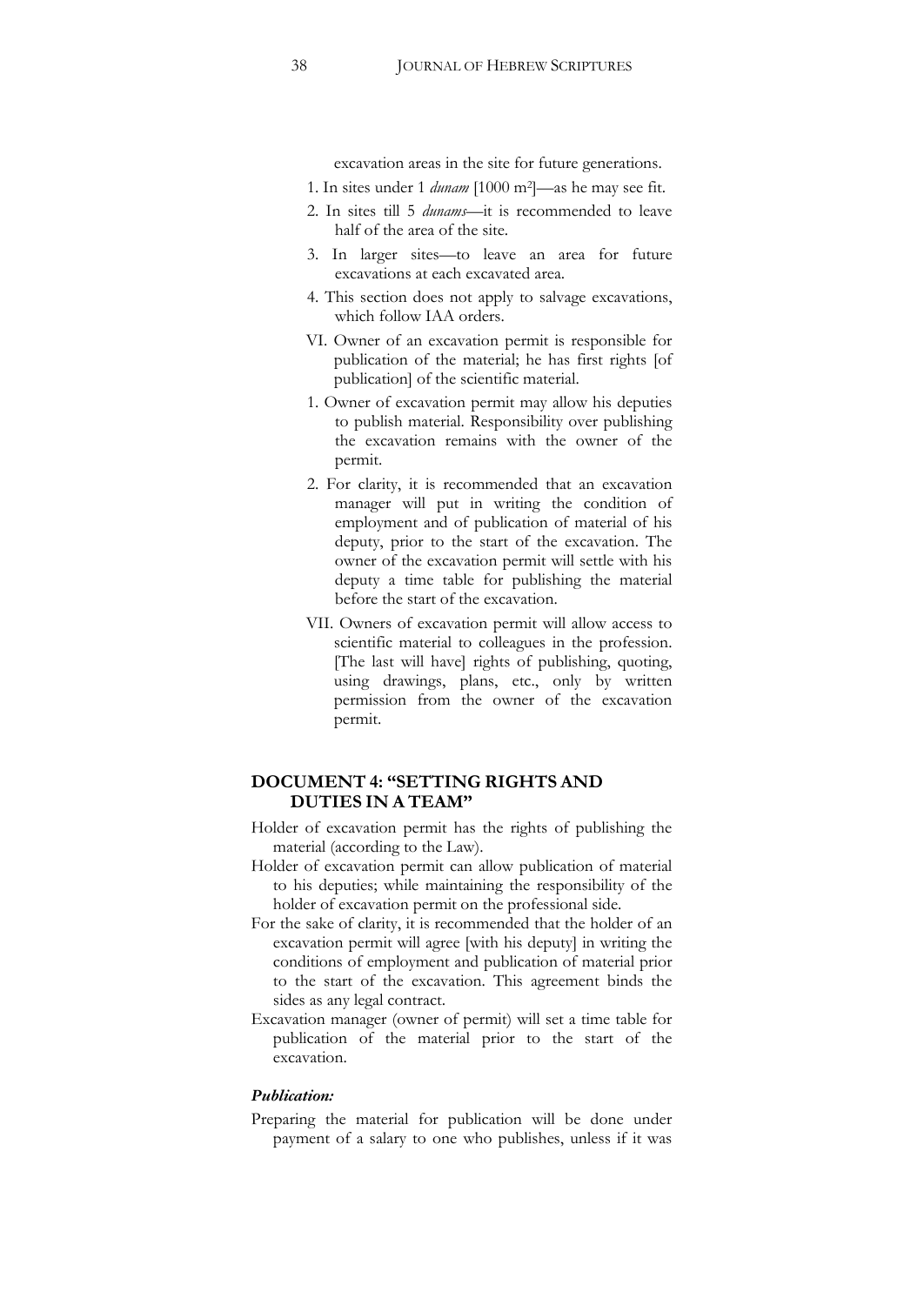agreed otherwise between the manager of an excavation (owner of permit) and the publisher. First right of publication [lit. right of preliminary publication] belongs to the owner of excavation permit.

If a contract was not written, the deputy of the owner of an excavation permit has the right to prepare and to publish [that] part of the material, on which he has worked. In a case of dispute between the owner of an excavation report and his deputy, the association recommends about giving half [erased in favor of:] two-thirds of the stratigraphic and ceramic materials to the one who prepared the material [i.e., the deputy]. In case of a unique find, the right of publication belongs to the owner of excavation permit.

# **DOCUMENT 5: "SUGGESTION FOR RULES OF PROFESSIONAL ETHIC IN ARCHAEOLOGY"**

[5 pages, not dated, not signed; comments in red by Z. Meshel. Identical to the published code, hence, we bring only an additional part, sections 21-27]

#### *SALARY RANKING AND DEFINITIONS OF WORKS*

- 21. Salary paid to those who accept these rules will be fixed according to a minimum, commonly accepted in the academic ranking, subjected to the rules of the union (הסתדרות) of academics in the social studies and the humanities, and the tariff of salary of archaeologists as published every fiscal year by Tel-Aviv University and the IAA.
- 22. The term "salary" as implied in these rules includes payment or salary for professional work done on a permanent or temporary basis, in the field, in laboratories and in research institutions. The salary will be weighted and will consider several components, including academic rank, position and duration of service (ותק).
- 23. The AAI, in cooperation with the union of academics in the social studies and the humanities will send every year or other fixed period the salary tariff of that year to the relevant authorities and to its members. This minimal tariff binds all AAI members and the authorities which take part in this arrangement.
- 24. One should treat the list of positions below as a recommendation, which will become obligatory for computing salary and rank. Some positions do not exist or are not necessary in small scale excavation teams. The list relates to both sexes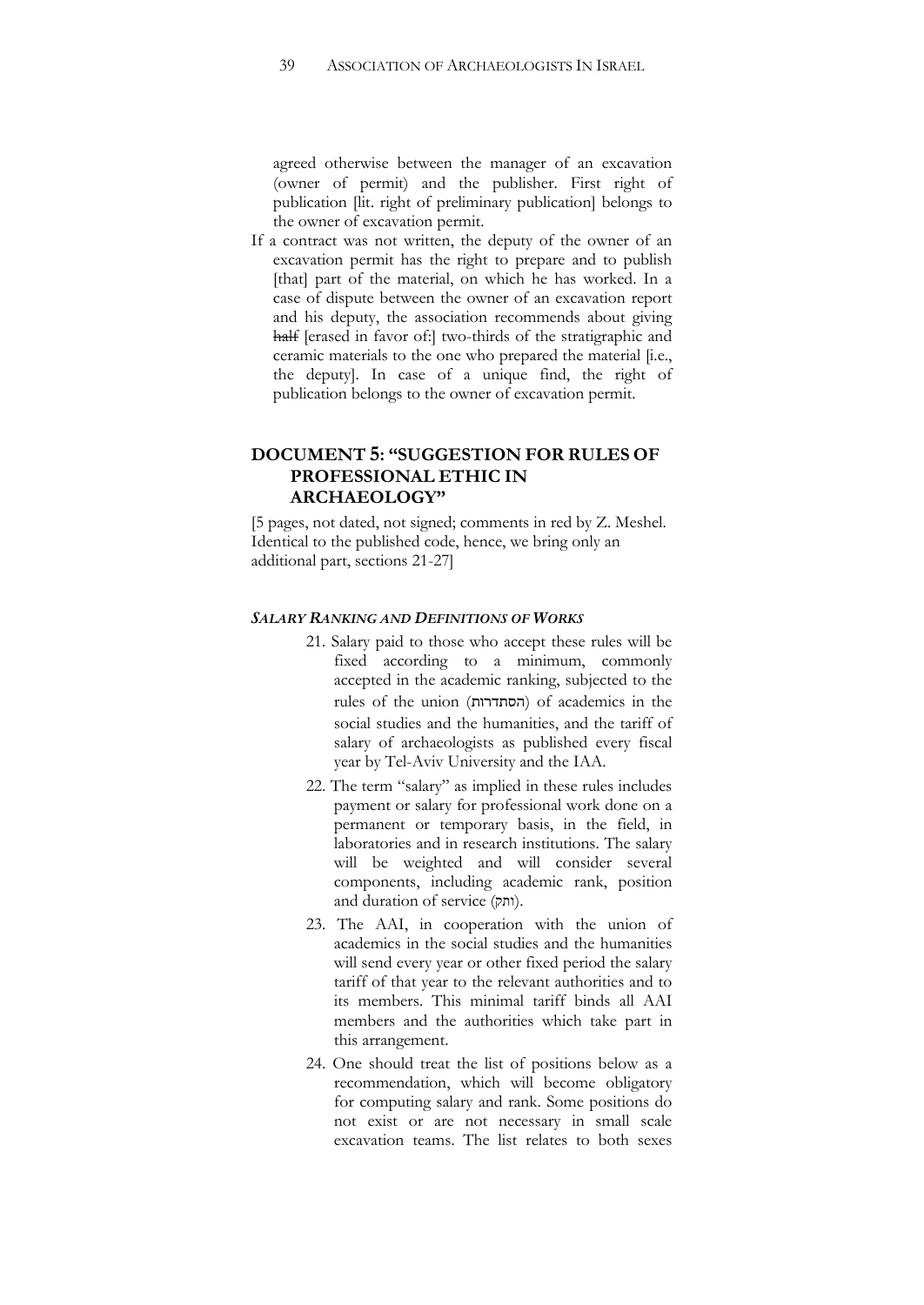equally.

- A. Director of excavation/team: any person standing at the head of an excavation team, owner of excavation permit or sharing the permit.
- B. Deputy of Excavation Director (סגן מנהל): Manager of the field work, responsible for the daily, proper carrying of field work, including concentrating the team, the research during the excavation and the organization. Works under the team director.
- C. Registrar (רשם): secretary of the team, dealing with technical registration of finds, their computerization and storage. In many excavations this position includes also daily handling of office work and men power of the excavation. Works under the director and the deputy-director; in certain cases also under area supervisors.
- D. Area Supervisor (מנהל שטח): an archaeologist or student of archaeology, responsible in practice over proper professional work of a specific area of excavation. Responsible also for registration, surveying, sorting, drawing and photographing finds of the area in his responsibility.
- E. Assistant for Area Supervisor: a student of archaeology, serving as assistant to the area supervisor and helping him in his various tasks in the field and at office.
- F. Restorer (משמר): a professional worker, employed by the team director for acts of restoration of architectural remains or material finds, including mending pottery, handling metals, wood or textiles, etc.
- G. Surveyor (#/): any professional or other worker employed by the team director to survey the area and the remains of the excavation prior to, during and after the excavation. In certain cases the surveyor is also a draughtsman.
- H. Draughtsman (שרטט): a professional or any man employed by the team director to draw plans of buildings or of other finds during the excavation and the preparation of finds [for publication].
- I. Photographer: anybody employed by the team director to photograph, in coordination with area supervisors and the director. Not necessarily member of the team.
- J. Administrator (מינהלן): anybody employed by the team director to deal with works of organization, coordination, moving and vehicles, shopping, etc.,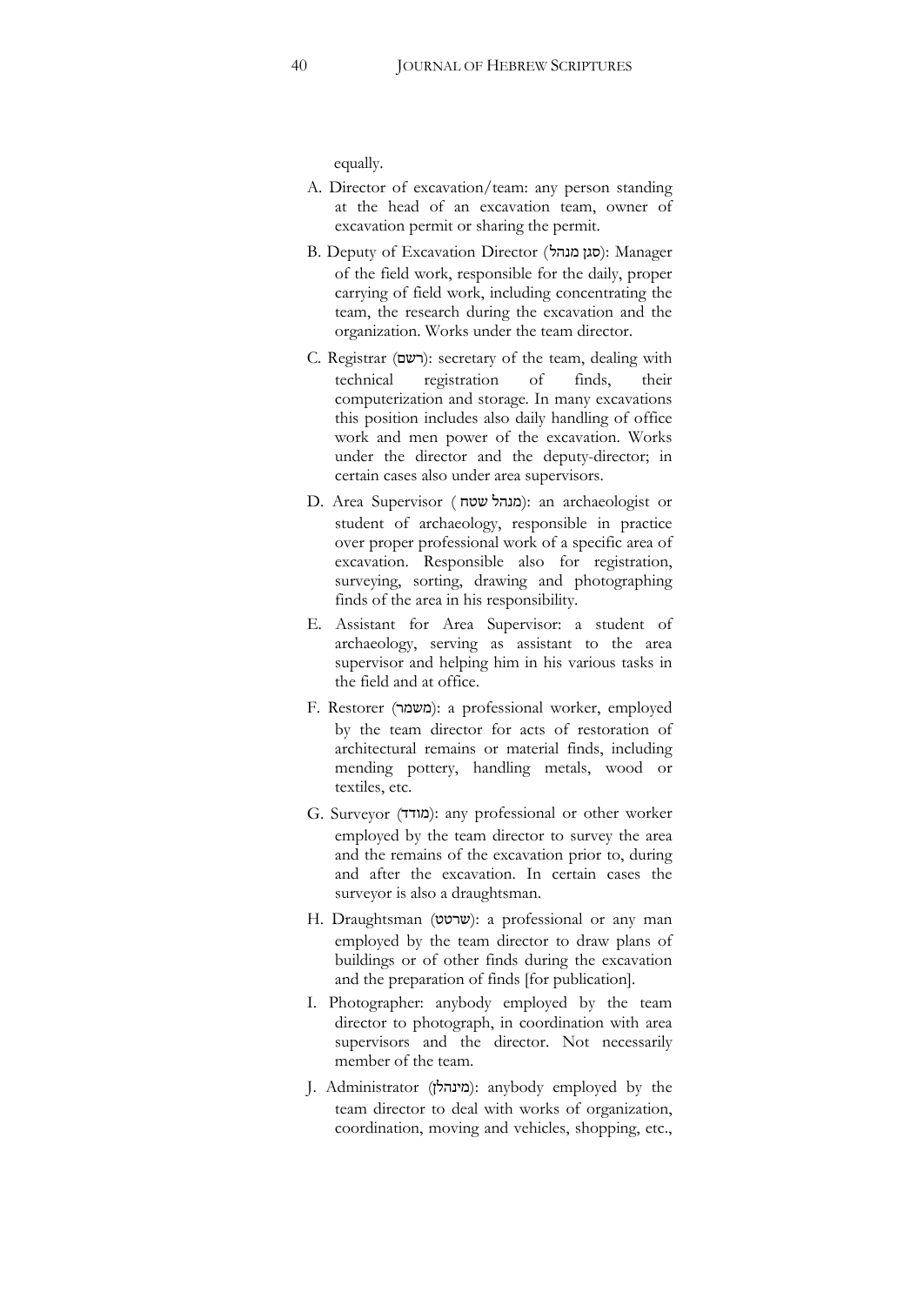is needed for the daily functioning and the preparation of the field project, or who works under the team director and the deputy director.

- K. "Food Manager" (**כלכלן)**: anybody employed by the team director to handle daily supervision of buying food, its organization, managing a kitchen (if there is) and feeding team members, or who works under the administrator.
- L. Processor of Finds (מעבד חומר): an archaeologist or student employed by the team director to supervise scientific work on find/s of a certain type, such as typological sorting, and to prepare it/them for final publication.
- M. Expert scholar (חוקר מתמחה): a researcher from an accompanying field, not part of the specialization acquired in archaeological studies; employed by the team director to work on find/s in the field of his specialization; for example, worker of a C14 laboratory; archaeozoologist; paleobothanist; physical anthropologist; geomorphologist; etc.
- 25. The present rules recommend and even oblige those who employ or are employed to make a contract, a memory of acts or a nomination in writing, in order to define responsibility, salary and subordination issues.
- 26. Employment of foreigners, except when coming in combined teams, will be dependent upon the specialization of the foreign employee in his field; in any case priority will be given to an Israeli employee.
- 27. Calculation of service duration (ותק) for salary will be made by a fixed formula, which will combine the academic degree and the years of proven experience in the profession.

## *DOCUMENT 6: LETTER BY YUVAL GOREN TO AAI MEMBERS*

[20 January 1990, not signed; printed on official IAA letterhead]

To members of the association Shalom,

After prolonged labors of birth, the AAI board formed a suggestion for a code (תקנון) of professional ethics. We see it as the main activity field of the AAI and the justification for its existence as a professional union.

The need to form an ethical code was raised time and again in the five years of existence of the AAI, and the main aim of its board in the last year was to make this intention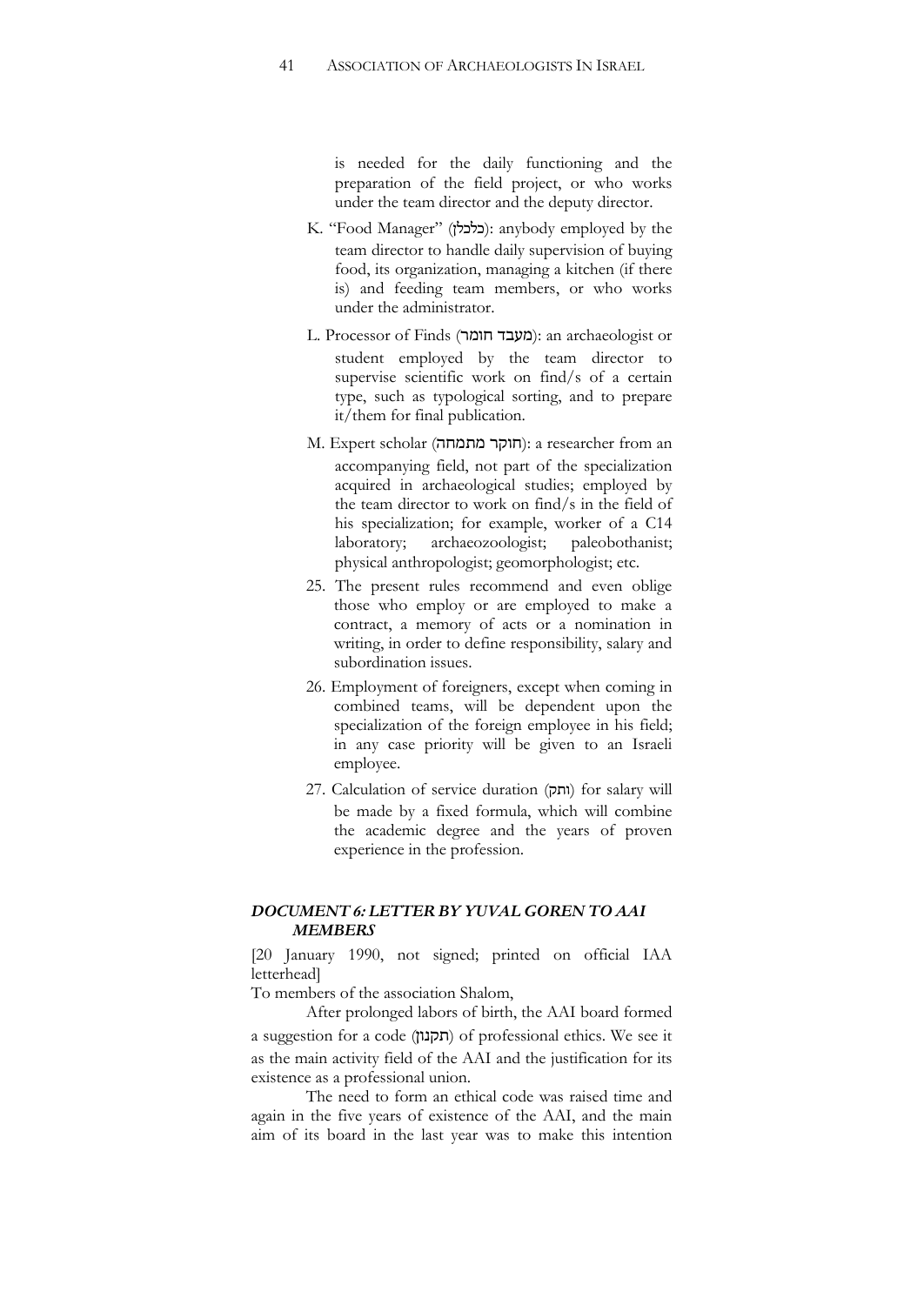come true. Since the AAI is a voluntarily body, it has no authority to legally force this code on all the bodies and institutions that handle archaeological activity at present. However, we see this code as a basis of clarifying work relations and rules of etiquette between AAI archaeologists, as well as colleagues who chose to adopt it. After final proofing of the code, the AAI will take care to publish in its newsletters and journal names of professionals and institutions, who have acted in violation of the rules of the code, in order to bring them to the knowledge of all our members.

At present, this version is brought to your attention, members of the AAI, with the hope that you will send us comments, objections or additions. As detailed in section 5 of the code, it will be approved only after discussion in the full meeting of the board; then the final version will be put to a vote by AAI members in the next conference. Once thus approved, the code becomes valid and obliges any member registered in the AAI.

To speed the process and bring it to an end, you are asked to read carefully the present version and hand your comments until 30/1/1991 to the AAI board (at the address marked below). We on our side will see that the final text is brought to the approval of the members in the spring conference.

> With blessing for a fruitful year of activity, Yuval Goren, Chair, On behalf of the Board"

## **APPENDIX 2: POSITIONS IN THE AAI**

## *CHAIRS:*

Zeev Meshel (1984-1988?); David Ilan (c. 1988-9), Yuval Goren (temporary, 1990); Aharon Kempinski (1990-1994); Amir Feldstein (1994-1999).

#### *BOARD:*

1984- Zeev Meshel, Ofer Bar-Yosef, Rahel Hachlili, Shlomoh Bunimovitz, Izhak Gilead, Motti Heiman, Aharon Kempinski, Roni Reich. Added later: Osnat Brandel-Mish (1985), Rivka Gonen, David Ilan (1985-1989, 1993-), Iris Eldar (1989-), Yuval Goren (1989-1994), Yehuda Dagan (1989-1993), Debby Hershman (1989- 1993), Amir Feldstein (1989-), Gil Kobbo (1989-), Dan Urman (1993-), Yehezkel Pant (1993), Nurit Feig (1993- 1994), Rafi Greenberg (1994-), Shmuel Giveon (1994-)

#### *COMPTROLLER:*

Iris Eldar (1984-86?).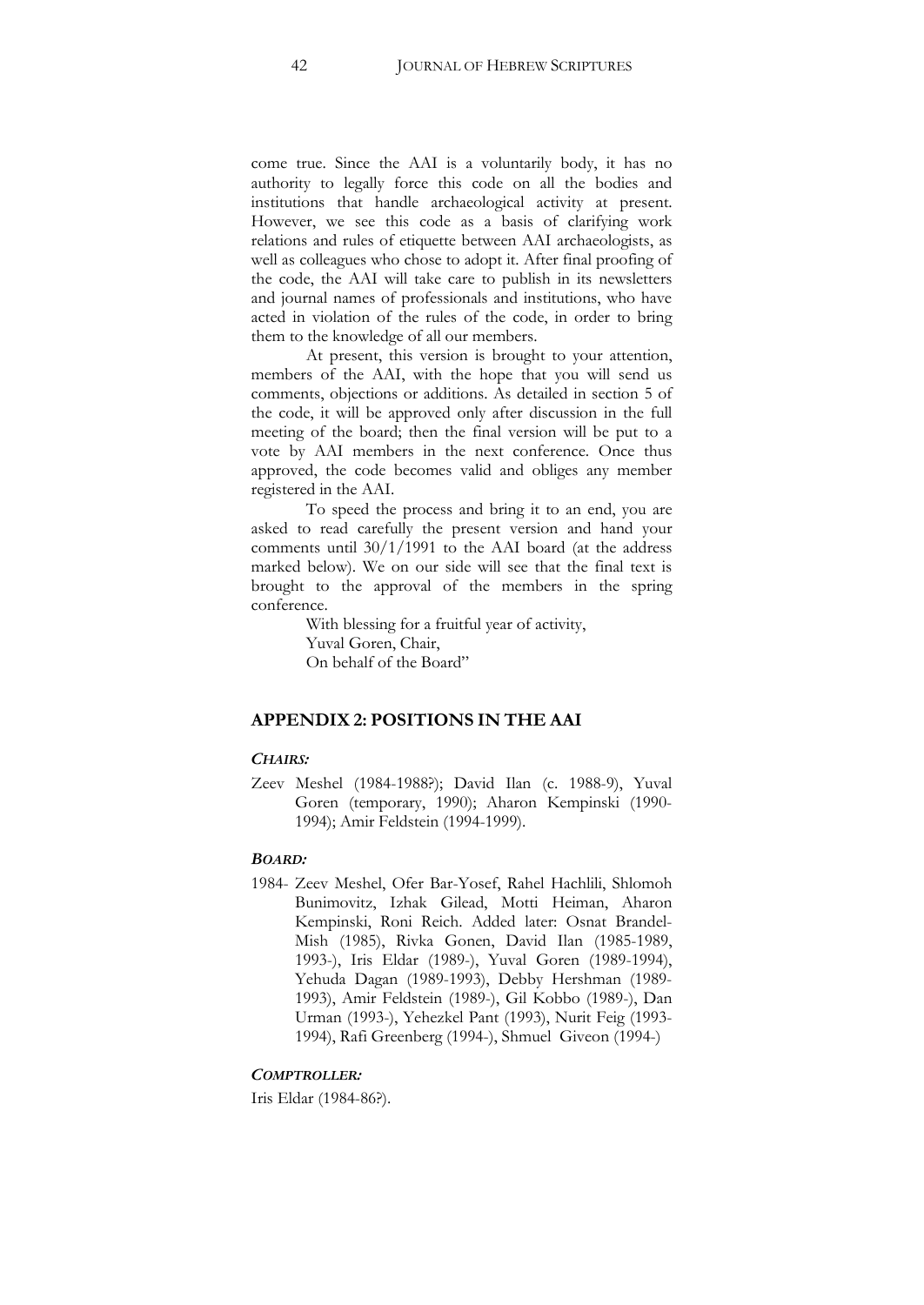## *TREASURER (GIZBAR):*

Eli Meiron (1984-1986); Zvi Lederman, Gil Kobbo (1994-). Professional Union: M. Haiman.

## *ETHIC COMMITTEE (1993-4):*

Aharon Kempinski, Michal Artzi, Amir Feldstein; Yuval Goren, Yuval Yekutielli.

## *JOURNAL EDITORS:*

Izhak Gilead (volumes 1-2); Aharon Kempinski (3); Shmuel Giveon (4).

## *JOURNAL EDITORIAL:*

Vol. 1—Rachel Hachlili, Amihai Mazar, Aharon Kempinski and Ronni Reich. Vol. 2-Mazar, Kempinski, Reich; Vol. 3—Yuval Goren, Debby Hershman, Rony Reich.

## **APPENDIX 3: AAI MEETINGS AND CONFERENCES**

| Date           | Type/Title                     | Partici | <b>Themes</b>       | Venue       |
|----------------|--------------------------------|---------|---------------------|-------------|
|                |                                | pants   |                     |             |
| 24.5.198       | First                          | Few     | Establishing the    | Tel Aviv    |
| $\overline{4}$ | meeting                        | dozens  | AAI                 | university  |
| 29.11.19       | General                        | c. 50   | New excavations;    |             |
| 84             | meeting                        |         | archaeological      |             |
|                |                                |         | policy,             |             |
|                |                                |         | computerization;    |             |
|                |                                |         | response by Avi     |             |
|                |                                |         | Eitan               |             |
| 30.5.198       | Planned                        |         | No further data     |             |
| 5              | conference                     |         |                     |             |
| 26.12.19       | Workshop                       |         | Ethnoarchaeolog     | Tel Aviv    |
| 85             |                                |         |                     | University  |
| May            | General                        |         | Cultural            |             |
| 1986           | meeting                        |         | continuity/transiti |             |
|                |                                |         | ons                 |             |
| Dec.           | Winter                         |         | Social aspects and  |             |
| 1986           | conference                     |         | symbols of burials  |             |
| 27.11.86       | Planned                        |         | Reforming the       | Tel Aviv    |
|                | conference                     |         | <b>IDAM.</b> No     |             |
|                |                                |         | further data        |             |
| 14.12.19       | Annual                         |         | Meeting A. Drori;   | Rockefeller |
| 89             | meeting                        |         | changing the Law    |             |
| 3.5.1990       | Conference                     | 130?    | 100 years of        | Tell el-    |
|                |                                |         | Archaeology in      | Hesi*       |
|                |                                |         | <b>Israel</b>       |             |
| May            | $\overline{\text{Conference}}$ |         | In Memory of Eli    |             |
| 1990           |                                |         | Meiron              |             |
| Dec.           | Winter                         | 70      | Sea and Coast in    | Shikmona    |
| 1990           | conference                     |         | Israeli             |             |
|                |                                |         | Archaeology         |             |